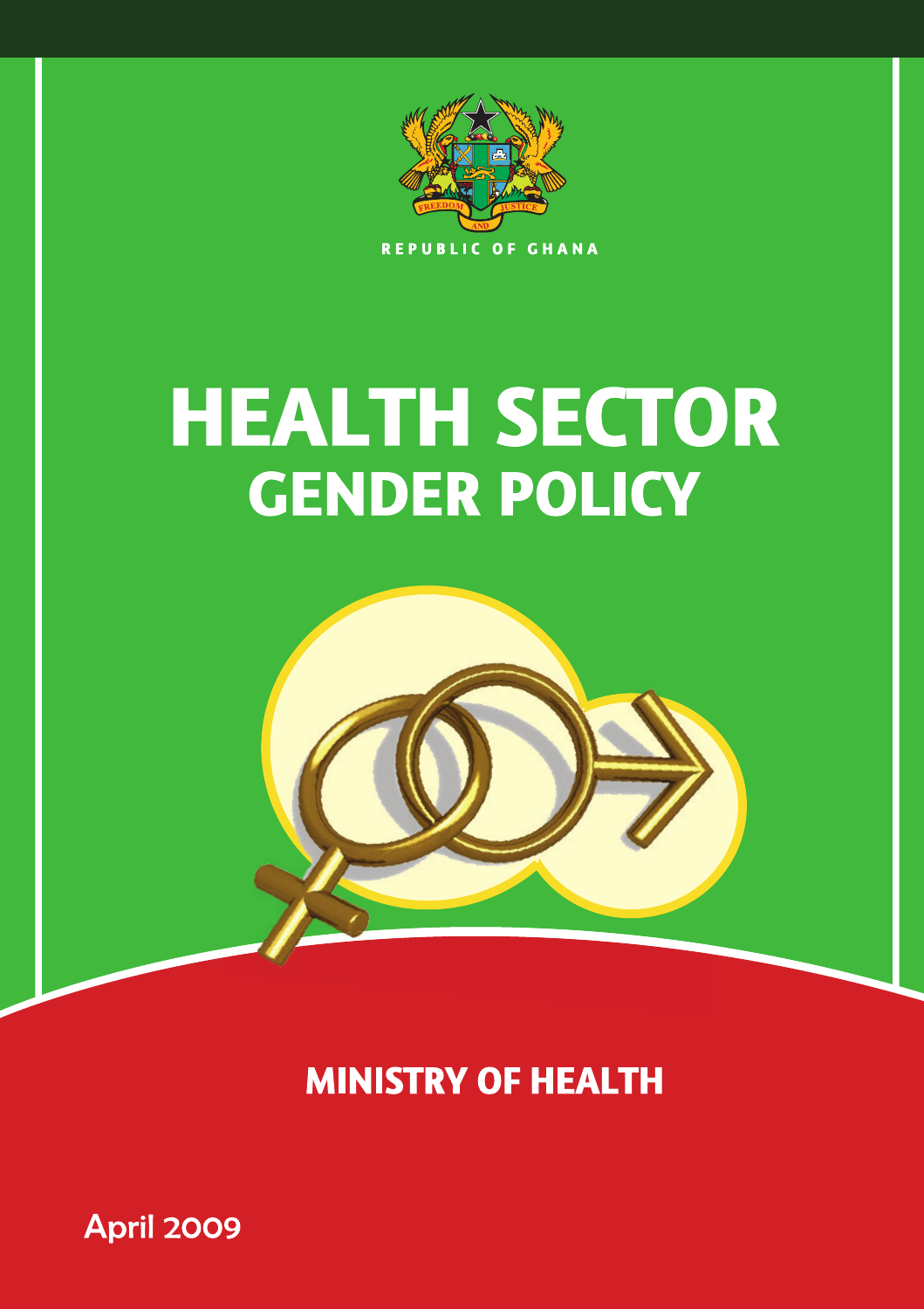

Republic of Ghana

HEALTH SECTOR

## **GENDER POLICY**

## Ministry of Health

April 2009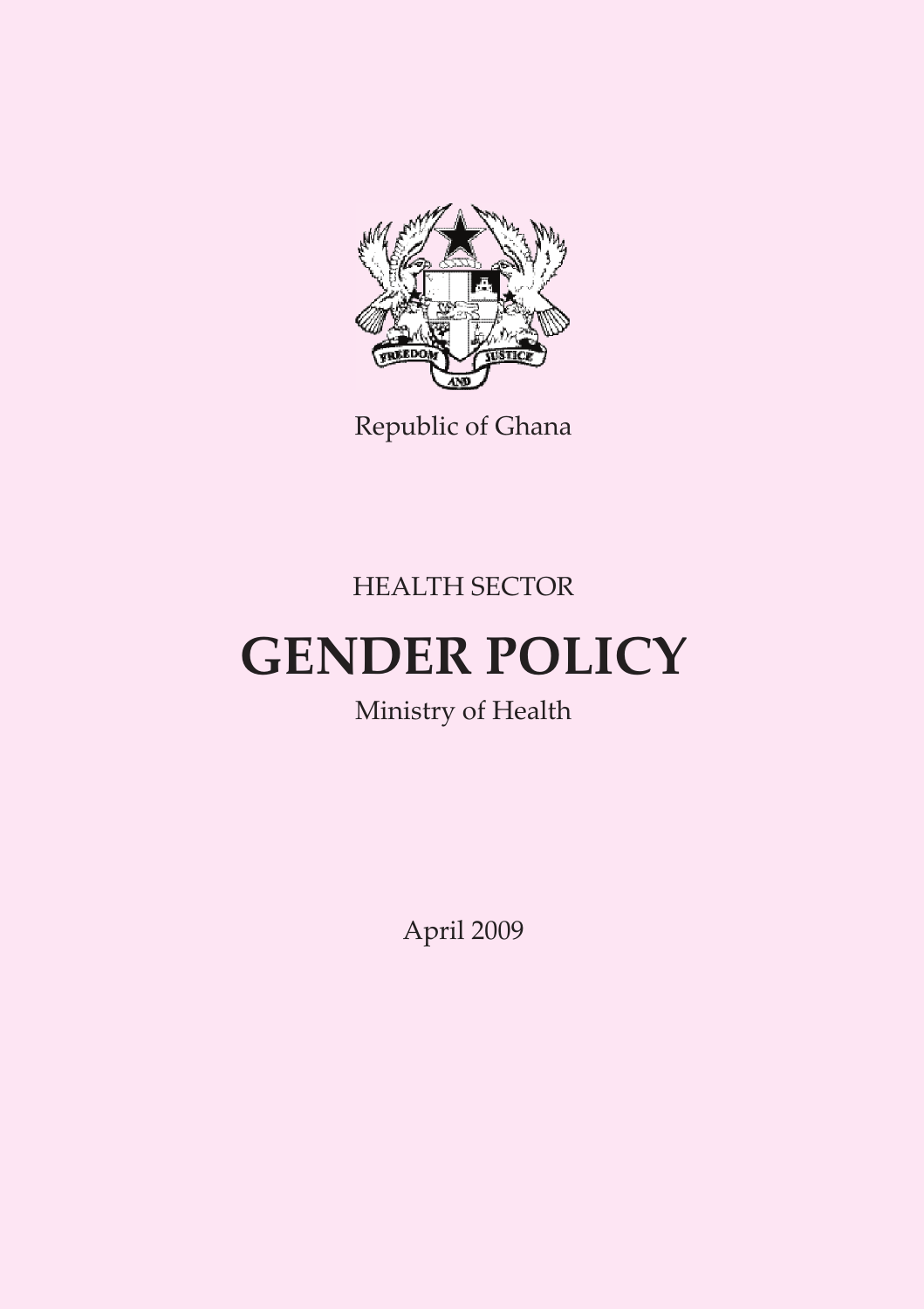#### **GENDER POLICY**

© April 2009 Ministry of Health, Ghana ISBN – 978-9988-1-2170-9 Published By Ministry Of Health

All rights reserved. No portion of this book may be produced, stored in a retrieval system or transmitted in any form or by any means, electronic, mechanical,photocopying,recording or otherwise without the prior written permission of the publisher.

> **For further information please contact the Gender Focal Person, Ministry of Health. P.O.Box MB 44, Accra Designed & Printed by Imagine Communications Ltd.**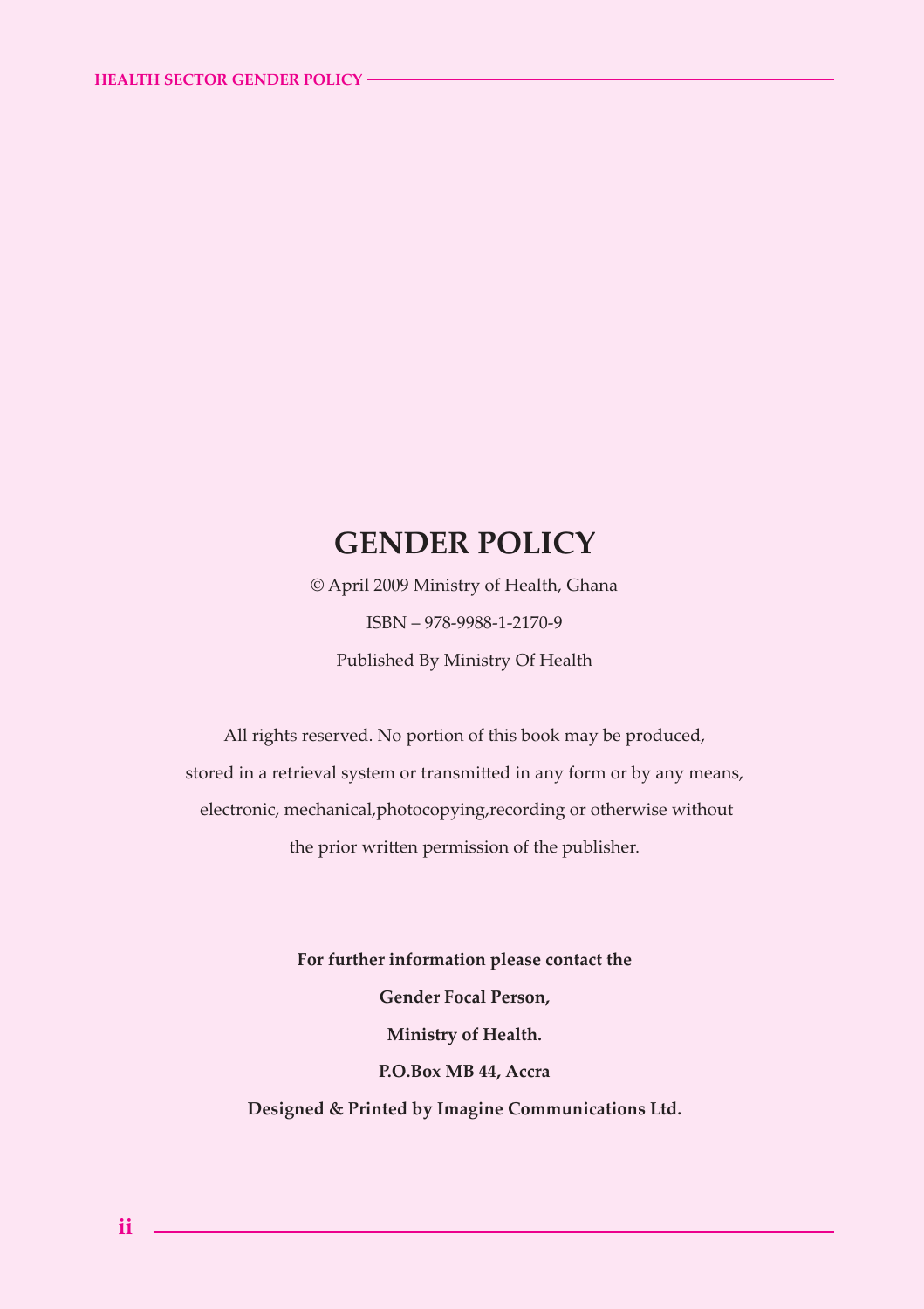#### **ACKNOWLEDGEMENTS**

#### **HEALTH DEVELOPMENT PARTNERS**

- 1. Mad. Salimata Abdul-Salam Chief Director (MoH)
- 
- 
- 4. Mr. Yaw Okyere-Nyarko Ministry of Finance/IERD
- 
- 6. Ms. Alice Lamptey Vision Consult
- 
- 
- 
- 
- 
- 12. Ms. Esther Yaa Apewokin National Population Council
- 13. Mr. Seth Acquah HRDD MoH
- 14. Mr. Kwakye Kontor PPME MoH
- 
- 16. Ms. Francesca Pobee-Hayford Acting Director Department of
- 17. Ms. Linda Asamoah **HRDD** GHS
- 18. Mrs. Martha Gyansa-Lutterodt GNDP MoH
- 19. Ms. Janet Kwansah PPME MoH
- 
- 21. Ms Patience Agyare-Kwabi Gender Consultant

2. Dr. Cecilia Bensti Private Sector Unit (MoH) 3. Dr. Reginald Aryee Private Sector Unit (MoH) 5. Ms. Alice Attipoe **Office of the Head of Civil Service (OHCS)** 7. Dr. Nii Ayite Coleman Ministry of Health (MoH) 8. Dr. Gilbert Buckle National Catholic Secretariat 9. Ms. Mabel Cudjoe Department of Women, MOWAC 10. Ms. Gifty Ohene- Konadu Ministry of Women and Children's Affairs ( MOWAC) 11. Ms. Philomina Johnson National Development Planning Commission (NDPC) 15. Ms. Rejoice Nutakor FH Unit PH Division - MoH Women, MOWAC 20. Mrs. Theresa Akuoko PPME - Ghana Health Service

#### **MEMBERS OF THE GENDER COMMITTEE - MoH**

| $\mathbf{1}$ . | Mr. Abraham Dwuma Odoom   |                   | Chairman, MoH                       |
|----------------|---------------------------|-------------------|-------------------------------------|
| 2.             | Lepowura M.N.D. Jawula    |                   | Member, MoH                         |
| 3.             | Mad. Salimatu Abdul-Salam |                   | Member, GDO                         |
| 4.             | Alhaji Mohammed Muniru    | $\qquad \qquad -$ | Member, PPME/MoH                    |
| 5.             | Mrs. Theresa Akuoko       | -                 | Member, PPME/GHS                    |
| 6.             | Mrs. Marian Tackie        |                   | Member, MOWAC                       |
| 7.             | Dr. Gloria Quansah        | -                 | Member, GHS, Family Health Division |
| 8.             | Mrs. Molley Brown Ackah   | -                 | Member, Attorney General's Dept.    |
| 9.             | Mr. Ian McFarlane         |                   | Member, UNFPA                       |
| 10.            | Ms. Mercy Konadu          |                   | Member, UNFPA                       |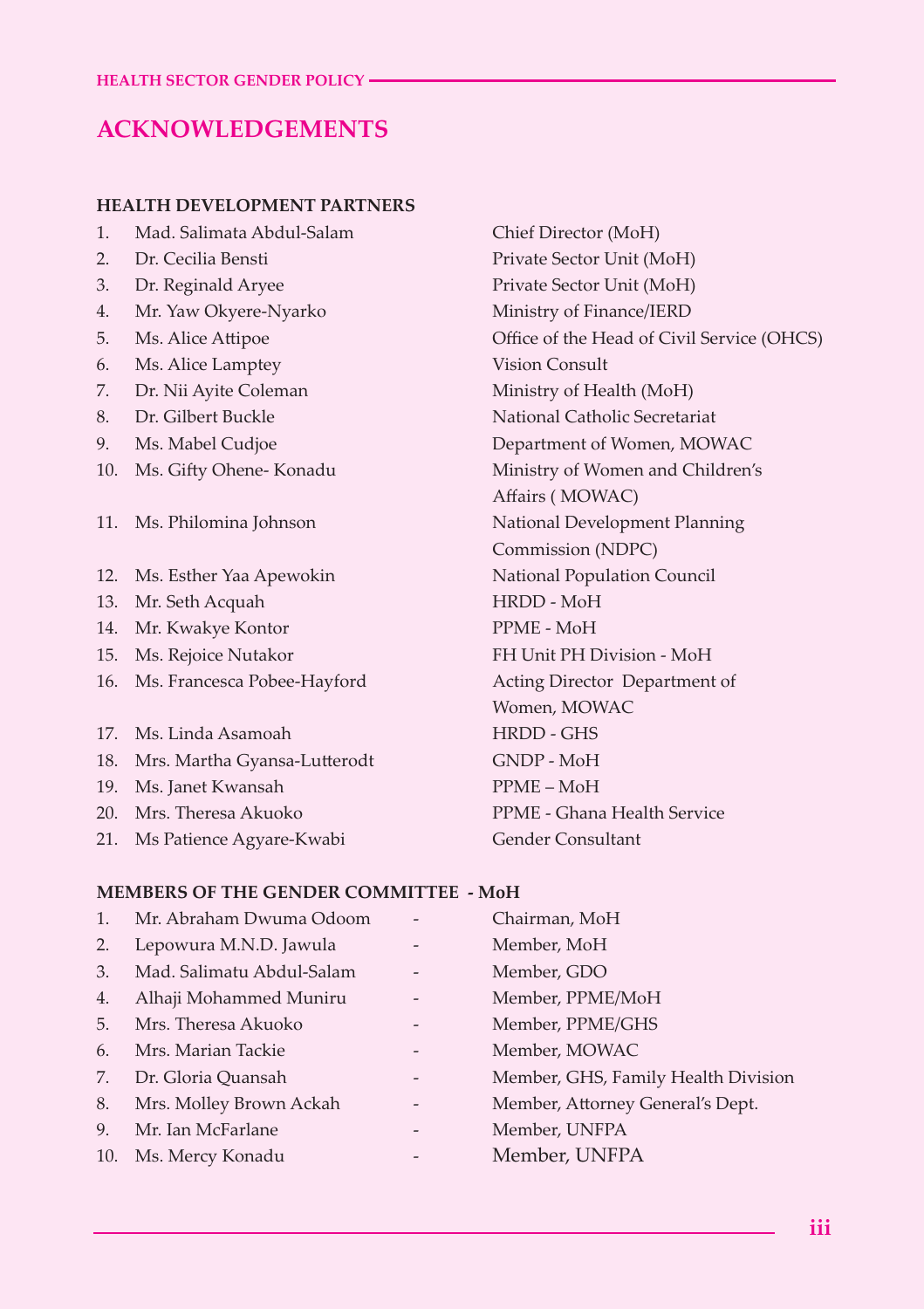#### **LIST OF ABBREVIATIONS**

| AAP              | Affirmative Action Programme                                   |
|------------------|----------------------------------------------------------------|
| <b>BCC</b>       | Behaviour Change Communication                                 |
| <b>CBHDs</b>     | Community Based Health Delivery system                         |
| <b>CEDAW</b>     | U. N. Convention on Elimination of All Forms of Discrimination |
|                  | <b>Against Women</b>                                           |
| <b>CHIM</b>      | Centre for Health Information and Management                   |
| CSO <sub>s</sub> | Civil Society Organisations                                    |
| <b>DHMT</b>      | District Health Management Team                                |
| <b>DVL</b>       | Domestic Violence Law                                          |
| <b>ECOSOC</b>    | Covenant on Economic, Social & Cultural Rights                 |
| FGC              | <b>Female Genital Cutting</b>                                  |
| FGM              | <b>Female Genital Mutilation</b>                               |
| <b>GPRS</b>      | Growth and Poverty Reduction Strategy                          |
| <b>GRB</b>       | Gender Responsive Budgeting                                    |
| <b>ICPD</b>      | International Conference on Population and Development         |
| <b>IEC</b>       | Information, Education and Communication                       |
| LI               | Legislative Instrument                                         |
| <b>MDAs</b>      | Ministries, Departments and Agencies                           |
| <b>MDGs</b>      | Millennium Development Goals                                   |
| MoE              | Ministry of Education                                          |
| MoFA             | Ministry of Food and Agriculture                               |
| MoH              | Ministry of Health                                             |
| MOWAC            | Ministry of Women and Children's Affairs                       |
| MTCT             | Mother to Child Transmission                                   |
| <b>MTEF</b>      | Medium Term Expenditure Framework                              |
| <b>NACA</b>      | National Advisory Council on AIDS                              |
| NACP             | National AIDS/STD Control Programme                            |
| NCD <sub>s</sub> | Non-communicable Diseases                                      |
| <b>NDPC</b>      | The National Development Planning Commission                   |
| <b>NGOs</b>      | Non-Governmental Organizations                                 |
| <b>NHIS</b>      | National Health Insurance Scheme                               |
| NTCA             | National Technical Committee on AIDS                           |
| <b>OHCS</b>      | Office of the Head of Civil Service                            |
| <b>OPD</b>       | Out-patients Department                                        |
| <b>PHD</b>       | <b>Public Health Division</b>                                  |
| <b>SDHMT</b>     | Sub-District Health Management Team                            |
| <b>STIs</b>      | Sexually Transmitted Infections                                |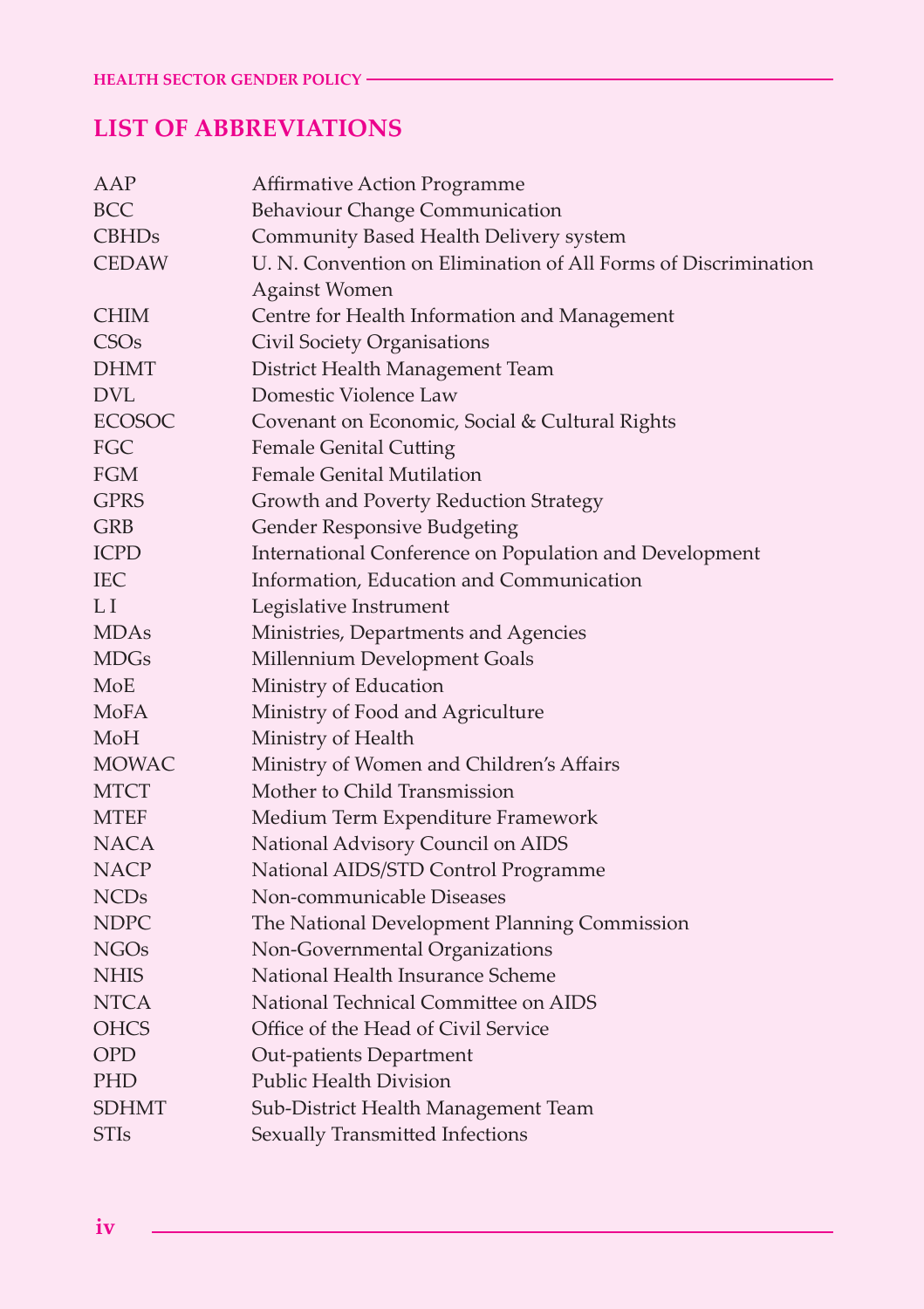## **TABLE OF CONTENTS**

#### PREFACE

|                      |                                                           | <b>CHAPTER 1 INTRODUCTION</b>                        | $\mathbf{1}$            |  |  |  |
|----------------------|-----------------------------------------------------------|------------------------------------------------------|-------------------------|--|--|--|
|                      |                                                           | CHAPTER 2 SITUATION ANALYSIS OF GENDER ISSUES IN THE |                         |  |  |  |
| <b>HEALTH SECTOR</b> |                                                           |                                                      | $\overline{\mathbf{4}}$ |  |  |  |
| 2.1                  | International and National Commitments to Gender Equality |                                                      |                         |  |  |  |
| 2.2                  |                                                           | Gender, Health and the GPRS II                       |                         |  |  |  |
| 2.3                  | Gender and the National Health Policy (2007)              |                                                      |                         |  |  |  |
| 2.4                  | Gender Issues in the Health Sector                        |                                                      |                         |  |  |  |
|                      | 2.4.1<br>Access to Health Care                            |                                                      |                         |  |  |  |
|                      | 2.4.2                                                     | Quality of service delivery and care                 | 11                      |  |  |  |
|                      |                                                           | 2.4.2.1 Ethics and Human Rights                      | 11                      |  |  |  |
|                      |                                                           | 2.4.2.2 Communicable Diseases                        | 12                      |  |  |  |
|                      |                                                           | 2.4.2.3 Non-communicable Diseases                    | 13                      |  |  |  |
|                      |                                                           | 2.4.2.4 Mental Health and Gender-Based Violence      | 13                      |  |  |  |
|                      |                                                           | 2.4.2.5 Nutritional Disorders                        | 14                      |  |  |  |
|                      |                                                           | 2.4.2.6 Sexual and Reproductive Health               | 15                      |  |  |  |
|                      | 2.4.3                                                     | Gender and Social Transformation                     | 17                      |  |  |  |
|                      | 2.4.4                                                     | Management, Governance and Finance                   | 17                      |  |  |  |
| <b>CHAPTER 3</b>     |                                                           | <b>GENDER POLICY FRAMEWORK</b>                       | 19                      |  |  |  |
| 3.1                  |                                                           | <b>Guiding Principles</b>                            | 19                      |  |  |  |
| 3.2                  | Rationale                                                 |                                                      | 20                      |  |  |  |
| 3.3                  | Goal                                                      |                                                      | 21                      |  |  |  |
| 3.4                  | <b>Broad Objectives</b>                                   |                                                      | 21                      |  |  |  |
| 3.5                  | Key Elements<br>22                                        |                                                      |                         |  |  |  |
| <b>CHAPTER 4</b>     |                                                           | <b>GENDER MAINSTREAMING FRAMEWORK FOR</b>            |                         |  |  |  |
|                      |                                                           | THE HEALTH SECTOR                                    | 24                      |  |  |  |
| 4.1                  |                                                           | Access to healthcare                                 | 25                      |  |  |  |
| 4.2                  |                                                           | Quality of care                                      | 26                      |  |  |  |
|                      | 4.2.1                                                     | Ethics and Human Rights                              | 26                      |  |  |  |
|                      | 4.2.2                                                     | Gender Insensitivity in Healthcare Delivery          | 27                      |  |  |  |
|                      | 4.2.3                                                     | Diseases and Disorders                               | 28                      |  |  |  |
|                      |                                                           |                                                      |                         |  |  |  |

**v**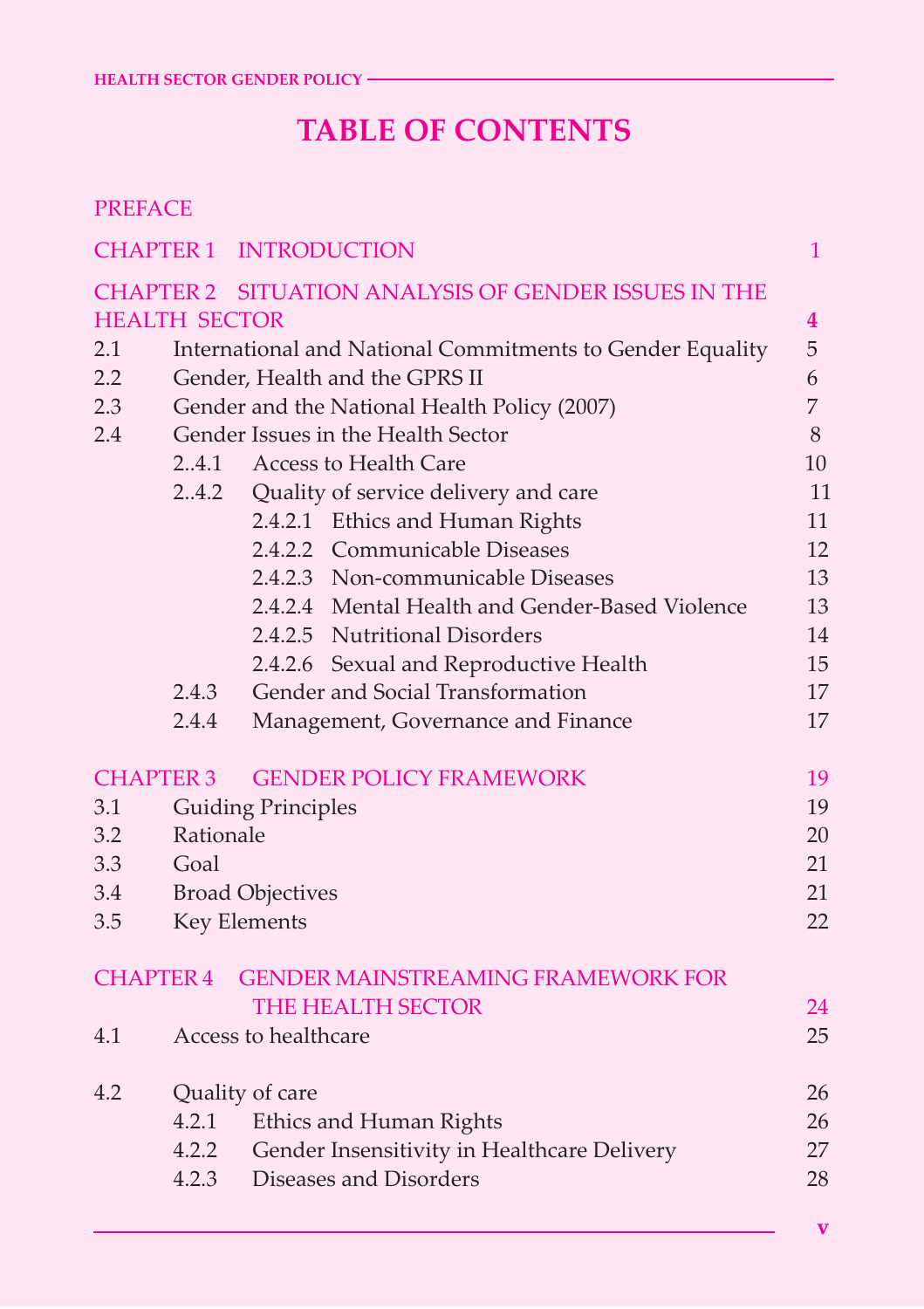|                  | 4.2.4<br>4.2.5                       | Reproductive Health<br>Gender Based-Violence     | 31<br>32 |
|------------------|--------------------------------------|--------------------------------------------------|----------|
| 4.3              | Management of the Health System      |                                                  | 34       |
|                  | 4.3.1                                | <b>Administrative Structures</b>                 | 34       |
|                  | 4.3.2                                | Management Information Systems                   | 34       |
|                  | 4.3.3                                | Human Resource                                   | 36       |
| 4.4              |                                      | Gender Responsive Budgeting In the Health Sector | 38       |
| <b>CHAPTER 5</b> |                                      | <b>IMPLEMENTATION ARRANGEMENTS</b>               | 39       |
| 5.1              |                                      | <b>Implementation Strategies</b>                 | 39       |
|                  | 5.1.1                                | Sex disaggregation and Gender Based Analysis     | 39       |
|                  | 5.1.2                                | Capacity Enhancing, Training and re-orientation  |          |
|                  |                                      | of staff                                         | 40       |
|                  | 5.1.3                                | Advocacy                                         | 41       |
|                  | 5.1.4                                | Information Education and Communication (IEC) /  |          |
|                  |                                      | Behaviour Change and Communication (BCC)         | 41       |
|                  | 5.1.5                                | Partnership and Inter-sectoral Collaboration     | 42       |
|                  | 5.1.6                                | Reporting system/Mechanisms                      | 45       |
| 5.2              | <b>Institutional Arrangements</b>    |                                                  | 45       |
|                  | 5.2.1                                | Ministry of Health                               | 46       |
|                  | 5.2.2                                | Ghana Health Service                             | 46       |
| 5.3              | Resource Mobilization and Allocation |                                                  | 48       |
|                  | 5.3.1                                | Financial                                        | 48       |
|                  | 5.3.2                                | Human Resource                                   | 48       |
| 5.4              |                                      | Gender Responsive Budgeting                      | 48       |
| 5.5              | Research                             |                                                  |          |
| 5.5.1            | <b>Operational Research</b>          |                                                  |          |
| 5.6              | Monitoring and Evaluation            |                                                  | 50       |

**vi**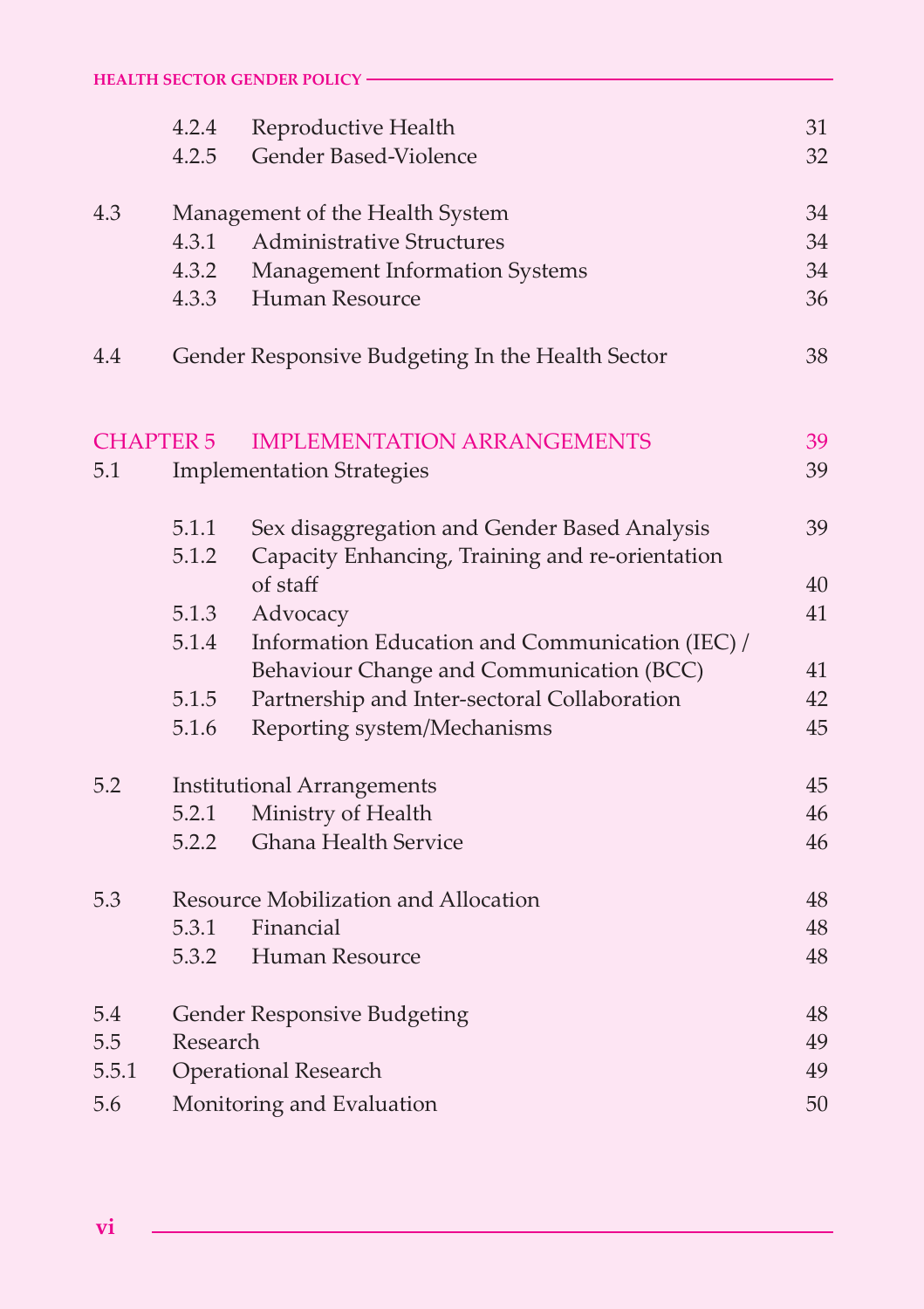### **PREFACE**

Enshrined in the 1992 Constitution, the Government of Ghana is mandated to ensure fair treatment of men and women. Ghana has also made commitments towards gender by ratifying a number of international instruments and guidelines to promote gender equality which also has implications on the development and promotion of health for all its citizenry. These include the United Nation's Convention on the Elimination of All Forms of Discrimination Against Women (CEDAW), the Safe Motherhood Conference in Nairobi (1987) the Cairo-Population Conference (1994), and the International Conference on Population and Development (ICPD).

Significantly, Ghana has ratified the Beijing Platform of Action, which urges all governments and other development actors to actively promote a visible policy of mainstreaming gender perspectives in all policies and programmes. As evidence of its commitment to the international treaties and conventions, the Government of Ghana has initiated an Affirmative Action Programme (AAP) as well as established a Ministry of Women and Children's Affairs (MOWAC). The ministry has developed a National Gender and Children's Policy Framework. The Policy has set a national agenda to mainstream gender concerns in the development process in order to improve the social, legal/civic, political, economic and cultural conditions of the people of Ghana, particularly women and children, which is an integral part of the national development policy. This policy framework guides the development of all sector policies and programmes aimed at evolving a society that is informed and conscious of the rights of children and gender development issues.

This Alma Atta Declaration of Health for all in 1977, placed emphasis on 'a state of complete physical, social and mental well-being of people and not merely the absence of disease'. The Ministry of Health, taking a cue from the level of government's commitment to gender issues has since 1999 began an initiative to look at the health sector through a 'gender lens'. This health sector Gender Policy document therefore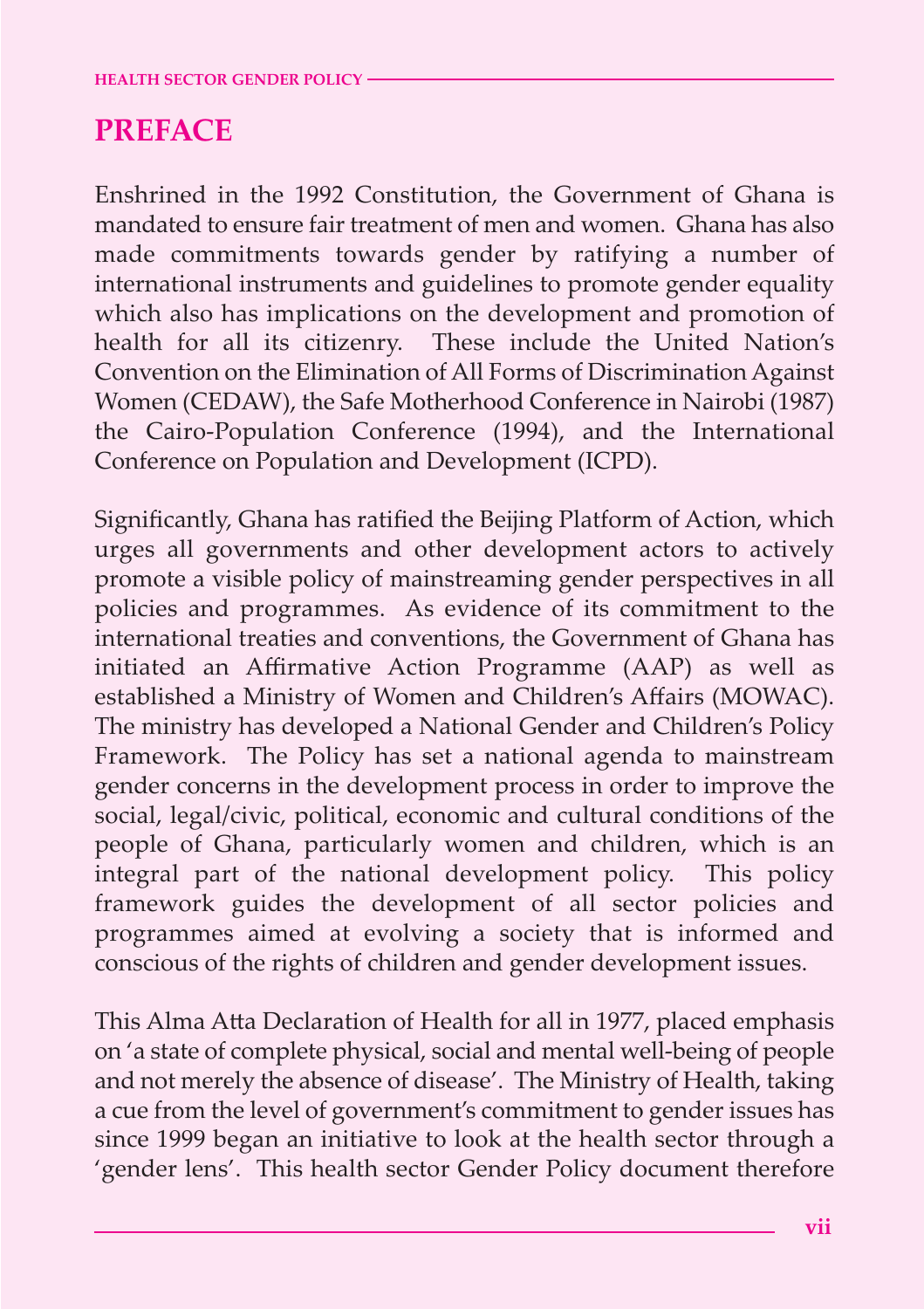seeks to recognize the ways in which gender relations, roles, responsibilities, access and control of resources impact on women and men's health.

This policy document is the outcome of a broad-based consensus building process, which drew on the expertise of a wide range of stakeholders and resource persons from all sectors including Ministries, Departments and Agencies (MDAs), the Private Sector, Civil Society Organizations including Non-Governmental Organizations (NGOs). Health development partners have also contributed immensely towards the realisation of this policy document.

It is the Ministry's hope that users of this document will find it useful in mainstreaming gender in the planning and implementation of health sector programmes and that sector gender analysis shall be undertaken to support the prioritization of critical gender related and specific health issues for redress.

OP-AJahafuluy

Dr. George Sipah Yankey Minister of Health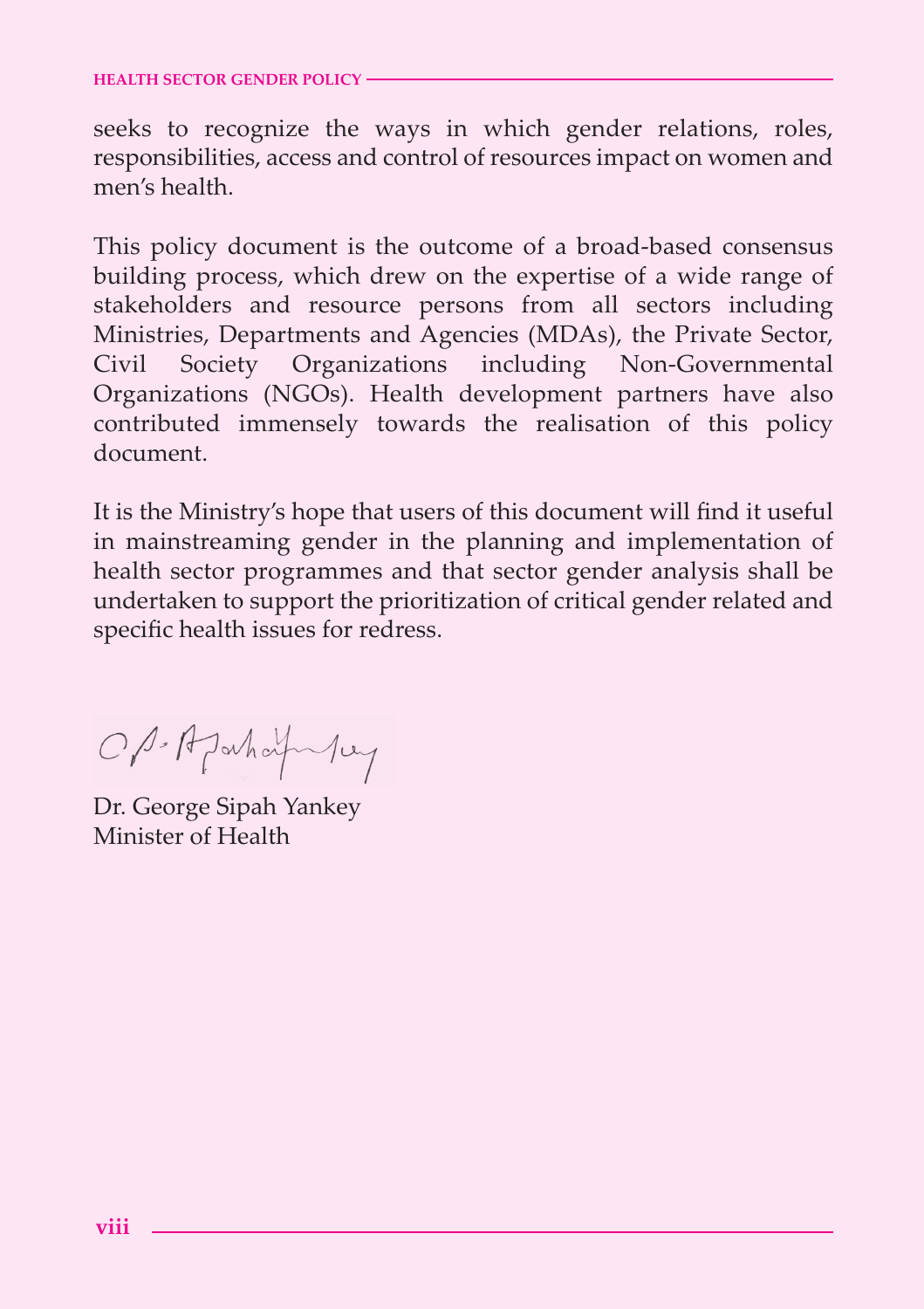## **CHAPTER 1 INTRODUCTION**

Whilst health needs of both men and women are crucial, gender issues are real and permeate every facet of health promotion and delivery. It is a complex consideration in health choices and needs to be understood and mainstreamed to ensure that the health needs of both men and women are met as well as the roles and responsibilities of men and women working with the health system are equitably considered. Gender equality is important for the achievement of sustainable management and development of the health sector because it ensures that both men and women are in a position to contribute effectively to health delivery and to demand for equitable health services, by recognising gender as one of the factors influencing roles, responsibilities, status and influence in society.

Society prescribes to women and men different roles and responsibilities within different social contexts. There are also differences in the opportunities and resources available to women and men, and in their ability to make decisions and exercise their human rights, including those related to protecting health and seeking care in case of ill health. Gender roles and unequal gender relations interact with other social and economic variables, resulting in different and sometimes inequitable patterns of exposure to health risk, and in differential access to and utilization of health information, care and services.

Although the health sector in Ghana has over the past decades made considerable progress in improving the health status of Ghanaians, it has become evident that these improvements have not been shared by all people living in Ghana. Ghanaians continue to suffer the burden of infectious diseases, poor reproductive health, malnutrition and noncommunicable diseases, which affect their quality of life and life expectancy. This situation has been attributed to the fact that little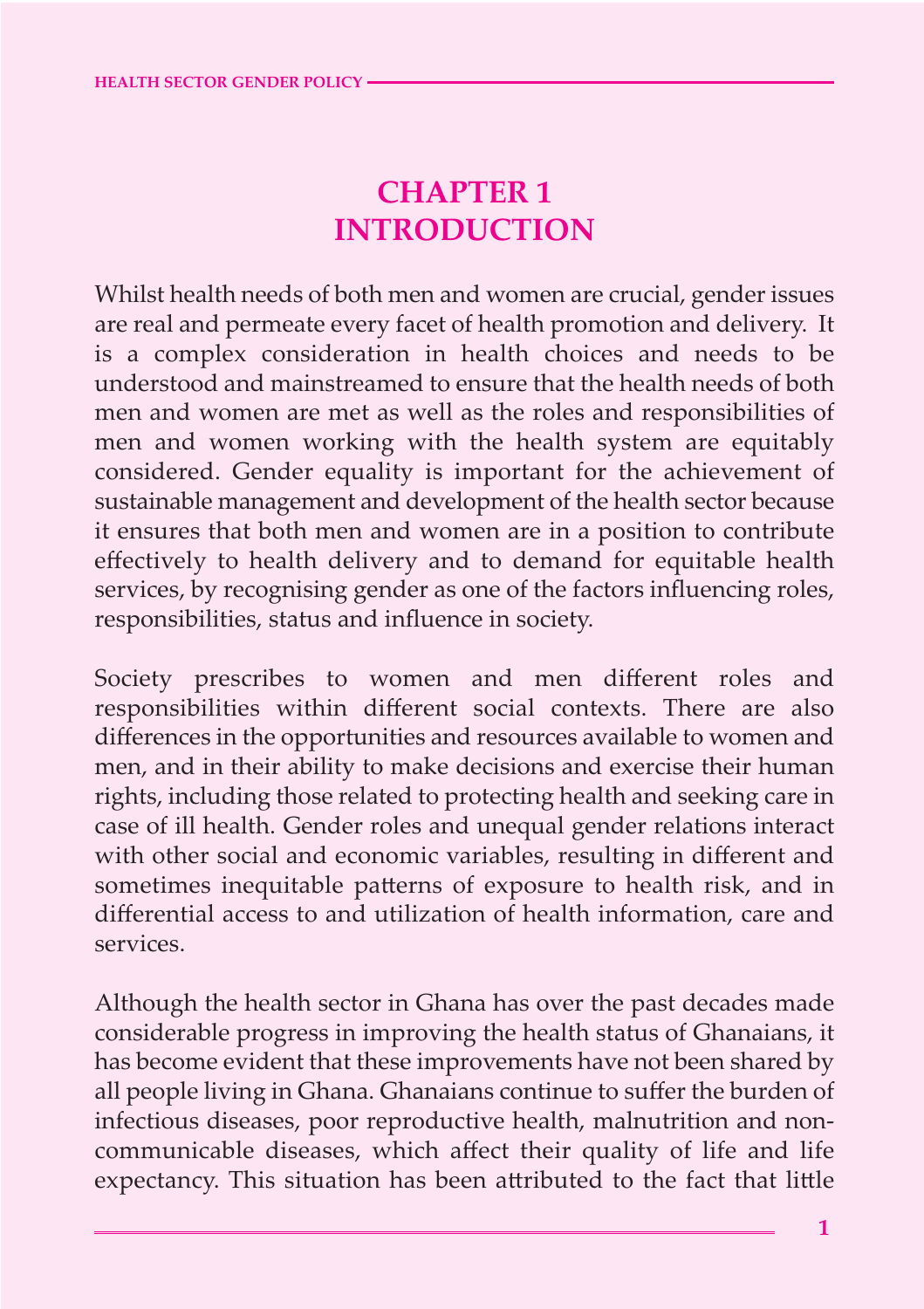consideration is given to socio-economic, cultural and other factors that impact on the health of individuals (women and men) in the determination of ill health.

In Ghana the promotion of gender equality is mandated by the constitution as well as national frameworks and instruments for gender mainstreaming. The 1992 National Constitution: - Chapter Five makes provision for the equitable engagement of both women and men, and embodies the need to focus on redressing existing imbalances including health accessibility, quality care and also in decision-making. Section 2.8 of Ghana's National Population Policy (revised, 1994) states: "in view of the woman's central role in production and reproduction, her importance both as an agent and beneficiary of socio-economic development and change cannot be overemphasised". In addition, section 5.6 of the Population Policy argues that "women play an important role in the socio-economic development of the country". The Decentralisation policy seeks to bring participation in decision making and development closer to communities, and provides a window of opportunity for addressing specific economic and socio-cultural imbalances at the district level through specific support for both men and women equitably, to facilitate human development.

In 2001 a fully-fledged Ministry of Women and Children's Affairs (MOWAC) was a established. It was given same responsibilities and focus on facilitating the creation of an enabling environment for gender equity and women's empowerment. Similarly, the efforts of MOWAC are to be complemented by the activities of sector ministries and several NGOs, including those of women and civil society in partnership with multi-lateral and bi-lateral development agencies. The ministry's previous policy documents providing a framework for planning at the various levels of the health delivery system were noted to be gender neutral or gender blind. They failed to recognize that in view of their different roles, responsibilities, access and control over resources, men and women have different health needs, priorities, challenges and opportunities, which impact on their health.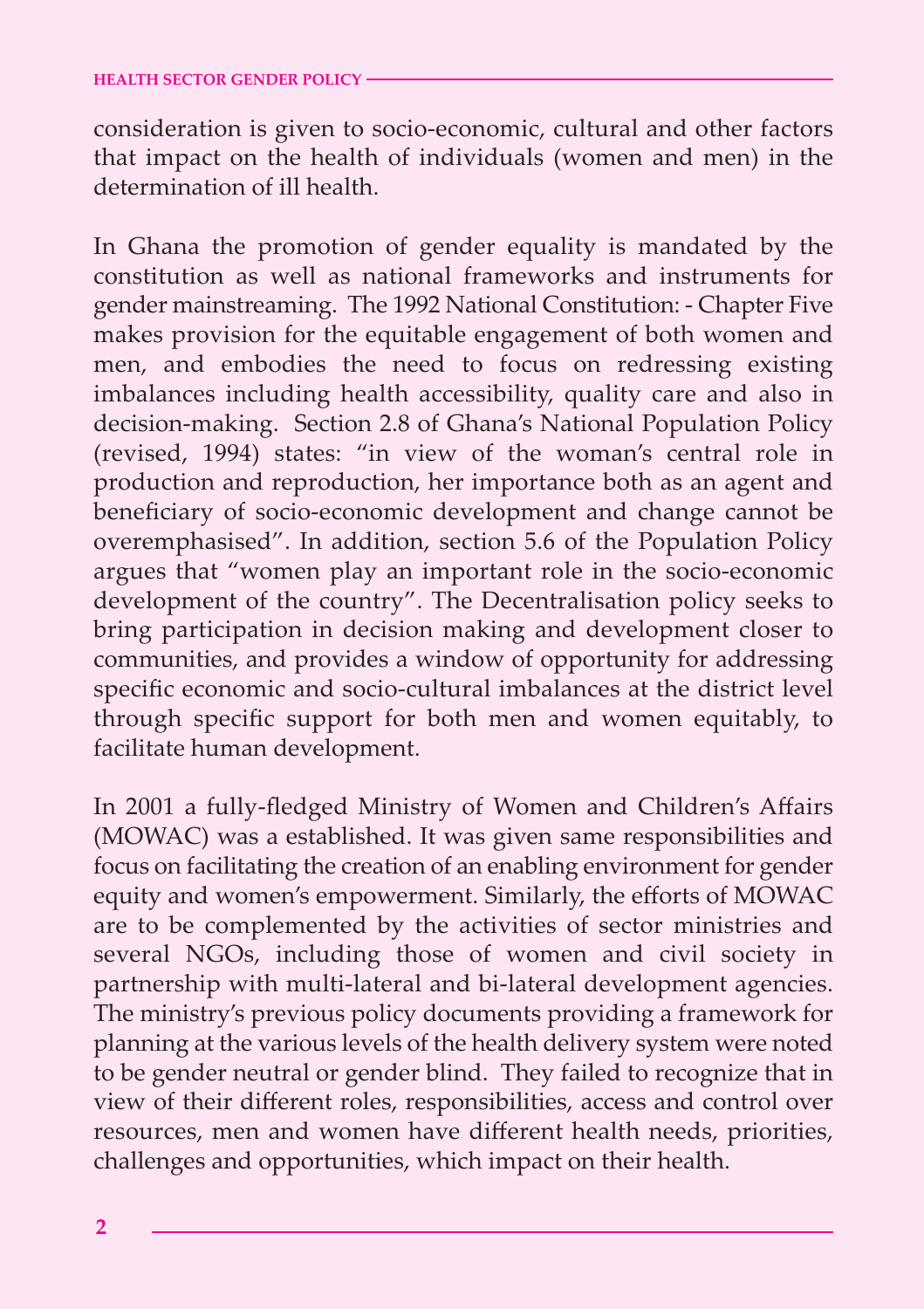The Ministry has a Gender Committee chaired by the Sector Minister and Gender Desk Officers in the various Ministries, Departments and Agencies (MDA's) with draft guidelines for the operation of these officers developed. These officers are expected to make inputs into policy formulation in their various MDA's by way of promoting gender mainstreaming.

The Domestic Violence Act 2007, (Act 732) was passed by Parliament on 21st February, 2007 and enacted as law on 3rd May, 2007 with Presidential assent. The Domestic Violence Act provides the long awaited legal environment to empower various actors and professionals to deal more effectively with the problem of domestic violence. The diverse experiences of victims of domestic violence require that systems develop individualized responses to meet victim needs while conforming to best practice. The effects/consequences of domestic violence on the victims and society at large are far too serious to be left unchecked. Domestic violence denies victims and survivors their fundamental rights and undermines human development goals. The health consequences on abused women and the negative psychological and emotional impact on children compromise their well being and undermine development.

The National Health Insurance Scheme (NHIS) was launched in 2005 as mandated by The National Health Insurance Act 650 (2004) A Legislative Instrument, LI 809 has also been passed to provide operational and administrative guidelines for its implementation. The scheme was initiated to address the problem of financial barriers to health care posed by the 'Cash and Carry System' which requires outof-pocket payment for health care at the point of service delivery.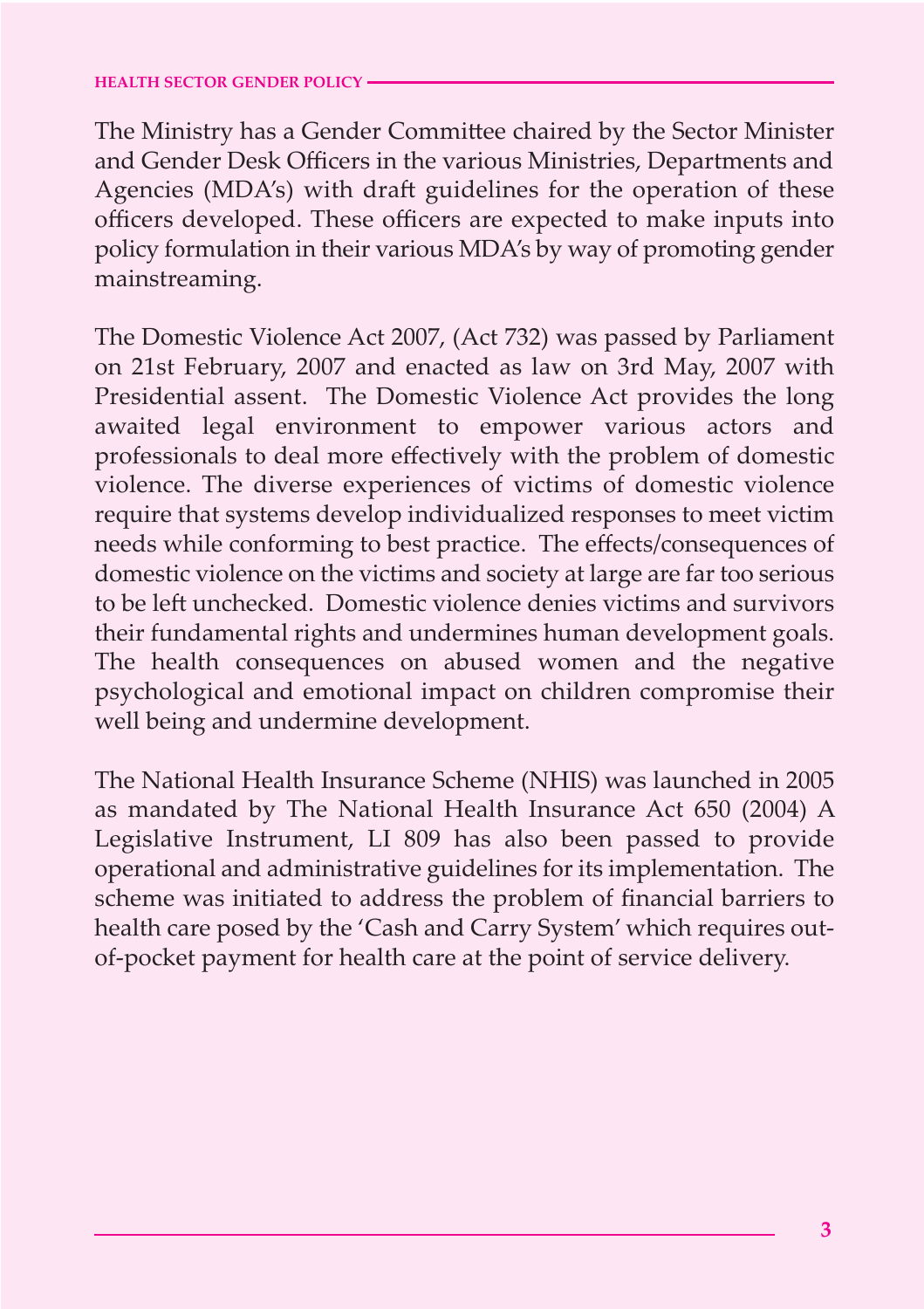## **CHAPTER 2 SITUATIONAL ANALYSIS OF GENDER ISSUES IN THE HEALTH SECTOR**

Men and women are different in terms of their healthcare needs and their disease epidemiology. They also have different roles to play in their response to health promotion and the reduction of barriers to accessing health services. The concept of gender differentiates the sociologically attributed aspects of individuals' identities from the physiological characteristics of men and women. It refers to the attributes and opportunities associated with being male and female and the socio-cultural relationships between women and men which reflect the social, cultural, economic, and political roles ascribed to women and men because of their sex difference.

The 2000 census indicated a Ghanaian population of 18.9 million, with an annual growth rate of 2.7 per cent. The total fertility rate declined from 6.4 children per woman in 1988 to 4.4 in 2003. The ratio of males to females is 97.9:100 in 2000 indicating that there are more females than males. In response to the growing concerns of gender neutrality, the Ministry of Health in 1999 undertook a situational analysis of gender issues within the sector and a document "Promoting Gender Equity in Health, A Framework for Action" was produced. This document highlighted some of the gender issues in the health sector and also proposed a framework for action to address them. The study indicated that the current health care delivery interventions have failed to appreciate that gender is relevant to health. The different roles and responsibilities of women and men, inequities in access to resources, information and power are reflected in their health seeking behaviour, their vulnerability to illnesses and quality of care provided them.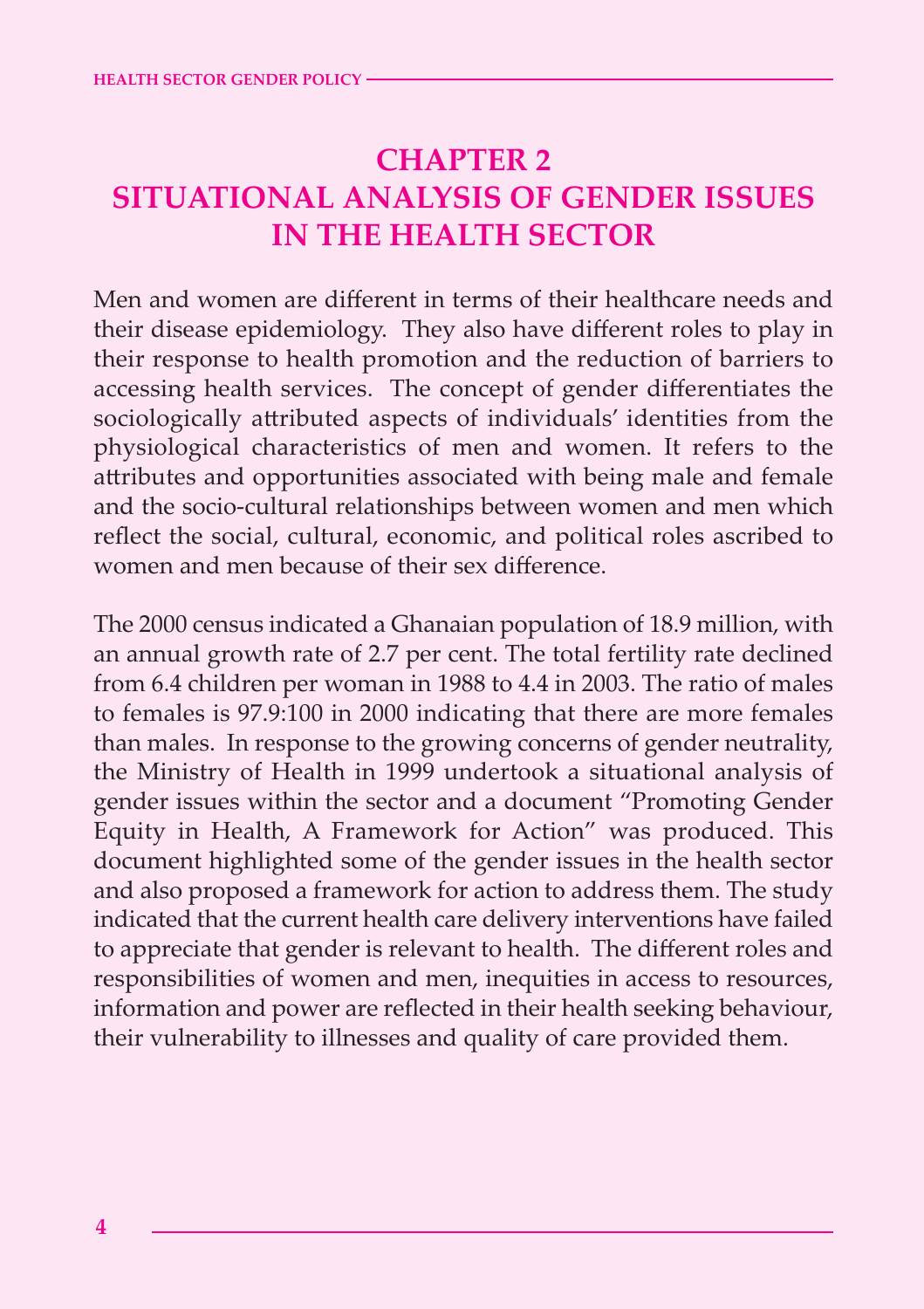#### **2.1 INTERNATIONAL AND NATIONAL COMMITMENTS TO GENDER EQUALITY**

The negative effects of discrimination against women became an international concern during the UN Decade on Women (1975-1985). Since then gender equality promotion and gender mainstreaming has become an area of increasing concern as reflected in the recommendations and statements from all the international UN conferences during the 1990s. Ghana has consistently confirmed its commitment to gender by ratifying and supporting international commitments to gender equality promotion.

Ghana's sectoral policies and strategies to address gender discrimination and promote women's rights derive from its own constitution and the international conventions and declarations on gender which provide the legal framework upon which gender equality issues are addressed. These include: the Universal Declaration of Human Rights, the Convention on the Elimination of all Forms of Discrimination against women (CEDAW), the Covenant on Economic Social and Cultural Rights (ECOSOC), the UN Declaration on the Elimination of all Forms of Violence against Women (CEDAW) ratified in 1986, the Vienna Declaration on Human Rights of 1993, the Beijing Declaration and Platform for Action of 1995, the International Conference on Population and Development (ICPD) declaration of 1994, the African Charter on Human and People's Rights and the Protocol on the Rights of Women in Africa.

Ghana's policy commitments to gender equality promotion with implications on health are also enshrined in the National Plan of Action on Girls Education (1995); the Ghana Poverty Reduction Strategy 1 (2002); Growth and Poverty Reduction Strategy II (2005); National Gender and Children's Policy (2004); The National Plan of Action for Women; the National Gender and Children's Strategy (2004); The Early Childhood Care and Development Policy (2004); the Three Year Strategic Implementation Plan of the Ministry of Women and Children (2005-2008) and the Domestic Violence Law, 2007. Critical to this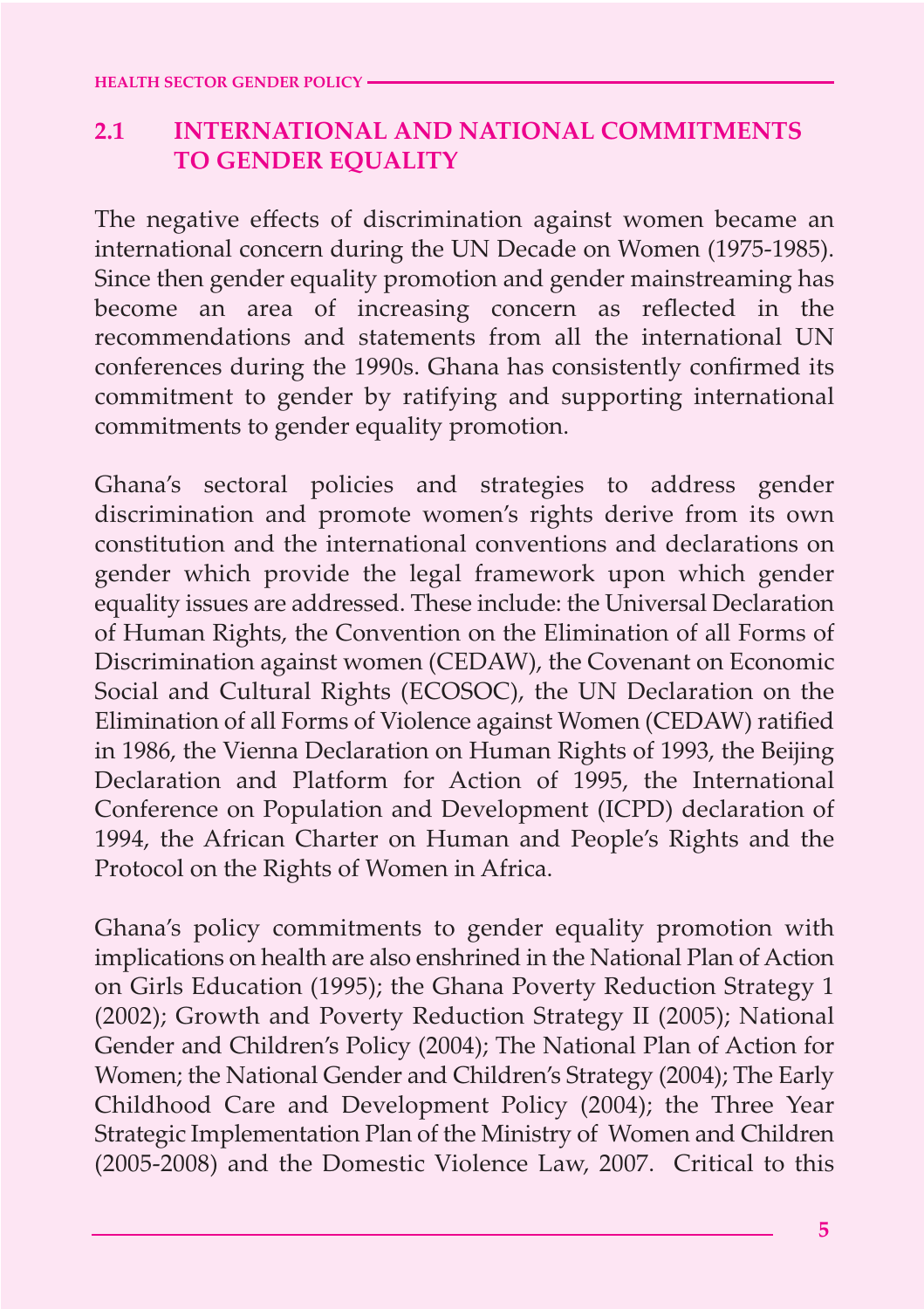policy is the national response in addressing HIV/AIDS which includes the establishment of National Advisory Council on AIDS (NACA) in 1985 and National Technical Committee on AIDS (NTCA); the National AIDS/STD Control Programme (NACP) in 1987 and the establishment of the Ghana AIDS Commission in September 2000.

Ghana has also signed on to a series of key international development targets with direct and specific implications on gender and health provision.

#### **The Millennium Development Goals (MDGs)**

These include 8 goals, 18 targets and over 40 indicators. The MDGs are to be achieved between 1990 and 2015. The global approach to health and development is increasingly influenced by these MDGs:

- Goal 3: Promote gender equality and empower women.
- Goal 4: Reduce child mortality A healthy mother is considered to be the first step towards a healthy child.
- Goal 5: Improve maternal health The highest proportion of women's ill health burden is related to their reproductive role.
- Goal 6: Combat HIV/AIDS, tuberculosis, malaria and other diseases

#### **2.2 GENDER, HEALTH AND THE GPRS II**

The Growth and Poverty Reduction Strategy (GPRS II: 2006 – 2009) focus on health has been outlined to relate to improved access to health care, malaria control and prevention of HIV/AIDS. The GPRS II envisages that to accelerate access to quality health services, the health sector will continue to deepen efforts and focus on the three broad policy objectives: (i) bridge equity gap in access to quality health and nutrition services; (ii) ensure sustainable financing arrangements that protect the poor; (iii) enhance efficiency in service delivery. These focus indeed have direct implications on gender since a key factor that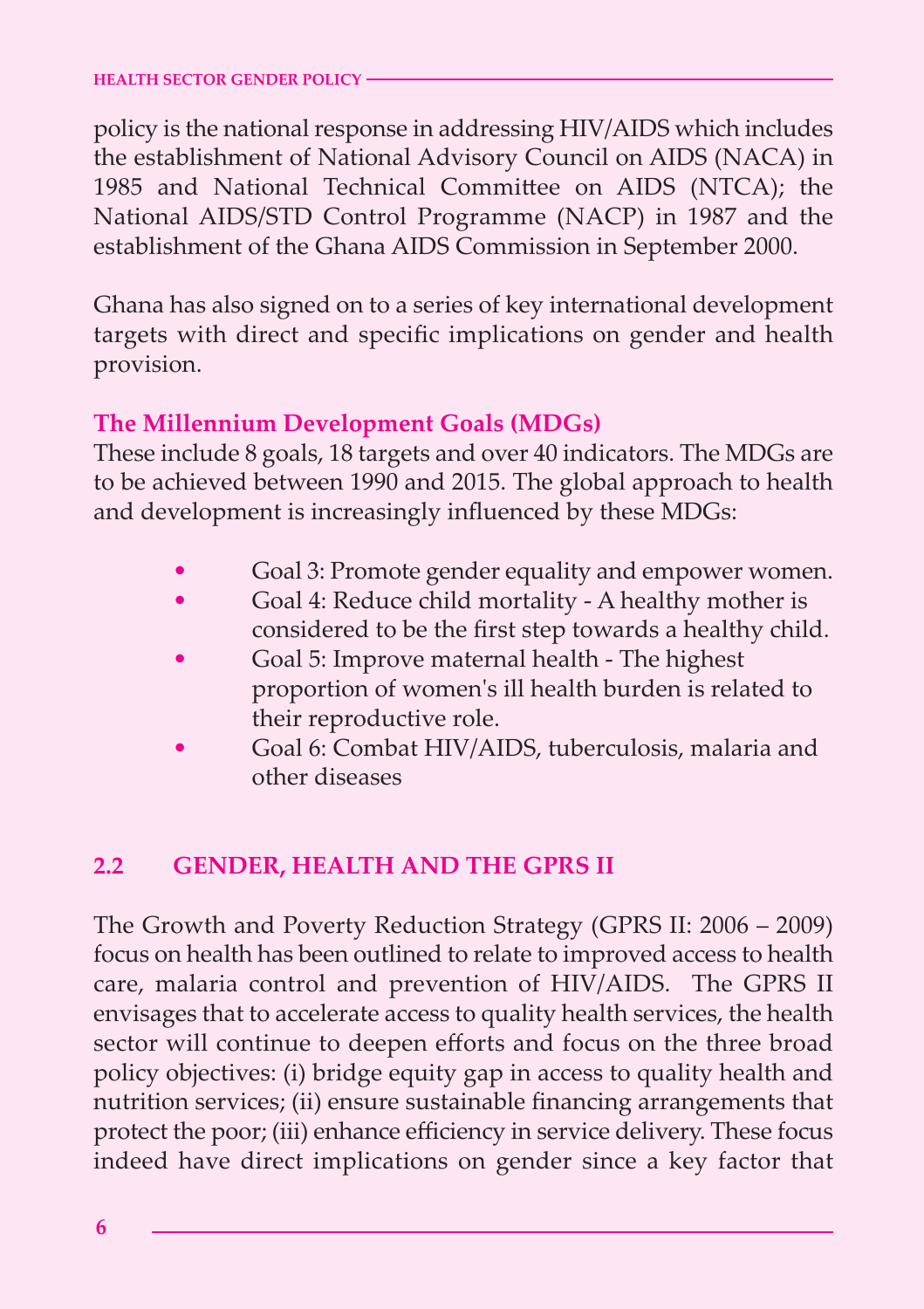influences these objectives is individual needs, roles and responsibilities. Gender mainstreaming and women's empowerment is identified as cross cutting issues and strategies in the GPRS II which calls upon all stakeholders to ensure that its plans and programmes address gender inequality.

Critically all the priority areas identified for health have gender implications. These include Malaria and HIV/AIDS. The susceptibility of pregnant women and children to malaria for instance makes it important to see gender considerations as imperative. The vulnerability of women and girls to HIV/AIDS infections demands some effort at addressing gender and HIV/AIDS issues. Population management is another priority area outlined within the GPRS II with specific strategies which include the promotion, access to and utilization of family planning services; educating the youth on sexual relationships and also, fertility regulation. Issues relating to adolescent health, marriage and child bearing are to be specifically addressed through the promotion of sexual health, delayed marriage and child bearing; promote compulsory education for children especially the girl-child up to secondary school level.

#### **2.3 GENDER AND THE NATIONAL HEALTH POLICY (2007)**

Currently, the National Health Policy of 2006, themed "Creating Wealth through Health" captures the central role of health in national development for it is only a healthy nation that can be productive (MOH, 2007). The health sector policy has been designed within the context of Ghana's vision of achieving middle income status by 2015.

According to the document, the strategic direction of improving human capital makes health central to Ghana's development efforts: only a healthy population can bring about improved productivity and subsequent increase in GDP, and by doing so ensure economic growth. Hence the old adage "a healthy population is a wealthy population". The mission of the Ministry of Health as stated in the policy document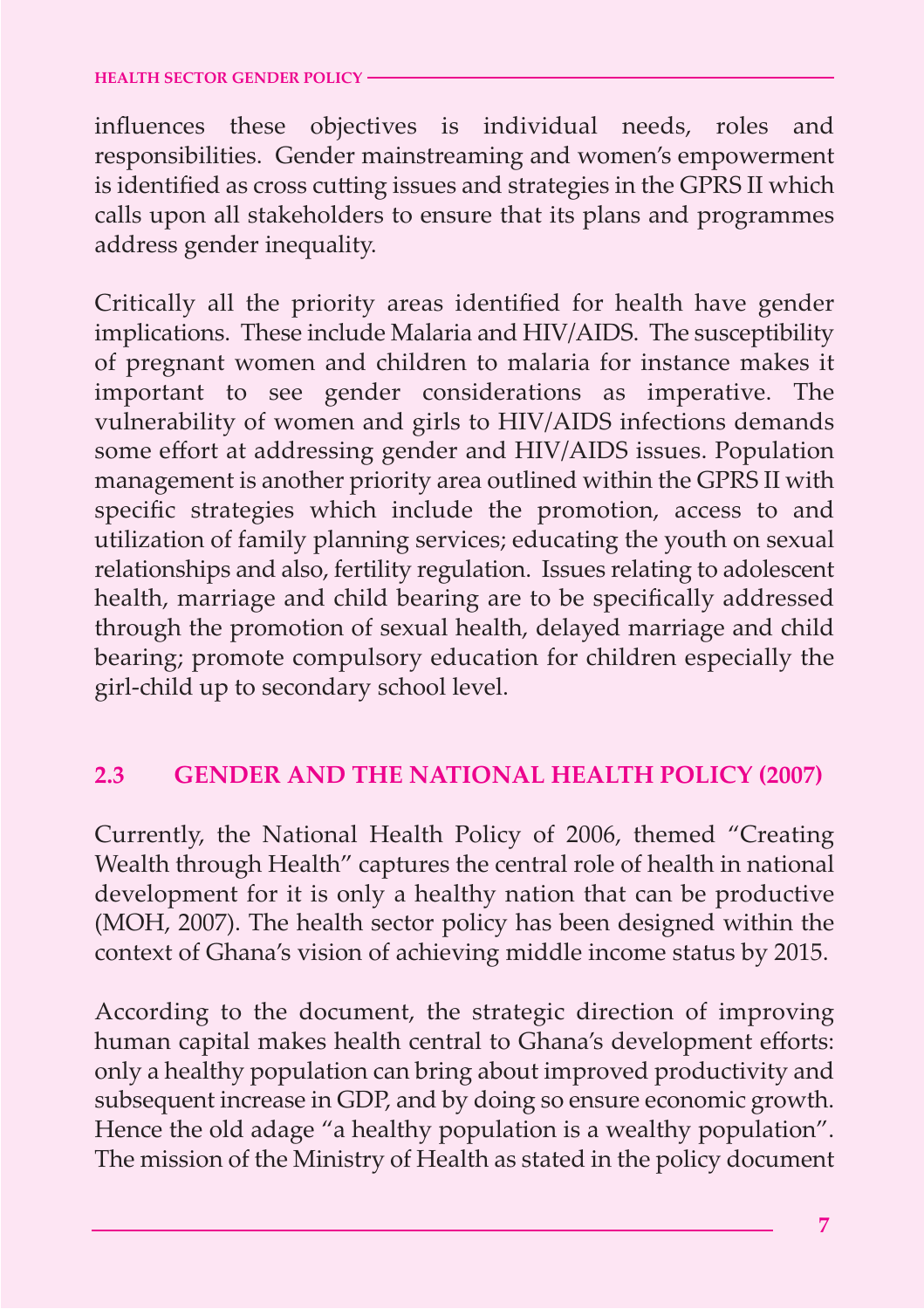is to contribute to socio-economic development and wealth creation by promoting health and vitality, ensuring access to quality health, population and nutrition services for all people living in Ghana and promoting the development of a local health industry. This mission puts the concept of health beyond the confines of curative care to other socio-economic determinants of health.

The policy document provides a new direction in the development of health in this country, and will serve as the basis for the development of our health sector priorities and planning and therefore has direct implications on gender mainstreaming in the health sector. The policy views health in its broadest sense as a multi-sectoral programme focusing on the physical, social, economic, and spiritual dimensions which can bring total health to individuals, their families and communities. There is therefore a paradigm shift from curative action to health promotion and the prevention of ill-health. The policy argues that a healthy population can only be achieved if there are improvements in environmental hygiene and sanitation; proper housing and town planning; provision of safe water; provision of safe food and nutrition; encouragement of regular physical exercise; improvements in personal hygiene; immunization of mothers and children; prevention of injuries in our work places and prevention of road accidents. Implicit in all these are the different roles that men and women play to support the achievement of a healthy population in the Ghanaian society where culture and tradition determine roles and opportunities for women.

#### **2.4 GENDER ISSUES IN THE HEALTH SECTOR**

The majority of conditions leading to out-patient attendance at clinics in Ghana are malaria, diarrhoea, upper respiratory tract infection, skin disease, accidents, hypertension, eye infection, pregnancy-related conditions, helminthiasis and osteoarthropathy. Over 90% of these diseases and conditions could easily be prevented if appropriate environmental and lifestyle measures were to be taken. The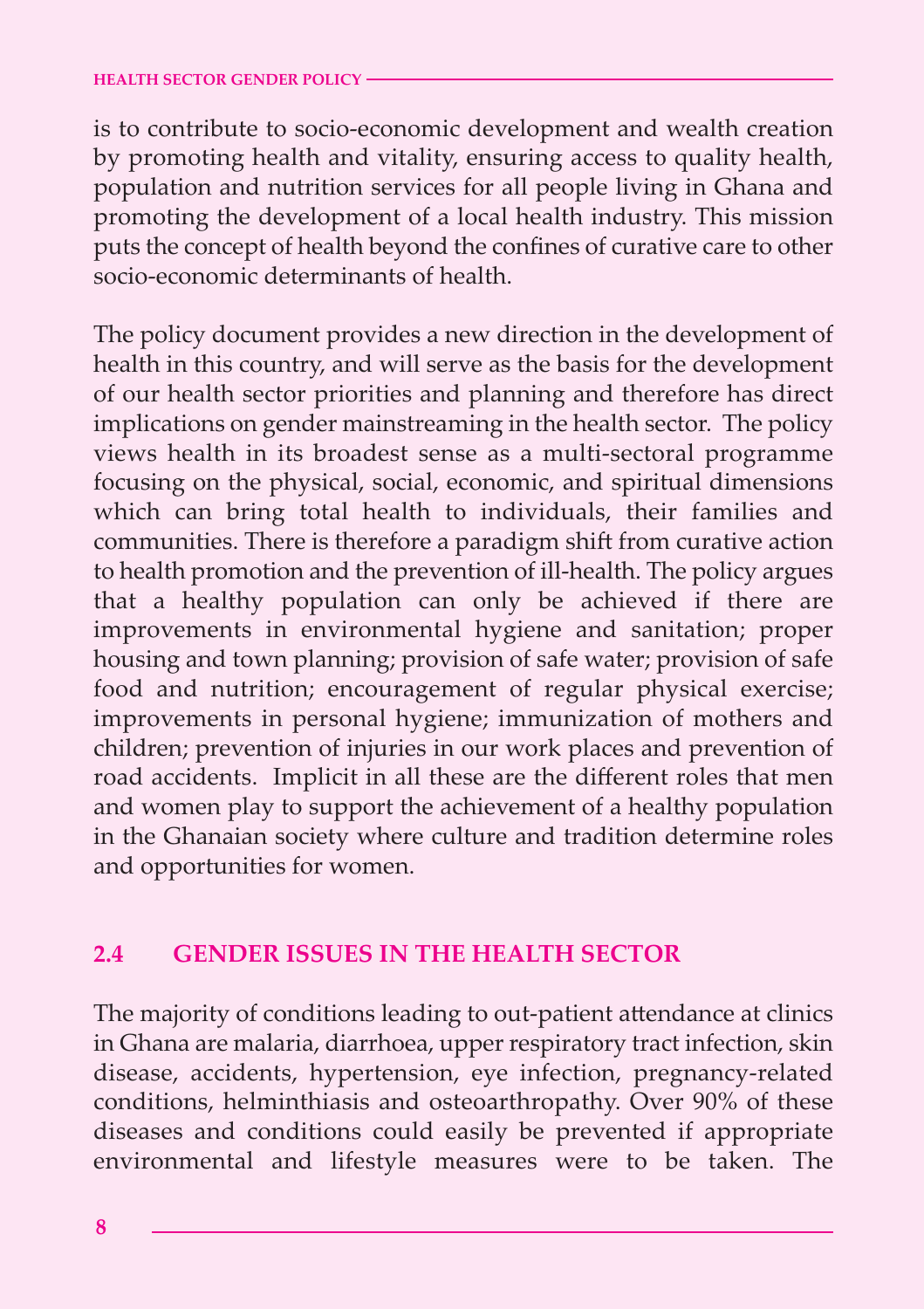programmes and projects of the Ministry of Health to date, however, have focused on curative care, leading to failures of the Ministry to make a significant impact in the development of promotive and preventive health to the benefit of its people. It is within this context that this new health policy is being proposed. Among key gender issues identified in the health sector are as follows:

- Access to health care for men and women
- Gender and Life Expectancy
- Communicable and non-communicable diseases
- Sexual and reproductive health
- Gender and HIV/AIDS
- Sexual and gender based violence
- Gender and Mental Health
- Implications of traditional and cultural gender issues on health
- Gender and Nutritional Health
- Emerging Trends and Issues with Gender and Health Implications

Relevant to the above is the gender sensitivity of the health service delivery. The Ministry of health conducted a Community Consultative Study in three regions namely Brong Ahafo region, Upper East region and Volta region in 2003 which established the perspectives of partners at the community and district levels on pertinent issues. The study findings reinforced that in seeking medical care, socially ascribed gender roles are reinforced in terms of decisions, consent, resource ownership and control. Access to reproductive health for men was also found to be generally poor and has contributed significantly to the inability of most men to encourage their female partners to access the service whilst access to health services in rural communities, especially for women was poor. This is mainly due to the long distances of communities to the nearest health facility and the operating hours. Certain cultural and religious practices also sometimes delayed or prevented both men and women, (especially women) from seeking health care. The study revealed that some modes of disseminating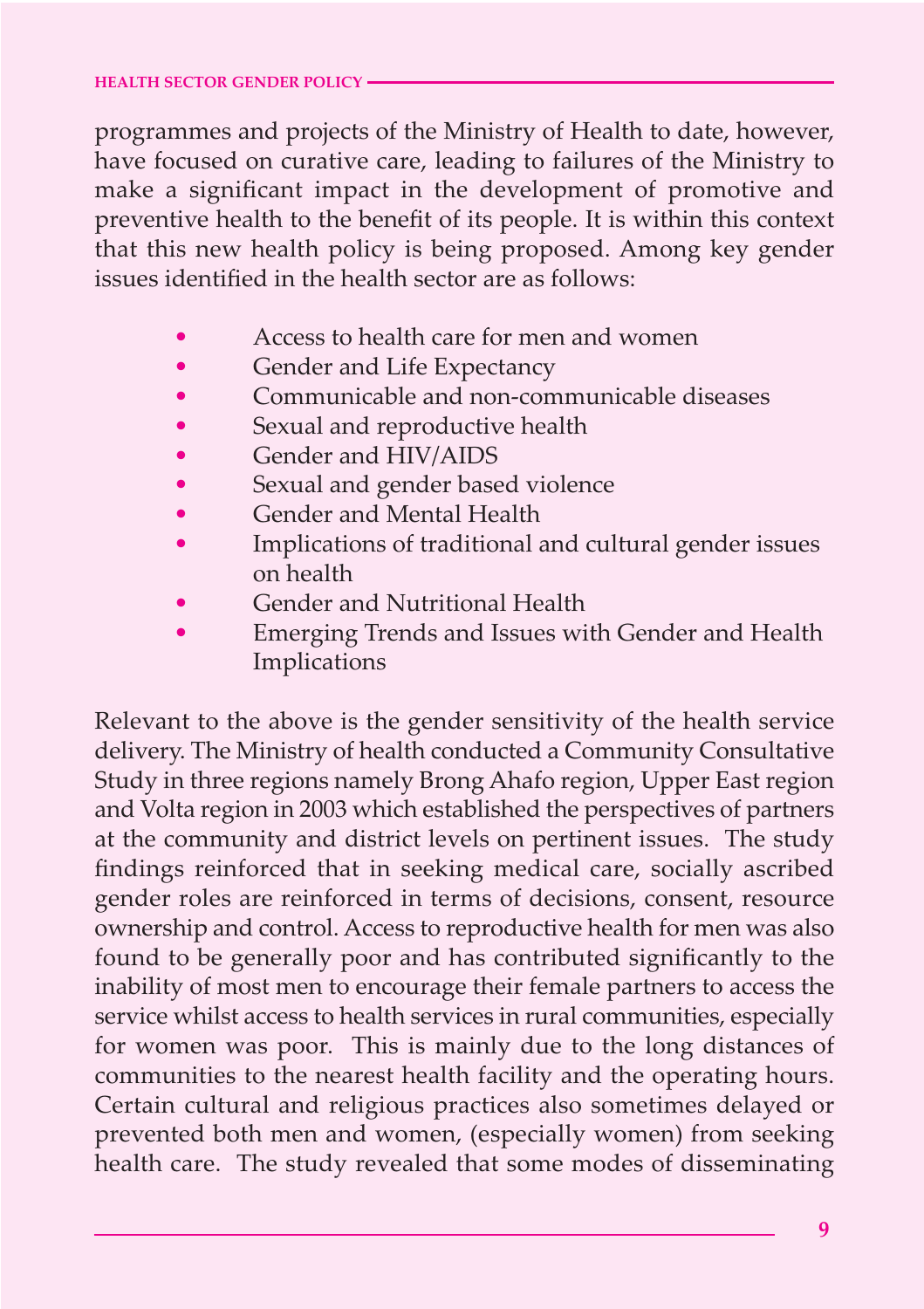health messages are preferred and regarded as more effective than others. It is noteworthy that the study also revealed some degree of gender-based violence including rape, wife beating and child abuse still exist. These forms of violence have serious effects on the emotional and psychological well being of the women and children. The issue of privacy during consultations and same sex health staff was preferred by most men and women. Certain diseases such as TB, HIV/AIDS, maternal mortality and other protracted illnesses were perceived as due to witchcraft and other spiritual forces. This results in delay in seeking medical attention which in turn results in complications and sometimes avoidable deaths.

#### **2.4.1 Access to Health Care**

Evidence shows that only about one-third of the total population of the country has access to orthodox health care facilities, which are mostly urban-based. The health seeking behaviour of women is generally believed to be low with the exception of women in the reproductive age group. However, empirical evidence also reveals that although there are higher levels of utilization of health facilities by women because of their care giving roles, travelling to health facilities is an added burden to their already heavy domestic schedules. Women's higher levels of poverty, lower literacy levels and ignorance as compared to men affect them adversely. In addition, negative sociocultural practices such as food taboos, non-involvement in decisionmaking regarding their health and that of their families also tends to compound this situation. The above factors cause women to delay in seeking health care and in turn results in high maternal mortality. Working hours of most health facilities do not favour most clients especially women, since they have to do household chores and other economic activities.

Anecdotal evidence has also revealed that, most service providers are females and this serves as a deterrent to most men in accessing health care, particularly reproductive health services.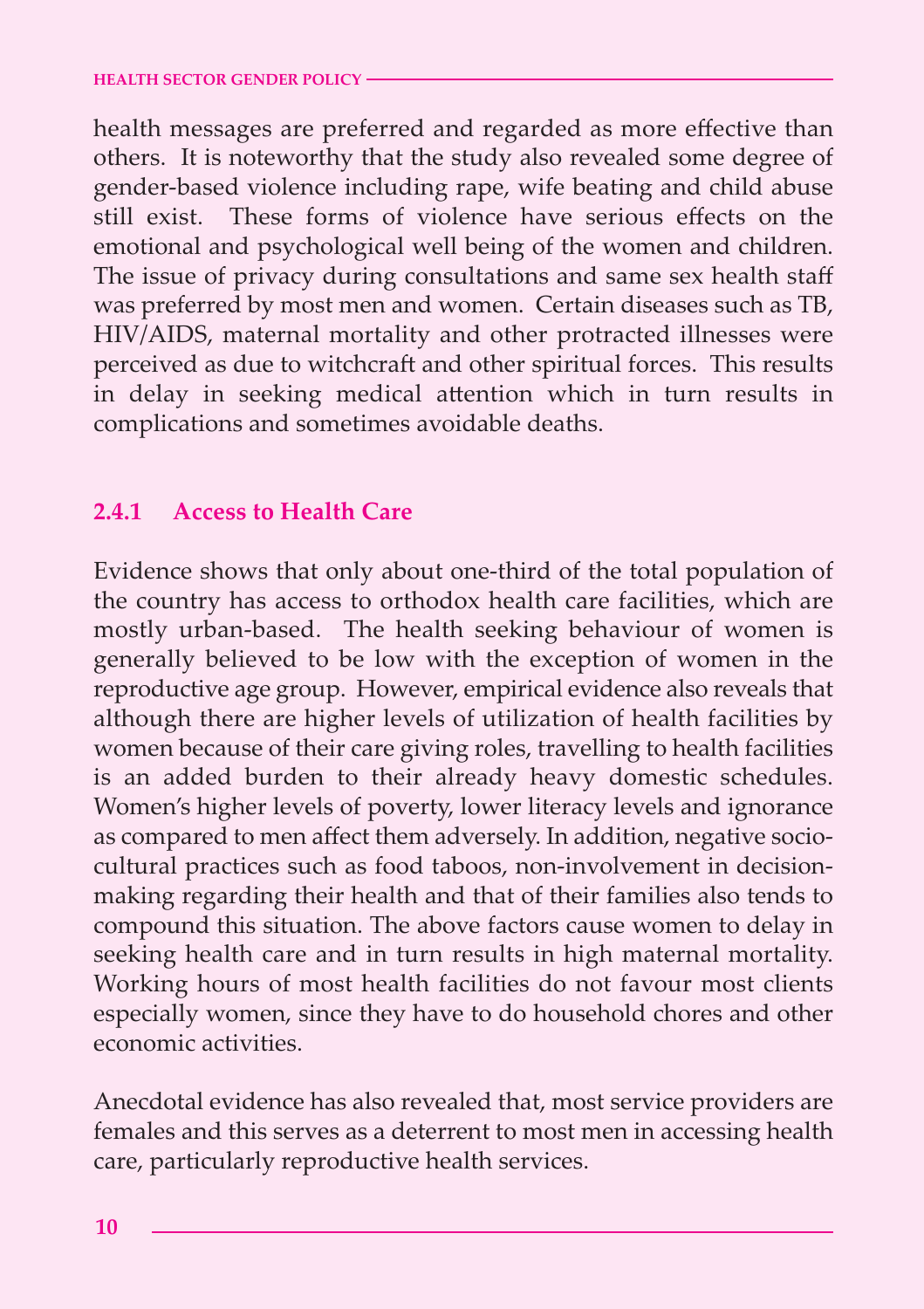#### **2.4.2 Quality of service delivery and care**

Quality of care has been a major issue in the health sector and was identified as one of the major themes of the first Medium Term Health Strategy (1997-2001). Recent studies have confirmed the lack of gender sensitivity on the part of healthcare providers, many of whom have been described as authoritative, insensitive and discourteous. Respect for clients/patients is usually more skewed towards men than women. The negative staff attitudes of some service providers, which are due to inadequate and poor conditions of service has been found to adversely affect the quality of care. The lack of awareness on the part of clients of the difficult circumstances under which health care providers have to work also results in their negative and uncompromising attitudes to health staff. Current service delivery infrastructure in most health facilities does not facilitate client privacy and this affects all clients, especially women.

Health Information, Education and Communication (IEC) materials for preventive and promotive health activities are often gender unfriendly and insensitive to already disadvantaged clients, majority of whom are women and non-literate. Sometimes the messages reinforce gender stereotype.

#### **2.4.2.1 Ethics and Human Rights**

Health care providers are often not alert to their professional ethical responsibility enjoining them to accord full respect at all times and in all circumstances to persons they attend to irrespective of sex, sexual orientation, religion, educational level, socio-economic position among others.

In most Ghanaian cultures decisions on where and when to seek health care is primarily the preserve of men. This notwithstanding clients, (in particular women) often do not have enough information to empower them decide on treatment options.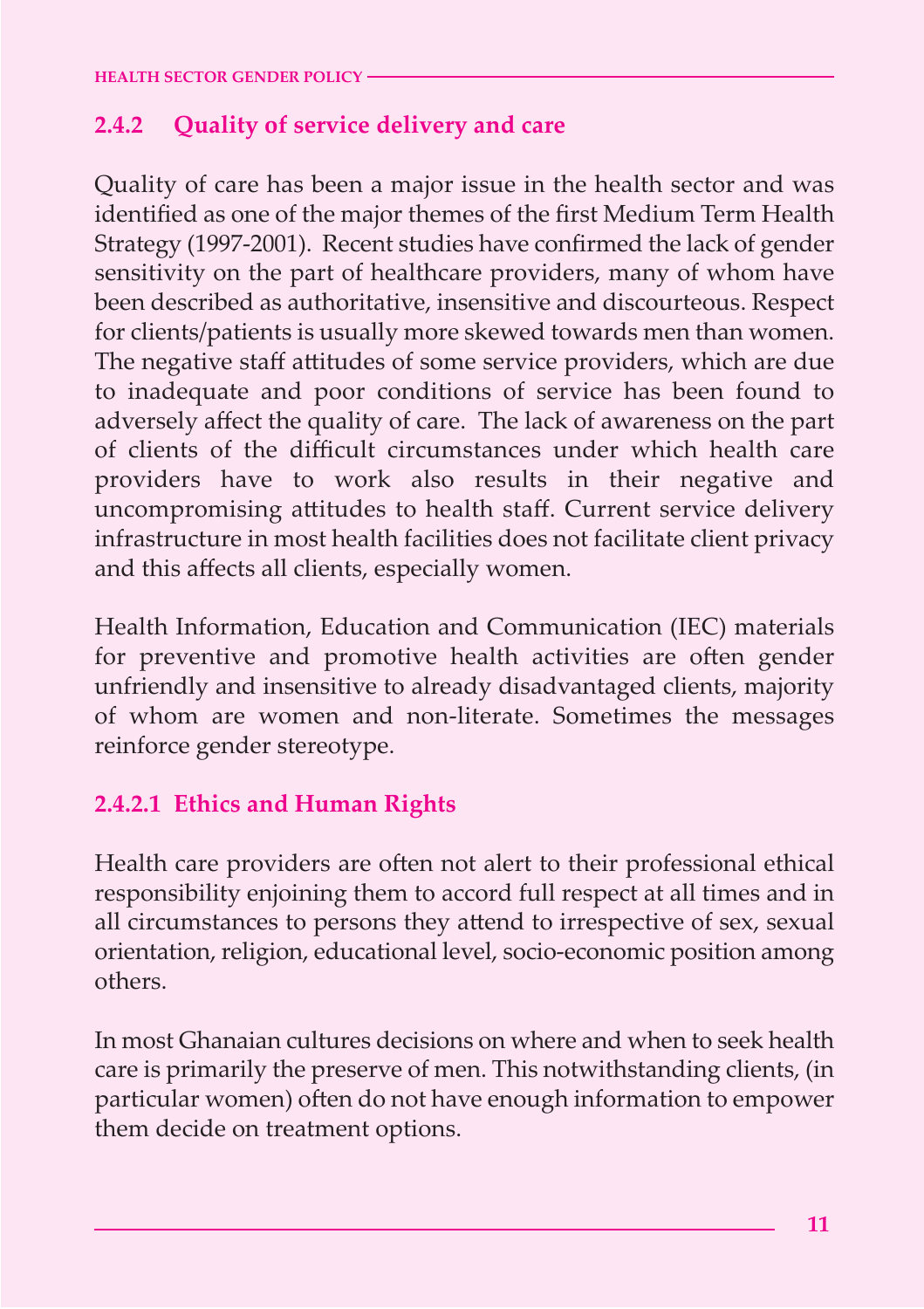Anecdotal evidence shows that health care providers are not alert to the socio-cultural causes of ill health in the disadvantaged and vulnerable groups especially women, adolescent girls and thus do not accord these groups the expected degree of attention.

#### **2.4.2.2 Communicable Diseases**

Biological differences and the socio-cultural environment of men and women have bearing on their presentation and the expression of diseases. Malaria, Tuberculosis (TB) and HIV/AIDS and all other communicable diseases are critical diseases, which have exemplary gender dimensions. Therefore in coming out with disease control interventions, the socio-cultural conditions, roles and relationships between men and women should be analyzed.

Malaria in Ghana is the single most important cause of mortality especially among children under five years and pregnant women. The disease is responsible for a substantial number of miscarriages and low birth weight babies among pregnant women. Among this group, malaria accounts for 13.8% of Out-patient Department (OPD) attendance,  $10.6\%$  of admissions and  $9.4\%$  of deaths. Around 800,000 children under the age of five die from malaria in Africa every year, making this disease one of the major causes of infant and juvenile mortality. In Ghana it stands out as an important cause of morbidity and contributes significantly to anaemia among pregnant women, miscarriages, as well as maternal and infant deaths. The effect of TB on men and women is stigma and social rejection. However it is more pronounced among women because of gender stereotyping. In most situations where women have been diagnosed they are not able to afford the cost of transportation for continuous treatment, hence the associated high rate of default among women. There are also significant socio-cultural and socio-economic barriers men and women face when seeking TB care and treatment.

HIV/AIDS is one of the serious public health challenges in Ghana today with huge gender implications. The current national prevalence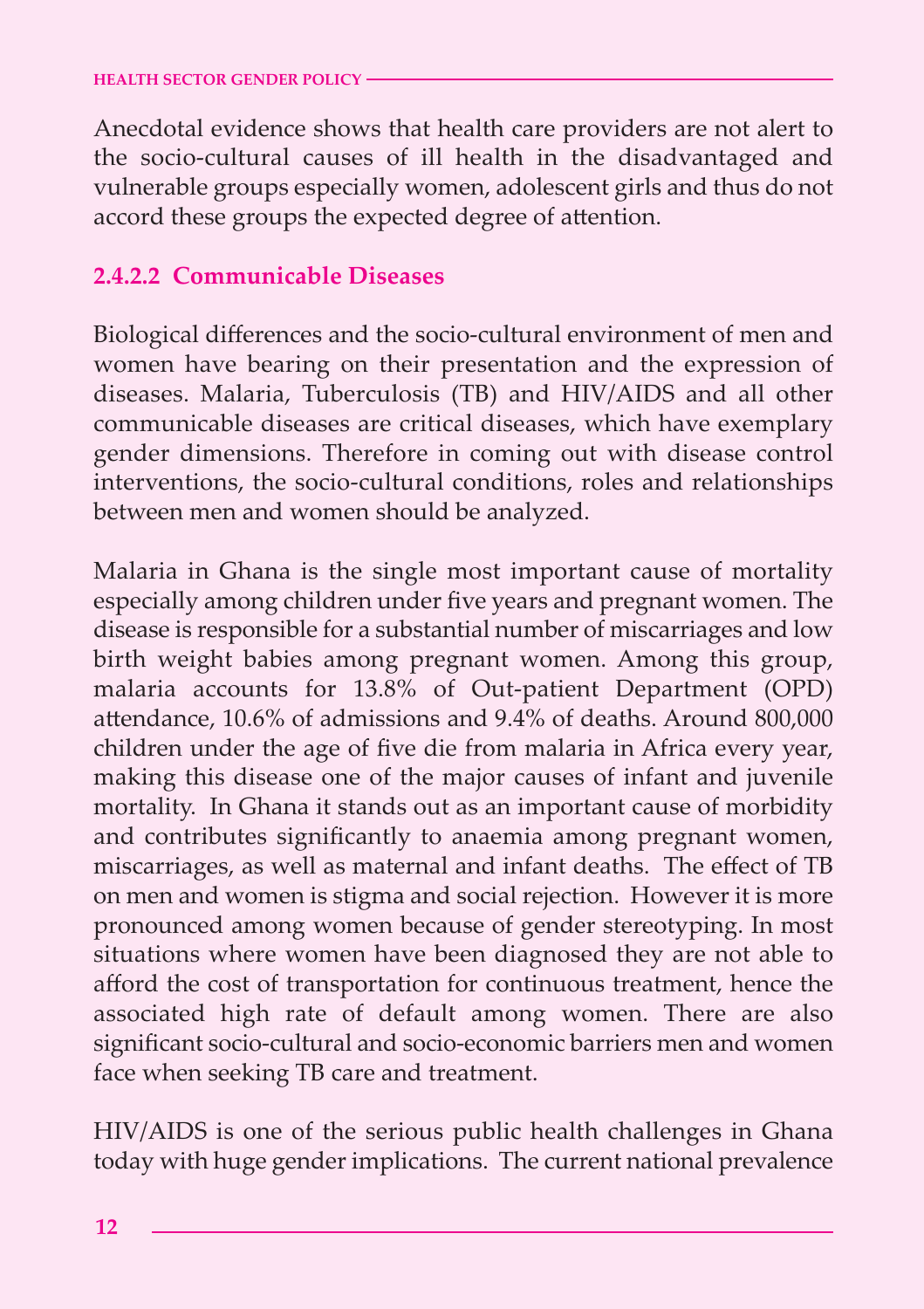rate is estimated to be 2.7%) as compared to 3.1% in 2003. The pandemic is taking its toll more on women than men with serious gender dimensions to the disease as a result of women's anatomical, socio-cultural and economic vulnerability to the disease. With regards to men the case has to be made about masculinities and risky sexual behaviour which are condoned culturally and socially in Ghana. As of 2003 it was estimated that for every man infected with HIV/AIDS two women are infected. Mother to child transmission (MTCT) is the second major means of transmissions, accounting for 15% of new transmission. It was estimated that the prevalence rate among pregnant women was 3.1% in 2006. HIV prevalence among women is also high though that among pregnant women declined from 3.2% to 2.6%, exceeding the target for 2007, and the number of HIV-positive individuals receiving ART doubled from around 6,000 to over 13,000 between 2006 and 2007.

#### **2.4.2.3 Non-communicable Diseases**

Non-communicable diseases, particularly the cancers (breast, cervical, prostrate and lung) are a growing problem in Ghana. Recent statistics show an increase of 7.5% in the incidence of all cancers and 12.5% of female cancers. Majority of cases in women are not detected early due to lack of awareness and access to diagnostic facilities. Cancer of the cervix and breast respectively are the leading cancers among women. Information from the Cancer Registry from KBTH indicates that women account for 75% of the cancers seen in the hospital. Also 75% of the cancers seen in women are cancers of the reproductive system. Cancer of the cervix and breast respectively are the leading cancers among women. They account for 49% and 42% respectively of the cancers of the reproductive system.

#### **2.4.2.4 Mental Health and Gender Based Violence**

Available health service information indicates that psychiatric illnesses affecting both men and women are on the increase and that the causative factors are different for the sexes. Whereas in men this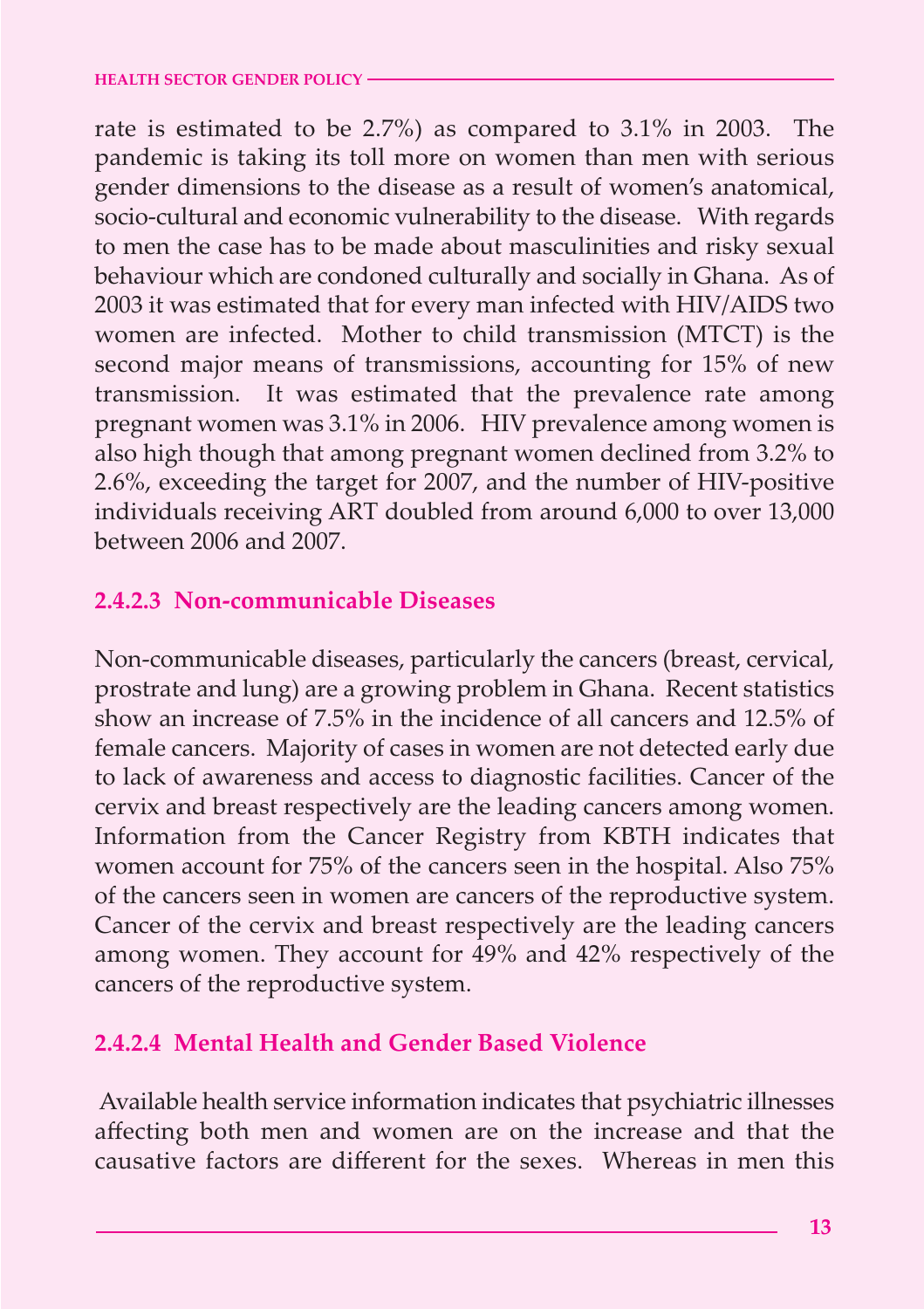increase is predominately due to pathological reasons, that in women is closely related to marital and other social factors. Depression, the most prevalent psychiatric condition is higher among women than in men. The difference in causative factors is often not considered in the management of mental illnesses affecting the sexes, which affects the quality of care rendered by the health sector. There is a general lack of awareness of the gender dimensions of the different causes of mental illness among women and men by the general public.

It is also known that other forms of gender-related violence, (Rape, Child Sexual Abuse, Sexual Harassment, Female Genital Cutting (FGC), Sexual and Domestic Violence), which also have psychosocial implications are seemingly condoned by society and not adequately addressed by the health sector. There is inadequate collaboration and cooperation between the health delivery system, social support networks and law enforcement agencies in dealing with victims of gender-based violence. In May 2007, the Domestic Violence Act, 2007 (Act 732) was enacted by the President and Parliament of Ghana to provide protection from Domestic Violence particularly for women and children and for connected purposes. With the passage of the Domestic Violence Law and the implementation plan being developed by the MOWAC, opportunities for effective and efficient collaboration and cooperation between various relevant stakeholders, including the health sector, now exists.

#### **2.4.2.5 Nutritional Disorders**

While there is little information on the nutritional status of men in Ghana, malnutrition is known to be fairly widely prevalent among women and children, and has been identified as a major contributory factor to high maternal morbidity and mortality. Malnutrition including under nutrition in children of poor families, micro-nutrient deficiency in children and pregnant women and over-nutrition in adults is known to be an underlying factor in high levels of morbidity and mortality in Ghana. Anaemia forms 1.7% distribution of outpatient attendance among the ten leading causes of morbidity in Ghana. The nutritional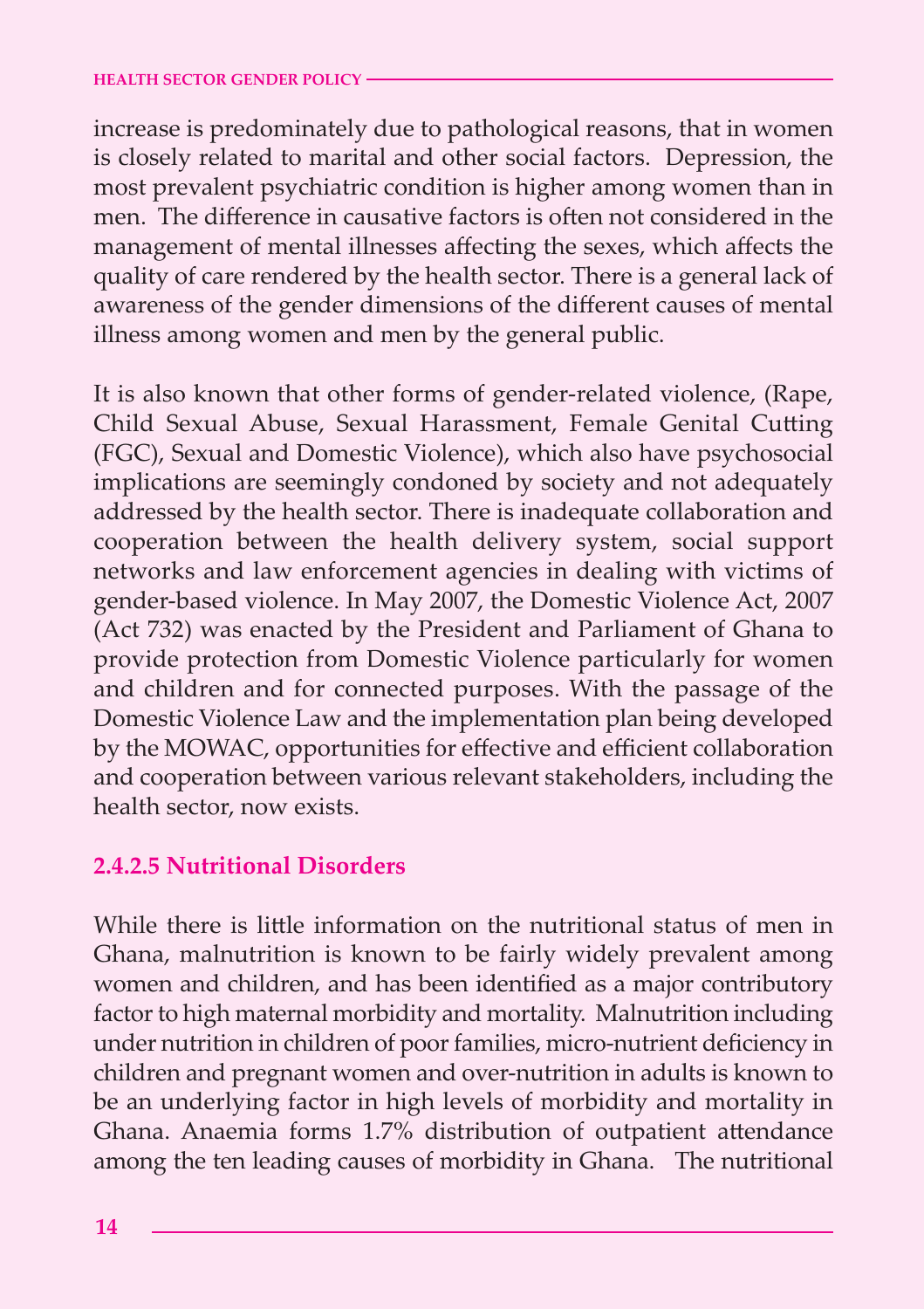status of Ghana is captured as 17 percent underweight, 22.4 percent stunting prevalence and 5.4 percent wasting prevalence. There is also an increase in the number of women (and men) with overweight (obese) problems. Micro-nutrient deficiency is high in Ghana.

The 2003 DHS found that more than three-quarters of Ghanaian children 6 – 59 months old have some level of anaemia, including 23% of children who are mildly anaemic, 47% who are moderately anaemic and 6% who are severely anaemic. In the case of women aged 15 – 49, the prevalent rates are lower with 45% anaemic, 35% mildly anaemic, 9% moderately anaemic and less than one percent severely anaemic. In case of adults, data from the Ghana Health ervice (GHS) for 2005 on In-Patient Morbidity from January to December, reveals that anaemia was second to malaria as the most reported case. Men (7716 forming 52%) reported more cases than women (7261 forming 48%) at the in-patient department nationally. On the surface, the fact is clear that men were more anaemic than women and the need for programmes and projects to address this issue has not been that much highlighted in documents reviewed. Also culturally there exist food taboos among some ethnic groups which could prohibit the intake of some vital nutrients with nutritional implications.

#### **2.4.2.6 Sexual and Reproductive Health**

In Ghana sexual and reproductive health relates critically to the role of men and women in exposing themselves and others to healthy or poor sexual behaviours; family planning particularly access to and acceptability of contraception; women's risk to abortion; high maternal deaths and general knowledge about reproductive health options and opportunities. The 1985 reform of the criminal code included a law permitting abortion if a pregnancy is the result of rape, incest or "defilement of a female idiot"; if the pregnancy threatens the woman's physical or mental health; or if there is substantial risk that the child would suffer from a serious deformity. However, existence of this law does not guarantee women's access to abortion services. To begin with, safe abortion was not integrated into the national reproductive health policy until 2003.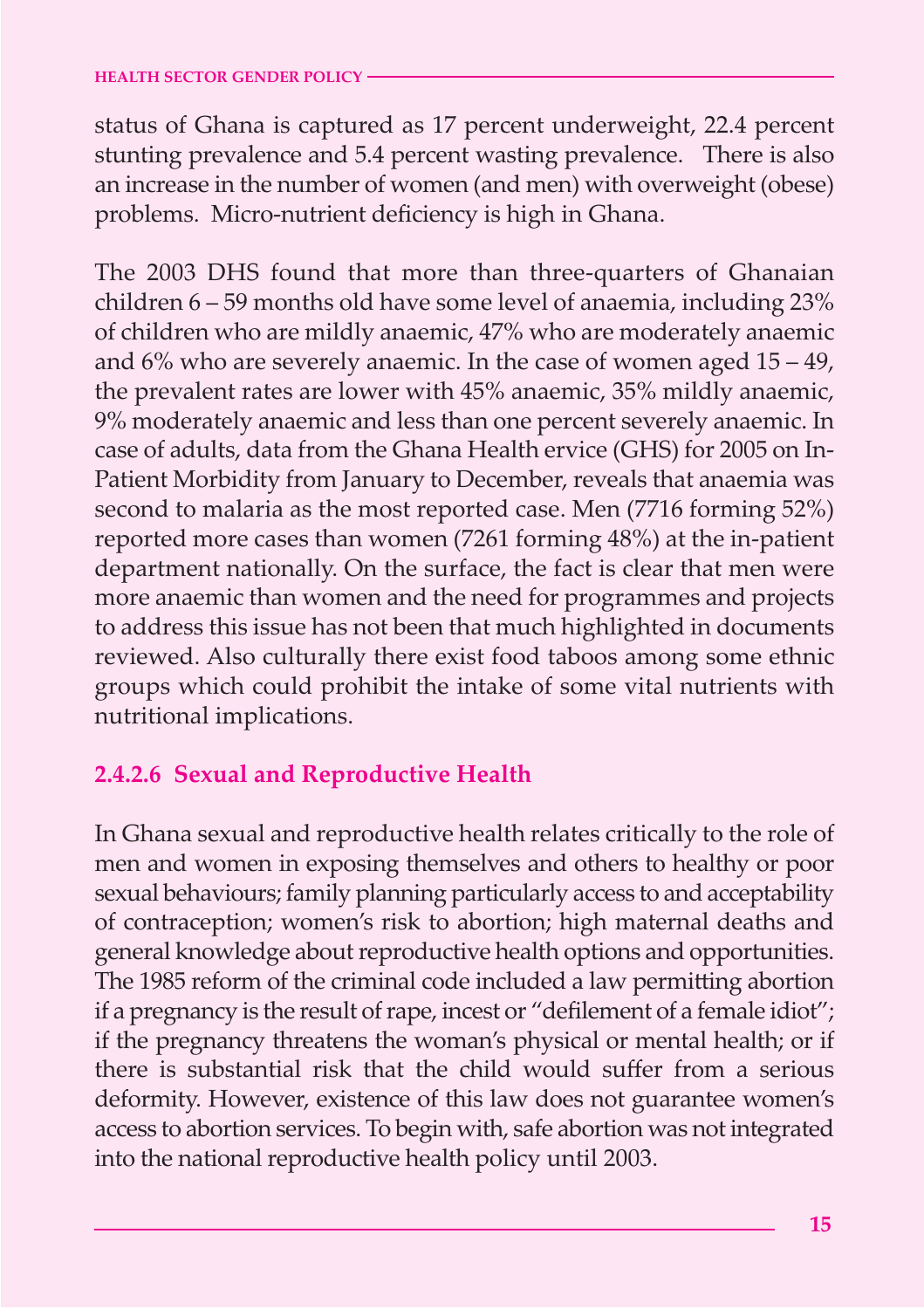In Ghana like elsewhere different standards are applied to men's and women's sexual behaviour, women often have little say in their sexual lives and are left vulnerable to unwanted pregnancies and sexually transmitted infections (STIs), including HIV/AIDS. After improving between 2005 and 2006, institutional Maternal Morality Rate (MMR) worsened between 2006 and 2007 from 197/100,000 to 244/100,000. There is therefore an urgent need to step up efforts to address these worsening indicators which indeed is a gender issue that affects mostly women. The following factors contribute to the high rate of maternal mortality:

- Insufficient knowledge among health staff and community members, especially adolescents on risk factors and danger signs during pregnancy, labour, delivery and the postnatal period expose pregnant women to the risk of death. •
- Inadequate basic emergency obstetric and gynaecological healthcare packages within reach of women and adolescents of childbearing age; for instance, health centres which can provide sustainable services including blood transfusions, theatre services for minor obstetrics and gynaecological emergency operations, ambulance services, et cetera with appropriately trained staff. •
- Lack of comprehensive abortion care rather than post abortive care. This issue however needs a legal backing from the Attorney General to develop the Legislative Instrument (L I) before it can properly be rolled out in the country. •
- Inadequate supervision at all health centres, both government, private and NGOs, inadequate number of health workers trained in life saving skills as well as poor communication and transportation system also compounds the problems. •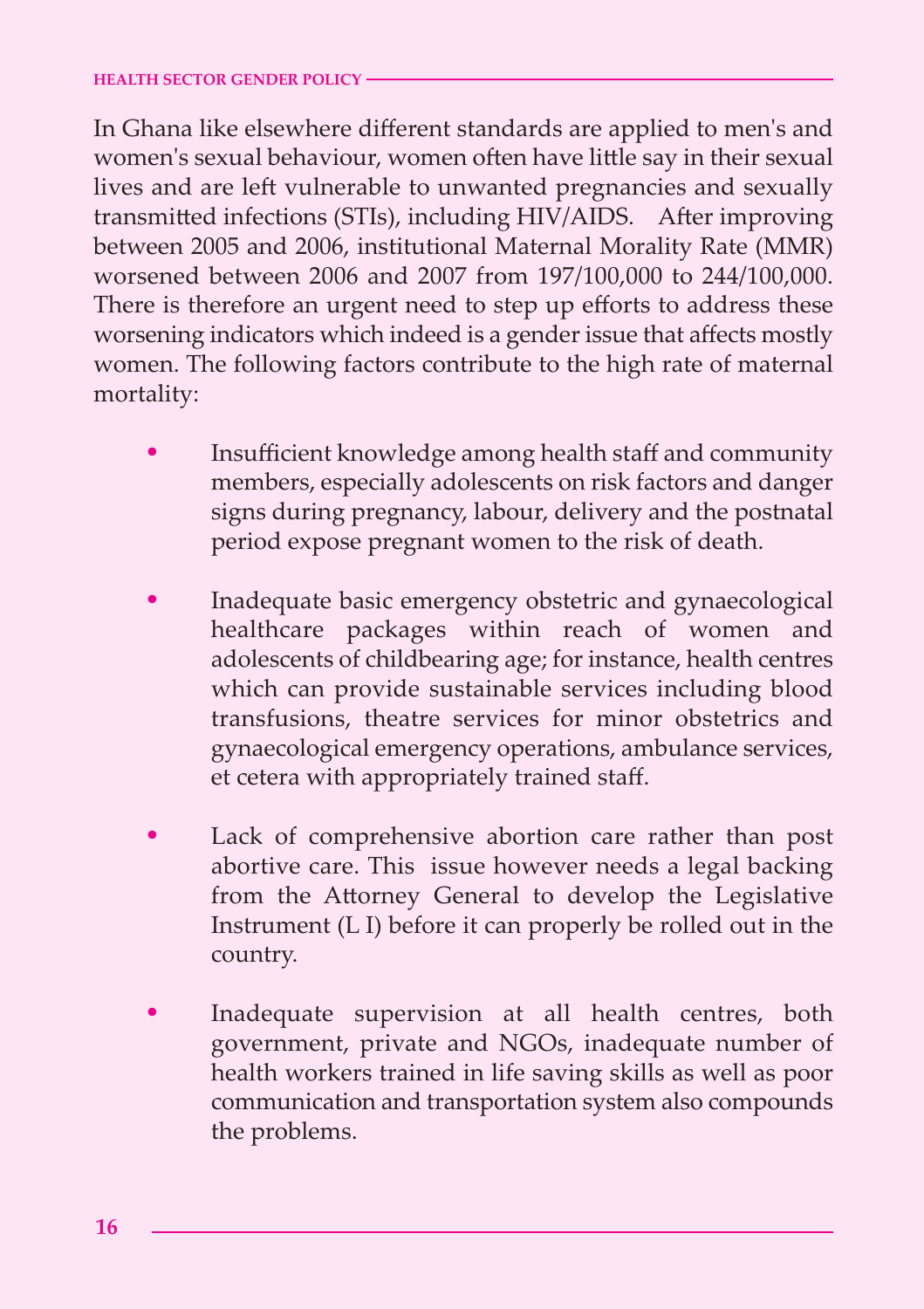Socio-cultural values/stereotypes, negative attitudes of healthcare providers or lack of customer oriented service by healthcare providers interfere with the right of women and adolescent males and females to family planning and safe abortion services. •

#### **2.4.3 Gender and Social Transformation**

There has been reported progress in poverty reduction in the country since 1990. The proportion of Ghanaians in extreme poverty has declined from 37 per cent to 27 per cent. The Ghanaian society is also transforming from a rural community towards rapid urbanizations. This invariably goes with important changes in gender roles of women and men. Growing phenomenon of female headed households (unexpectedly these seem to be not the poorest) with implications for child care at the household levels (HH) and access to health care (mothers are working, opening hours of health facilities usually only in day-time) and probably many more core-households versus extended family arrangements. These impacts on health and health care.

#### **2.4.4 Management, Governance and Finance**

The management of the current health delivery system is gender neutral, and therefore, there are no structures and mechanisms to address gender concerns.

There is a general gender imbalance at all levels of management positions (district, regional and national) in the health sector. Competent and qualified women who could occupy higher positions are found mainly in the lower and middle levels. Subtle forms of discrimination exist which keeps them out of these positions. Reverse forms of subtle discriminatory practices and attitudes have also not encouraged men to enter into the nursing and midwifery professions.

Most Ministry of Health (MoH) staff, especially women, do not know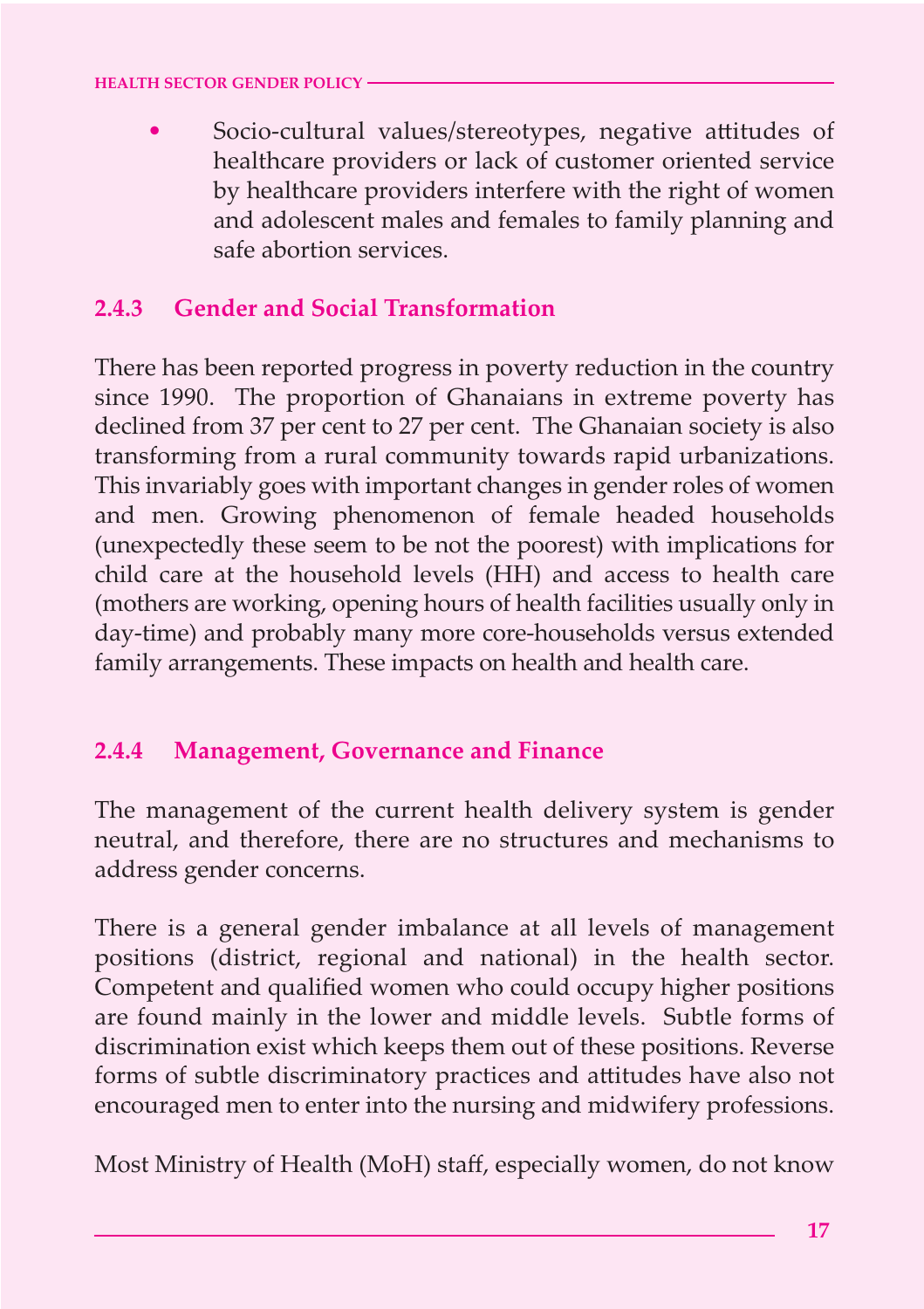the conditions of service and career opportunities that exist. The prevailing arbitrary career progression opportunities often leave the women behind. In many instances, staff postings are not mindful of women and men's relationships and social roles. Essential facilities in most work places do not take cognisance of the peculiar needs of women (e.g. baby changing, feeding rooms and nurseries etc).

There is inadequate analysis of sex disaggregated data and use due to lack of gender oriented pre-service and in-service training for health workers. This constitutes a major constraint to gender considerations in decision-making and ultimately gender mainstreaming in the health sector.

All these issues have contributed to inequalities and inequities in the health outcomes of women and men. Hence the need for a policy document that articulates the various dimensions of gender and health to ensure that gender issues are mainstreamed into policies and programmes of the health sector.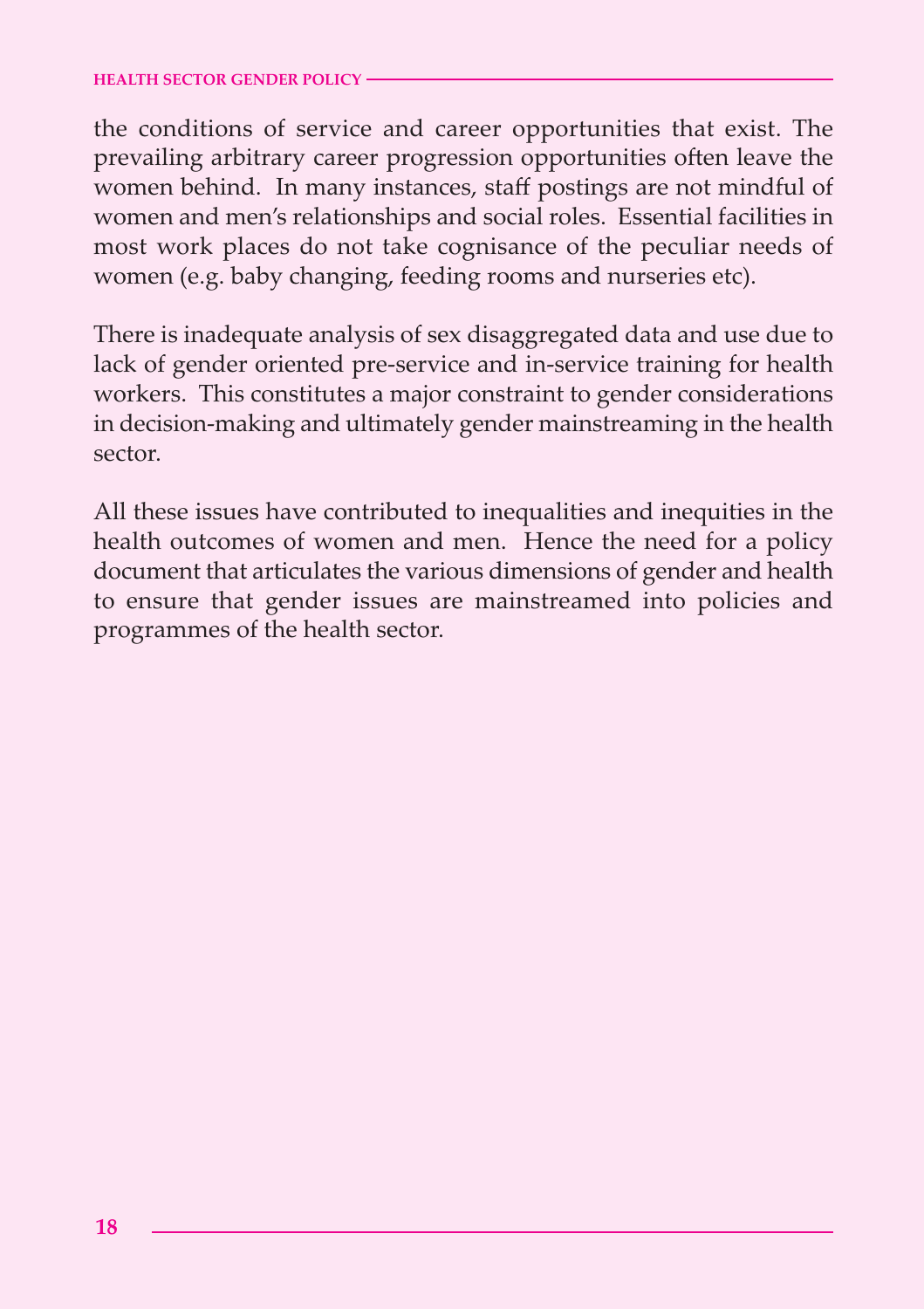## **CHAPTER 3 GENDER POLICY FRAMEWORK**

#### **3.1 GUIDING PRINCIPLES**

This policy document is premised on the overarching objectives that the promotion of gender equality in the Ghanaian health sector is crucial and critical based on these important principles:

- The health sector provides services for people with different gender needs and socio-economic status •
- Access to healthcare is an equal right and inherent human dignity for men and women •
- Gender equality promotion in health will support elimination of all discrimination based on gender and sex and the infringement of one's human right •
- Gender equality is vital to the achievement of the Millennium Development Goals (MDGs); •
- Lifelong accessibility to healthcare is crucial to poverty reduction for men and women •
- Women and men have different biological and social differences which affect health needs and roles •
- Gender mainstreaming and sensitivity in health service delivery will support effective and efficient programming •
- Partnership with stakeholders in health •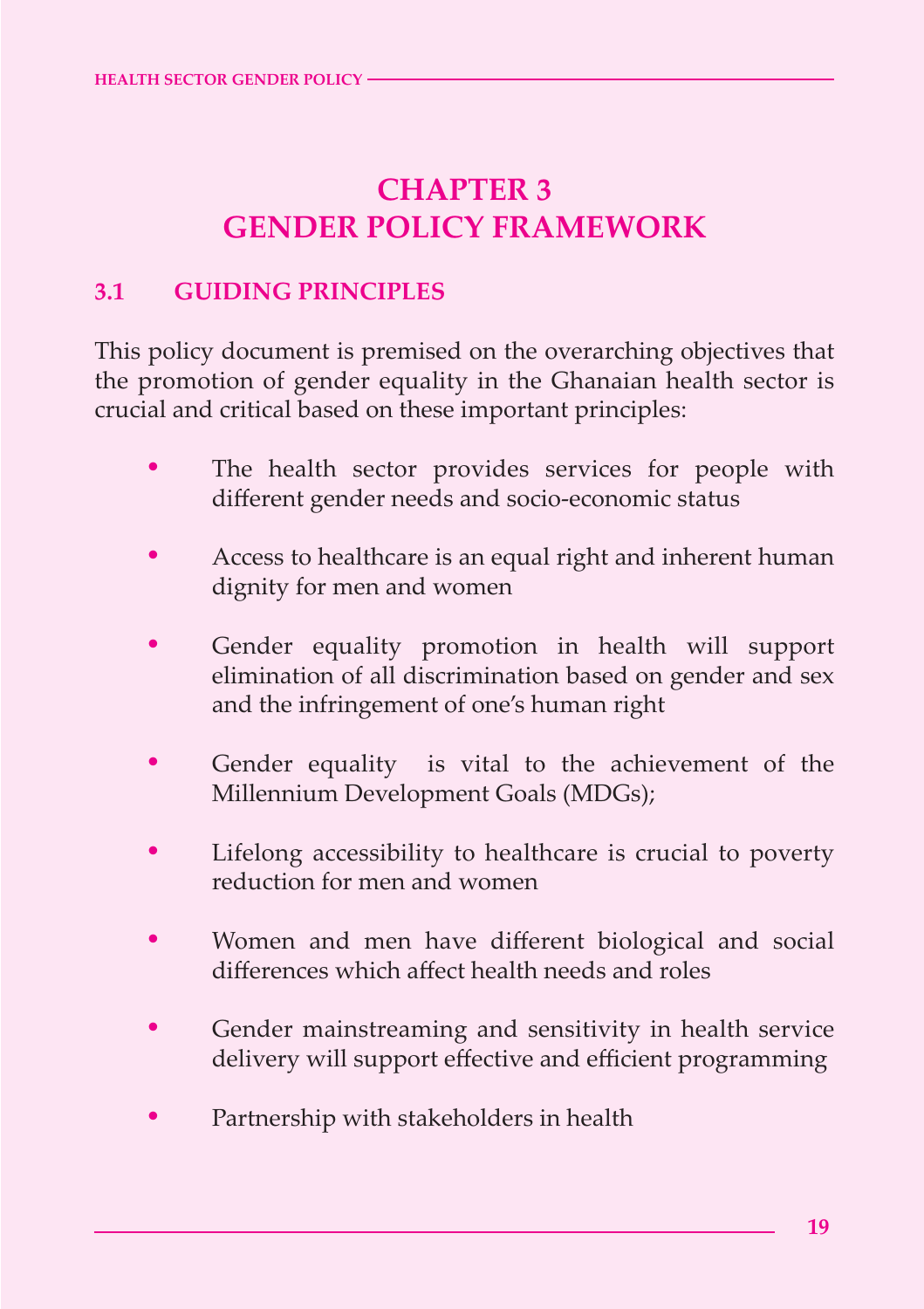#### **3.2 RATIONALE**

The promotion of gender equality in the health sector is crucial because in Ghana gender differences and needs affect socio-economic status including health. Gender equality is also a goal in its own right since discrimination based on gender and sex is an infringement on ones human right. Ghana has committed itself to gender equality and women's promotion and this is enshrined in its constitution Article 17(2) and 26 (1 and 2). Gender equality promotion is also a goal in the achievement of the Millennium Development Goals (MDGs) and paramount to all. Gender neutrality of the health delivery system contributes to the inequalities and inequities in the health outcomes of men and women (Promoting Gender Equity in Health, 1999). This situation has also contributed to the unequal opportunities for women and men in the health service thereby establishing the need for a policy document that articulates the various dimensions of gender and health to ensure that gender issues are mainstreamed into policies and programmes of the health sector.

This document takes inspiration from two main policies. The National Gender and Children's Policy which is the guiding policy in gender equality and mainstreaming. The objective of the Gender and Children's Policy is:

*'To mainstream gender concerns in the national development process in order to improve the social, legal/civic, political, economic and cultural conditions of the people of Ghana, particularly women and children'*

The recently developed National Health Policy is also another source of inspiration for this gender policy. The stated goal of the Health Sector as found in the National Health Policy is:

*'To ensure a healthy and productive population that reproduces itself safely'*

A critical look at the summary of the Ghana Health Profile shows a skewedness towards poor health for women. This is as a result of the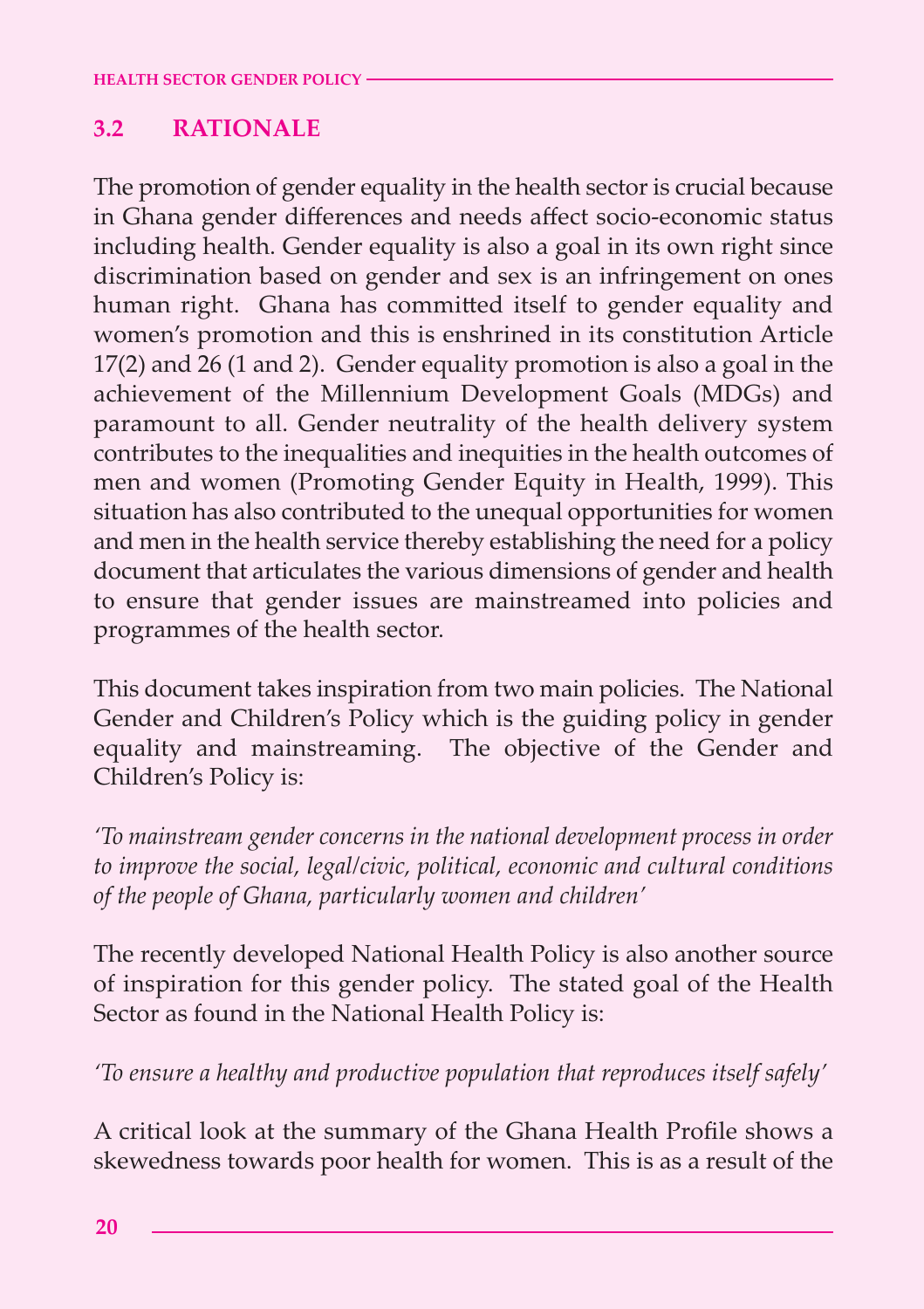feminization of poverty. Poverty and poor health are correlated with the majority of women. The profile among others show that

- Maternal, infant and child mortality are frighteningly high •
- Diseases show a geographic distribution that reinforces the north-south socio-economic divide •
- The poor and rural dwellers have worse health status than the rich and urban dwellers, though urban health is worsening •
- Age-specific death rates are higher among the poor than among the rich. •

It is in an effort to address these concerns and to ensure that both men and women access and participate in health care delivery equitably that the Health Sector Gender Policy has been developed.

#### **3.3 GOAL**

This policy is to contribute to better health for both women and men, through health research, policies and programmes which give due attention to gender considerations and promote equity and equality between women and men. The policy shall help to position the MoH to use strategies that will help to analyze and prioritize gender issues in planning, implementation, monitoring and evaluation of policies, programmes, projects and research in order to achieve the broad objectives outlined below:

#### **3.4 BROAD OBJECTIVES**

To achieve the goal of the gender policy, the Ministry of Health will pursue the following policy objectives: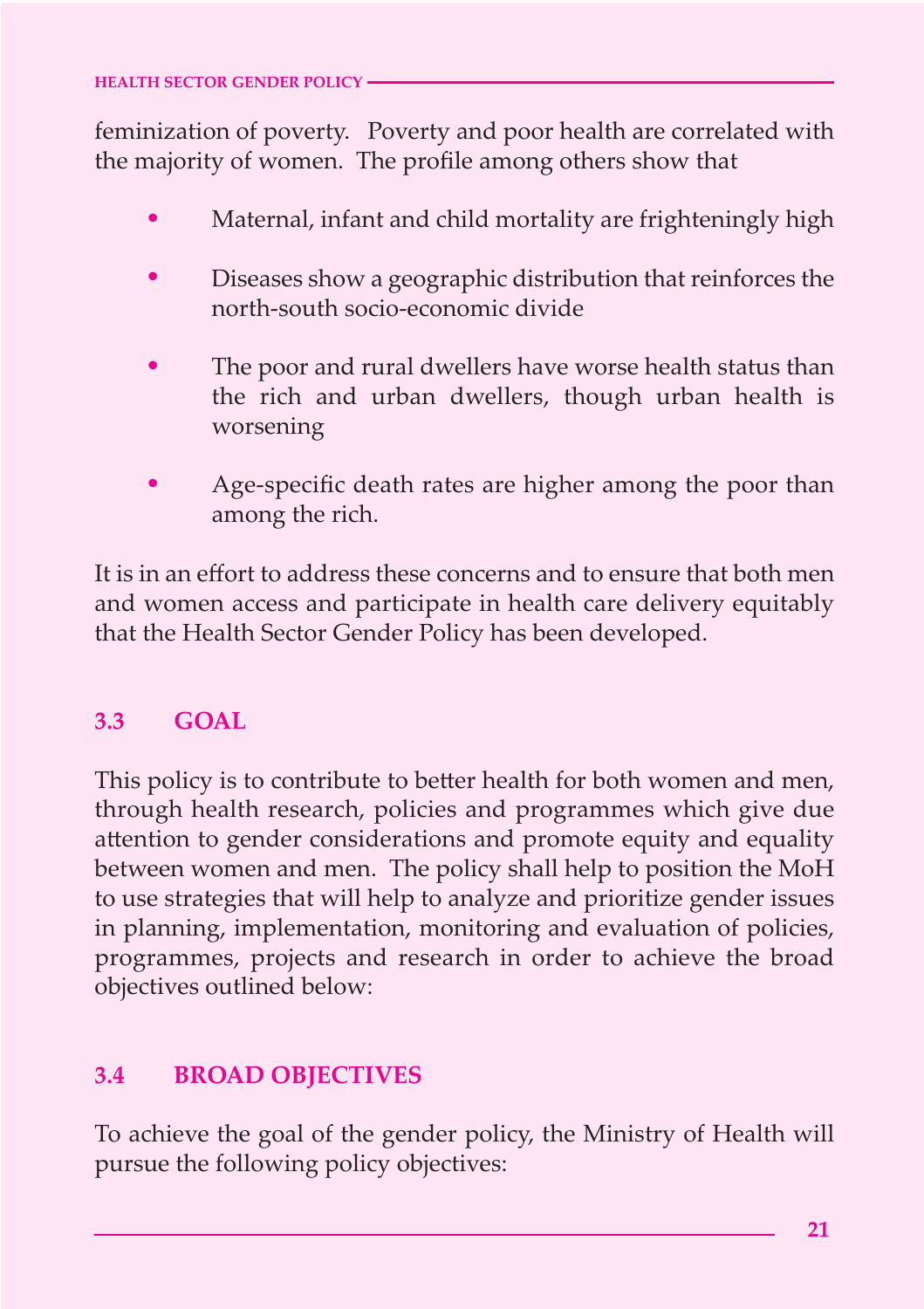- To reduce gender barriers in access to health care namely financial, geographical and socio-cultural by ensuring that both women, men and children live long healthy and productive lives with reduced risk of injury and death. •
- To promote professional ethics and human rights among health workers in the delivery of health care. •
- To improve quality of care by fully integrating gender dimensions of health into service delivery at all levels. •
- To address gender inequalities in health service delivery, outcomes and management including narrowing the gender gap in the management structure. •
- To ensure that Gender HIV/ AIDS and sexual/ gender based violence issues are equitably addressed in the Health Sector. •
- To promote gender equality in health financing and governance by increasing coverage, effectiveness and efficiency of programmes and intervention. •
- To address gender gaps in health care delivery at the household level. •

#### **3.5 KEY ELEMENTS**

To achieve the goals and objectives the MoH will:

- Design gender sensitive policies and programmes that will ensure equal opportunities •
- Ensure benefits for women and men in MoH and in the wider Ghanaian society in order to improve the overall •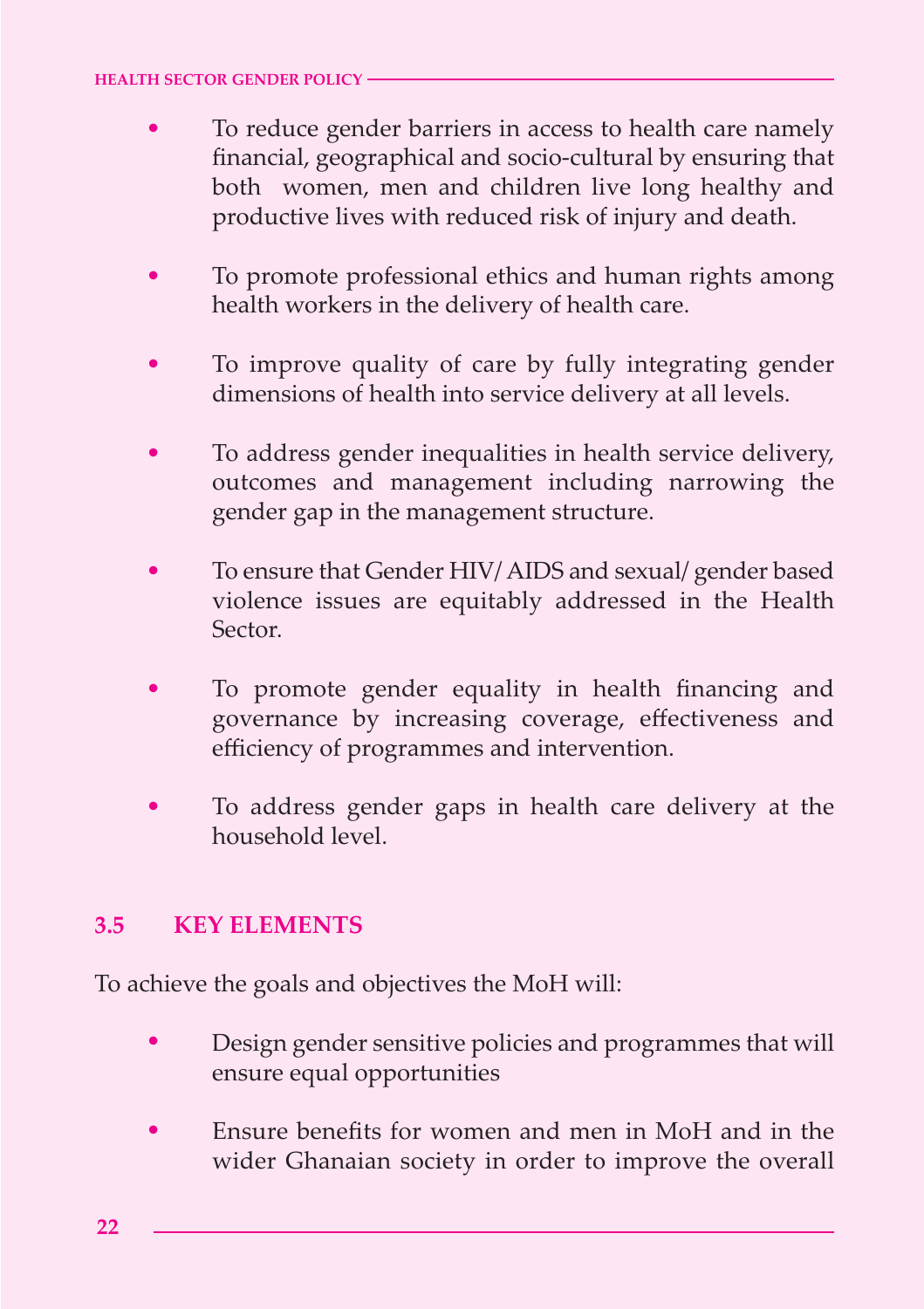performance of MoH activities and service delivery.

- Create an enabling work environment for women and men. •
- Build the capacity of MoH to create a gender sensitive environment. •
- Build the capacity of MoH to mainstream gender at all levels of health promotion and service delivery. •
- Build the capacity of MoH to ensure gender responsive budgeting. •
- Ensure equity of participation in the development of community-based service delivery and health management systems that incorporate the needs and interests of women and men •
- Build strong collaboration with traditional leaders, district authorities and church leaders to enhance and enforce their role in health delivery •
- Develop Monitoring and Evaluation Mechanisms •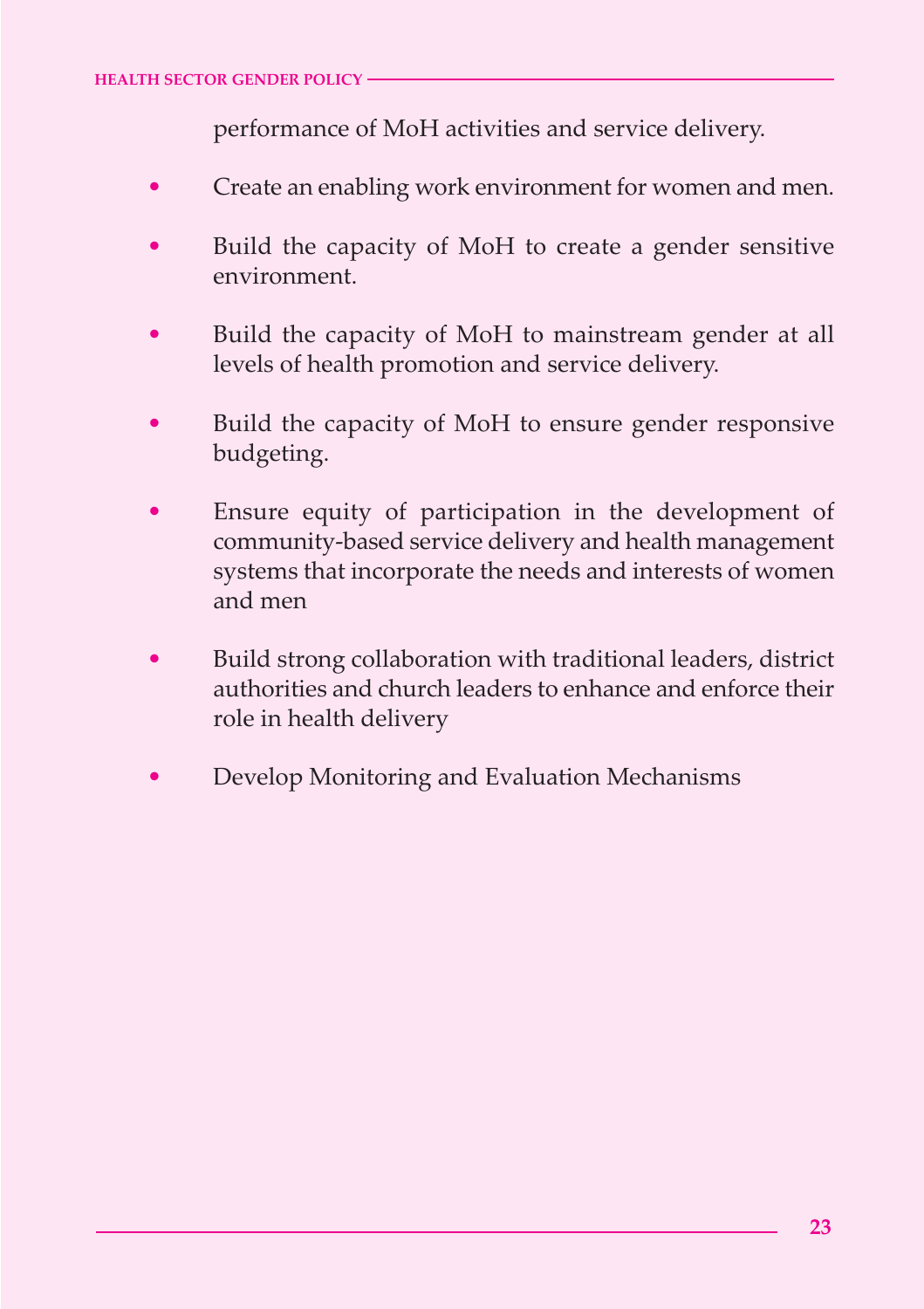## **CHAPTER 4 GENDER MAINSTREAMING FRAMEWORK FOR THE HEALTH SECTOR**

Gender mainstreaming is a globally accepted strategy or approach for promoting gender equality. Any gender policy developed provides a platform for effectively mainstreaming gender. Mainstreaming is not an end in itself but a means to achieve the goal of gender equality. It involves ensuring that gender perspectives and attention to the goal of gender equality are central to all activities: policy development, research, and advocacy/dialogue. Its approaches include legislation, resource allocation and planning, implementation and monitoring of programmes and projects. Gender mainstreaming, therefore, is the systematic integration of the respective situations, priorities and needs of women and men in all policies and with a view to promoting and ensuring equality between women and men.

Mainstreaming includes gender in planning and programming and also the development of gender-specific activities. Affirmative Action is also sometimes emphasized whenever women or men are in a particularly disadvantageous position. Gender-specific interventions, which are necessary temporary measures designed to combat the direct and indirect consequences of past discrimination, can target women exclusively, both women and men, or only men to enable them to participate in and benefit equally from the development effort. Clear political will and allocation of adequate resources for mainstreaming are important for translating programmes into reality.

Within the health sector gender mainstreaming needs to be considered in relation to access to health care, quality of care, management of the health system.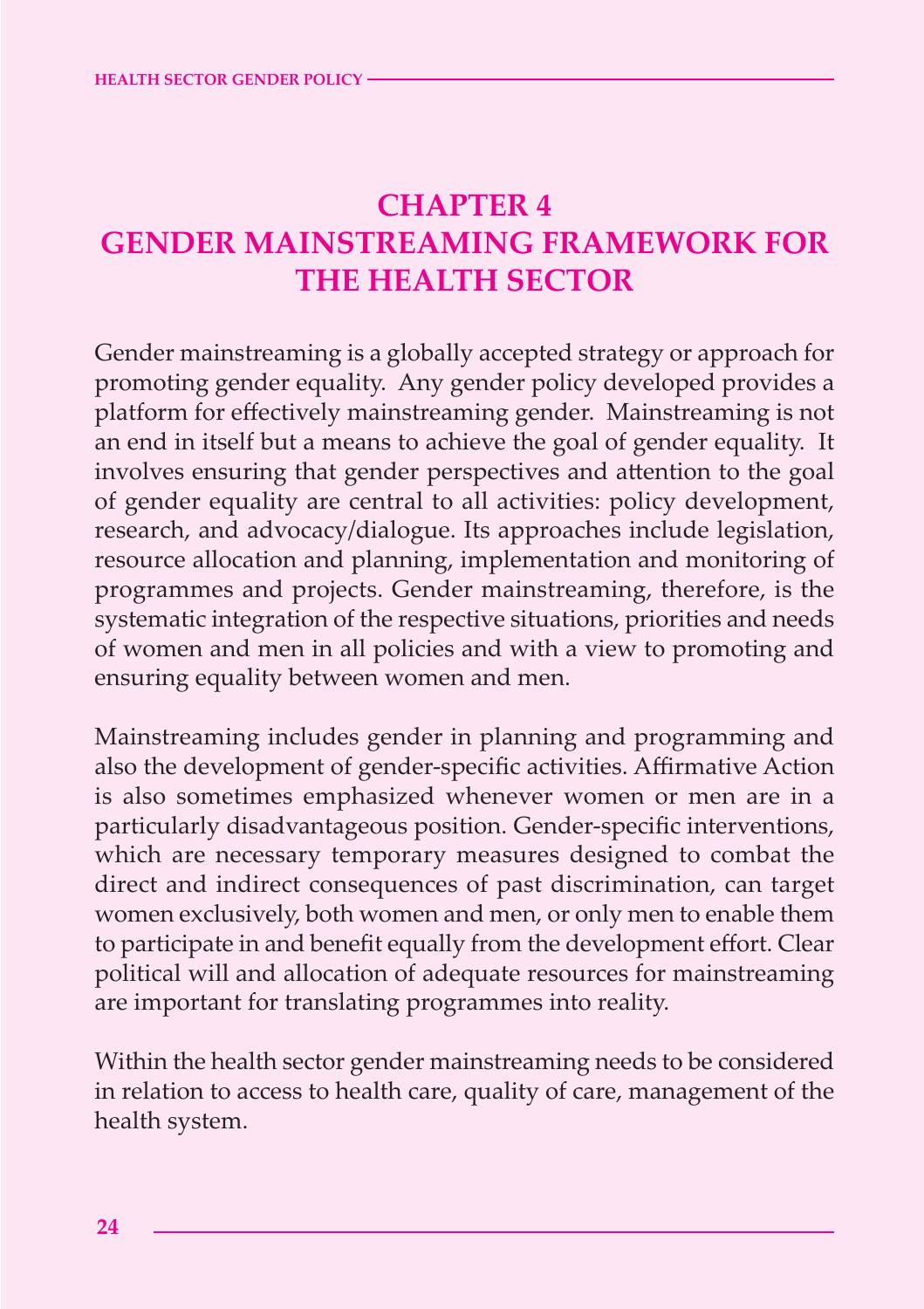#### **4.1 ACCESS TO HEALTHCARE**

*Empirical evidence reveals that although there are higher levels of utilization of health facilities by women, travel to health facilities is an added burden to their already heavy domestic schedules.* 

*Evidence has also revealed that most men do not access reproductive health services because most of the service providers are females.*

#### **Policy Objective**

To reduce gender barriers in access to health care namely financial, geographical and socio-cultural by ensuring that both men, women and children will live long healthy and productive lives with reduced risk of injury and death. •

#### **Policy Measures**

**34**

- Improve access to health care in underserved areas. •
- Advocate for the intensification of poverty reduction programmes that target women. •
- Collaborate with the relevant Ministries, Departments and Agencies to promote the education of the girl child and economic empowerment of women. •
- Empower women through Behaviour Change Communication (BCC) to be part of decision making on their health at family and community levels. •
- Intensify Advocacy and BCC on the gender dimensions of health for all. •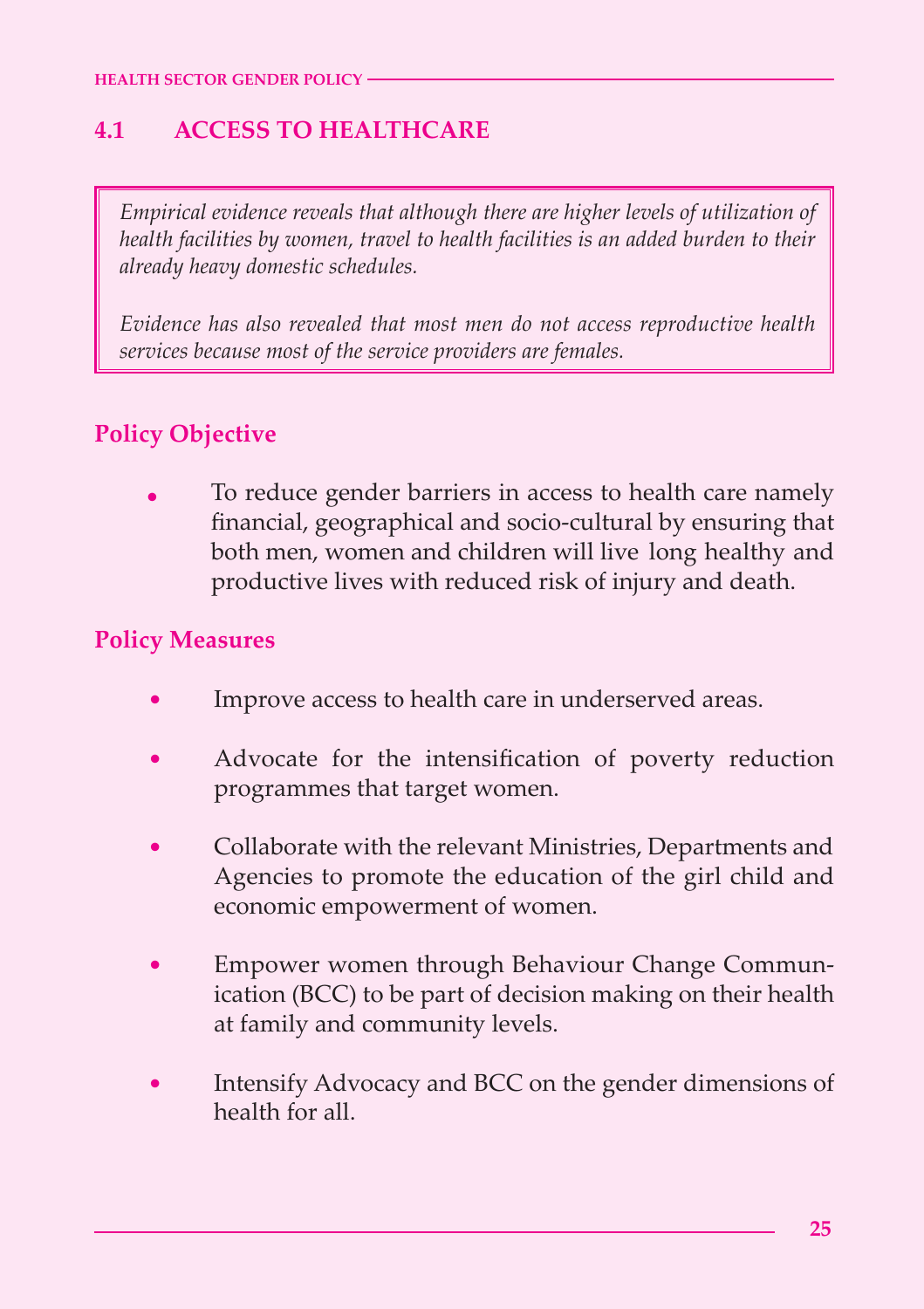#### **4.2 QUALITY OF CARE**

#### **4.2.1 Ethics and Human Rights**

*Although most frontline health care providers are women, evidence suggests that men are most often given better reception and priority attention over women. Most often patients particularly women are not informed and involved in decisions affecting the management of their health.* 

Healthcare providers often do not pay attention to the fact that adolescent boys *and girls are vulnerable, have special needs that must be addressed and rights that must be respected.*

#### **Policy Objective**

To promote professional ethics and human rights among health workers in the delivery of healthcare. •

#### **Policy Measures**

- Ensure respect for all clients irrespective of their sex, sexual orientation, race, age, religion, educational level, language, and social standing including persons with disability in line with the existing guidelines and Patients' Charter. •
- Institute reward and sanctions systems for health staff in the application of professional ethics and human rights. •
- Develop and review guidelines on the management of sexual abuse. •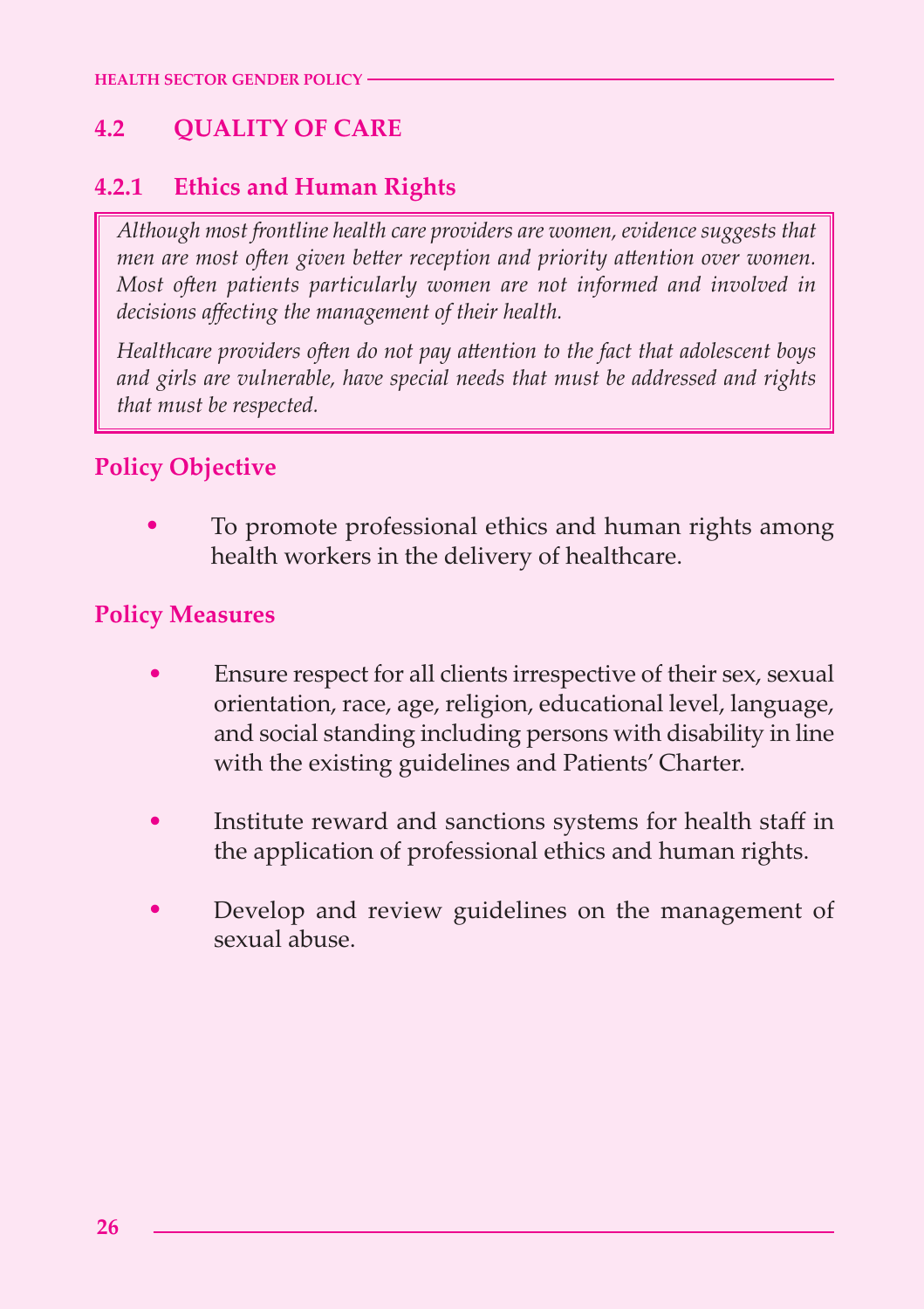#### **4.2.2 Gender Insensitivity in Healthcare Delivery**

*Inadequate gender sensitive training, coupled with poor conditions of service has resulted in the discourteous a2itudes of some service providers. Also the uncompromising a2itudes of some clients have been found to adversely affect the quality of care.* 

*The health care delivery system is not responsive to the peculiar health needs of women and men. The design of health infrastructure does not facilitate client privacy especially for women. In the process women and men's specific concerns are o1en overlooked in the provision of health care.*

*BCC materials are often unfriendly to disadvantaged clients, majority of whom are women who are non-literate.*

#### **Policy Objectives**

- To improve quality of care by fully integrating gender dimensions of health into service delivery at all levels by eliminating gender biases in the health delivery system. •
- To develop and put in place mechanisms that will ensure that the peculiar gender needs of clients are met in the delivery of health services. •

#### **Policy Measures**

**36**

- Build capacity of service providers to render gender sensitive services in a more efficient and effective manner by integrating consumer-oriented gender principles into the curricula of training institutions at pre-service and inservice levels. •
- Re-orient healthcare providers with skills to deal with the peculiar gender needs of clients. •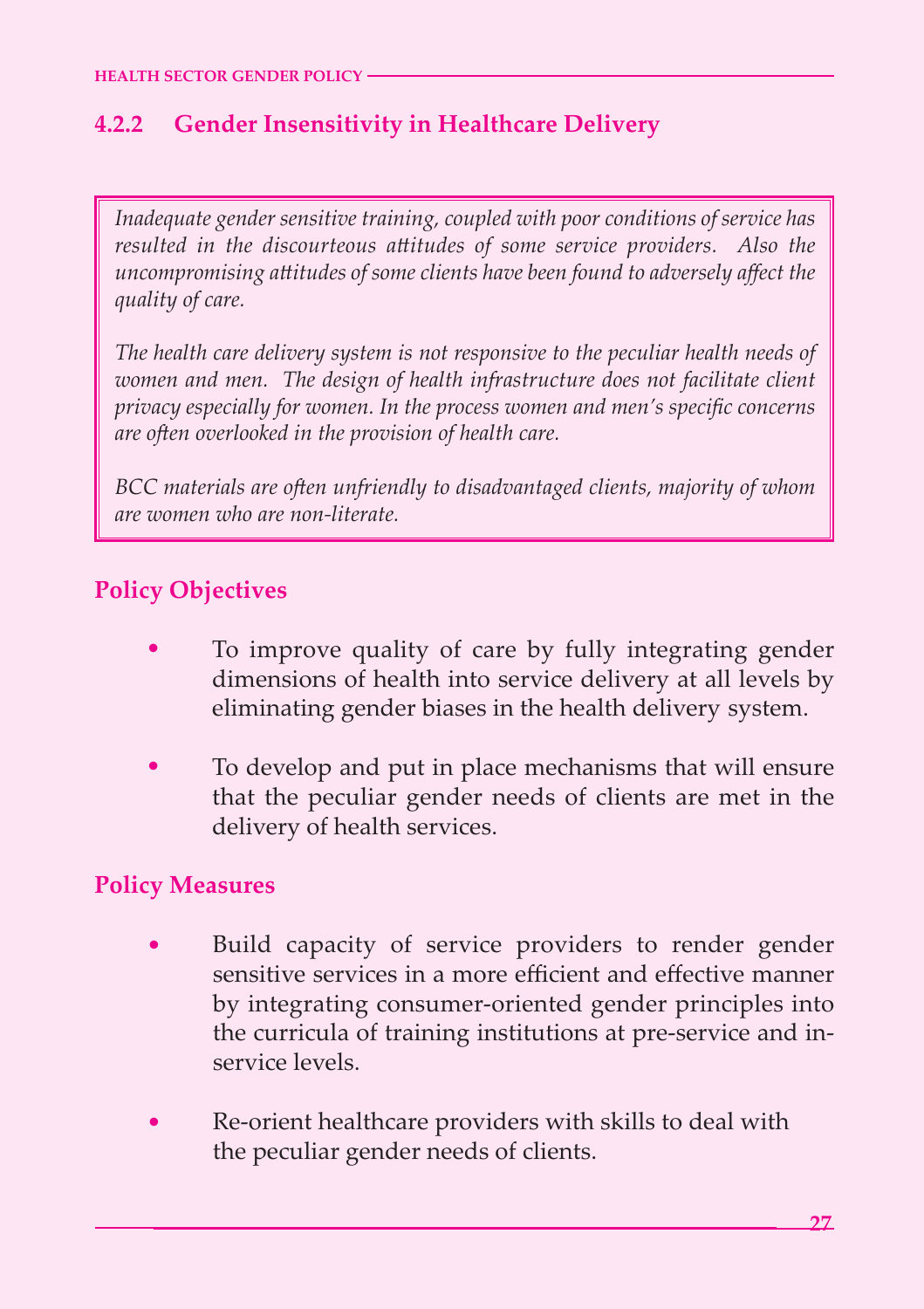- Upgrade the existing health facilities to be more gender sensitive and incorporate gender concerns in the design of new facilities. •
- Develop BCC materials that will re-orient the negative perceptions and uncompromising attitudes of clients (men and women) towards health workers. •

#### **4.2.3 Diseases and Disorders**

*The human life course approach is not adequately used in the analysis of most diseases (communicable and non-communicable). Health care providers o1en do not relate social circumstances to individuals presenting with disease conditions or illness.*

*Communicable diseases: Malaria, TB and HIV/AIDS and all other communicable diseases are critical diseases, which have exemplary gender dimensions that should be analysed and addressed.*

*Non-communicable diseases: Particularly the cancers (breast, cervical, prostrate and lung) are a growing problem in Ghana. Majority of cases in both women and men are not detected early due to lack of awareness, education and access to diagnostic facilities. However for women it is more pronounced because the majority, are uneducated and cannot access health information for early detection.* 

*Psychosocial Disorders: There is a general lack of awareness of the gender dimensions of the different causes of mental illness among women and men by the general public. The gender related causative factors of psychosocial disorders* are also often not considered in the management of mental illnesses.

*Nutritional Disorders: Higher prevalence of malnutrition among girls and women resulting from socio-cultural beliefs/practices, upbringing and poverty leading to their poor dietary habits.*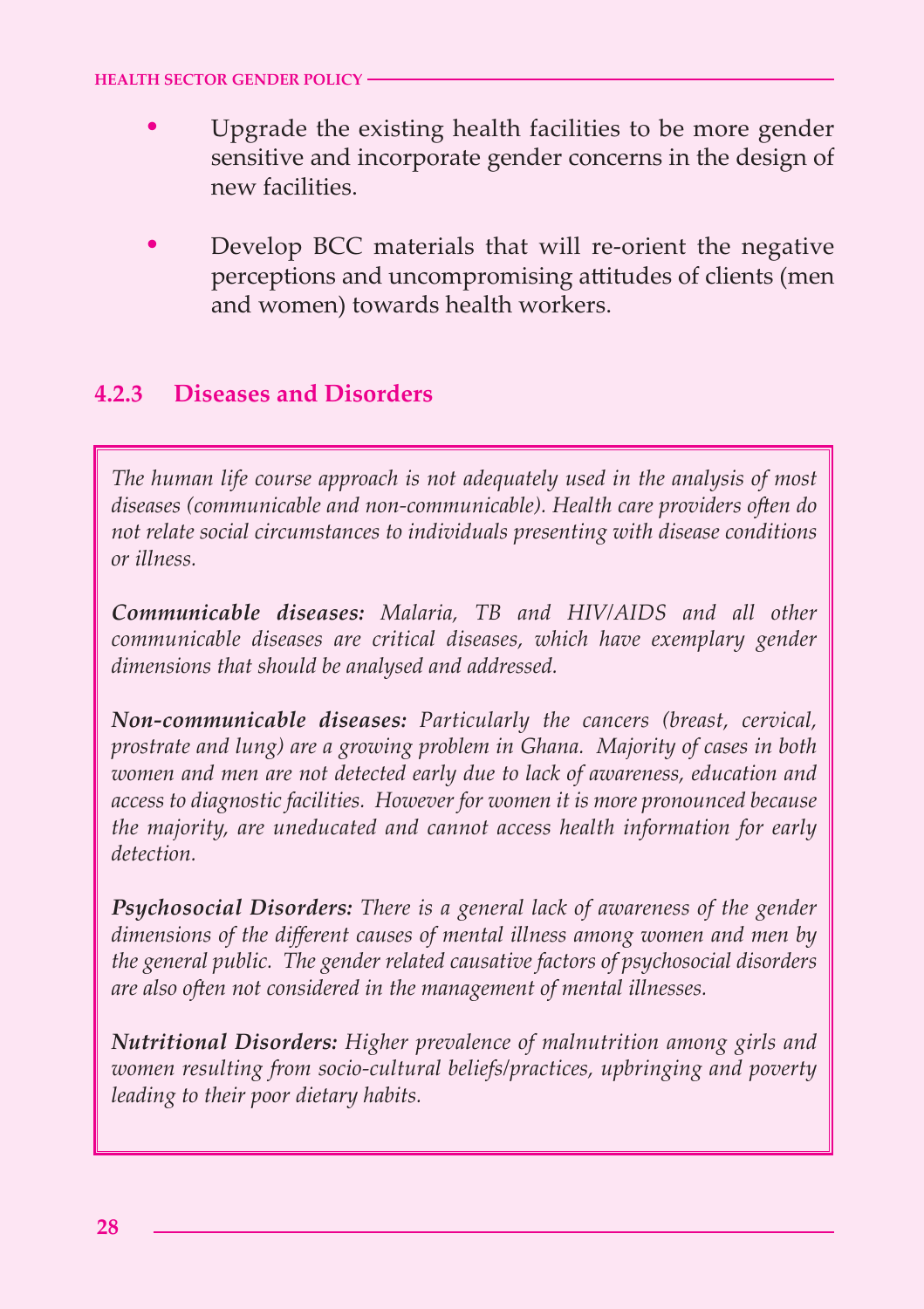#### **Policy Objectives**

- To improve and establish data collection and analysis mechanisms that will facilitate the inclusion of the gender dimensions (i.e. social circumstances and lifecourse approaches to health) of all diseases. •
- To increase awareness of non-communicable diseases such as cancers among women to enhance early detection, reporting and effective management. •
- To increase awareness of the gender dimensions of the causes of mental illnesses among the general public. •
- To introduce gender analysis into the management of mental illnesses in the health sector; and •
- To reduce the incidence and prevalence of malnutrition among women and men. •

#### **Policy Measures**

- Sensitize and train health care providers on the need to use socio-cultural data in the management of clients. •
- Improve counseling referral services in collaboration with other agencies. •
- Advocate for the training of more counselors and establishment of counseling facilities outside the health sector. •

#### **Non-communicable Diseases (NCDs)**

Integrate IE&C into health education programmes for NCDs. •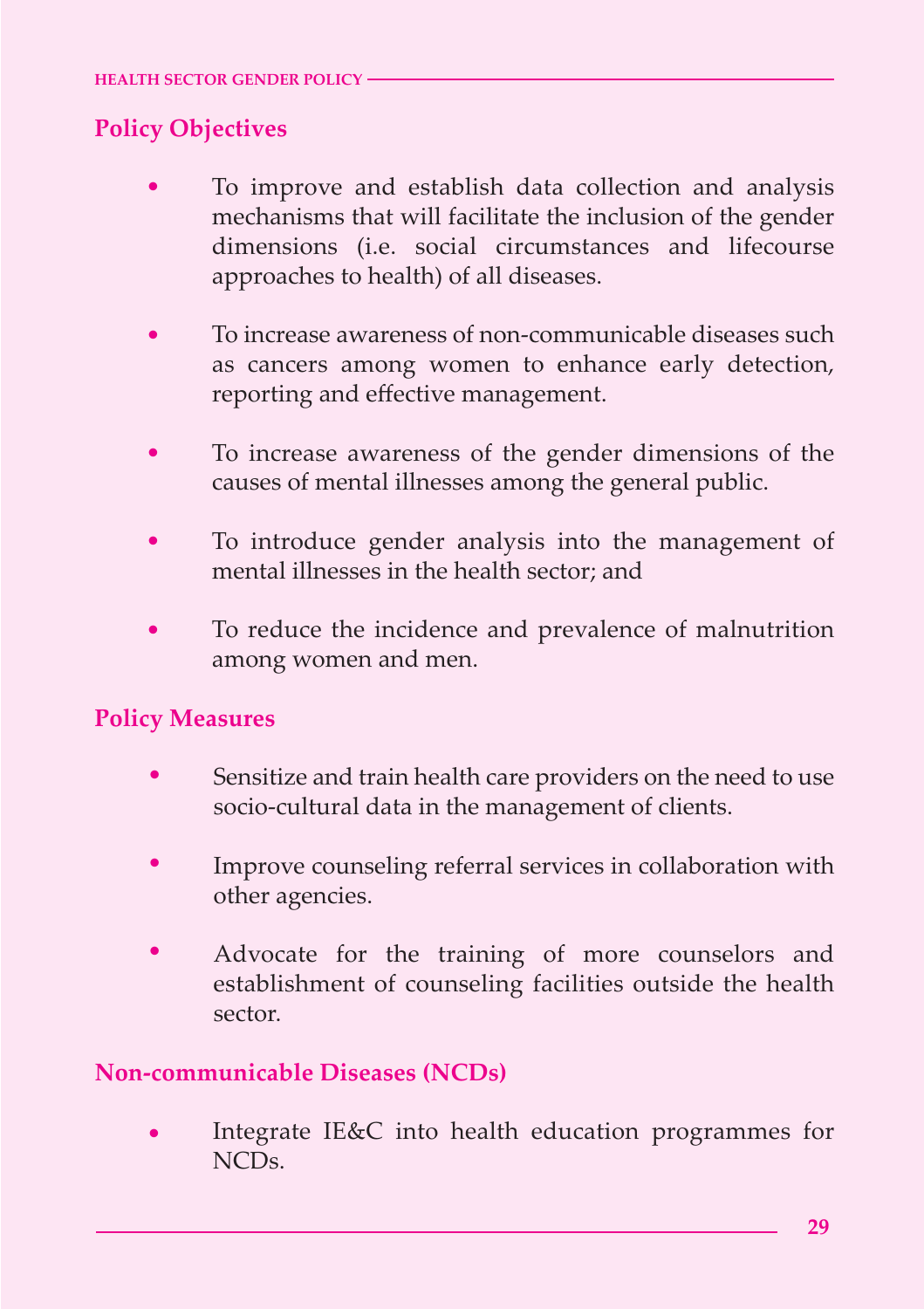Collaborate with the relevant agencies to advocate for the improvement of existing facilities for the management of  $NCDs$ •

#### **Psycho-social Disorders:**

- Create awareness on the gender dimensions of the causes of mental illness. •
- Collaborate with relevant organizations to advocate for the elimination of socio-cultural practices that perpetuate preventable causes of mental illnesses e.g. Gender-based Violence like domestic violence, FGM and sexual harassment. •

#### **Nutritional Disorders**

- Collaborate with relevant stakeholders to sensitize communities, families, and individuals on the need for good nutrition for women and girls. •
- Work in partnership with traditional leaders (Queenmothers, chiefs, religious leaders, opinion leaders, etc) to review negative traditional beliefs and practices that negatively impact on women and girls' nutritional status. •
- Advocate for improved food fortification and security (production, storage and distribution) •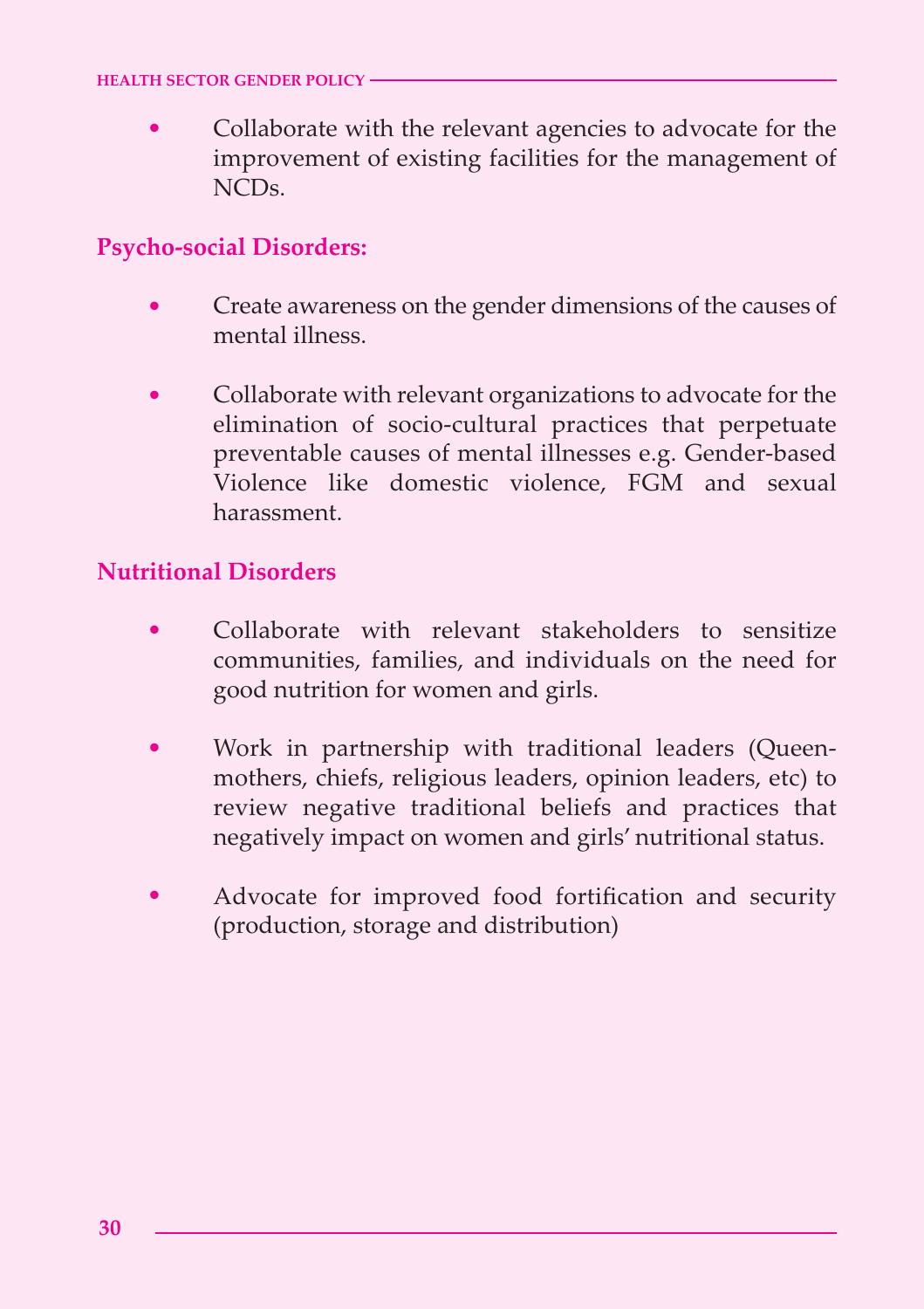#### **4.2.4 Reproductive health**

*The high level of maternal mortality indicates unmet health needs of women of childbearing age, particularly those in the adolescent age group. This is* attributed to insufficient knowledge of risk factors sometimes among health *workers and community members. Inadequate basic emergency obstetric and gynaecological healthcare packages and socio-cultural values/stereotypes, negative a2itudes and lack of customer-oriented service have contributed to this phenomenon.*

*Infertility is a growing problem in the country for men and women and its sociocultural implications for women are more pronounced.*

#### **Policy Objectives**

- To contribute to the reduction in Maternal Mortality Rate(MMR) from 214 to 160 per 100,000 live births; and •
- To minimize the stigmatization associated with infertility, particularly among women. •

#### **Policy Measures**

**40**

- Continue refresher training of all health staff in the early detection and management of complications of pregnancy and childbirth. •
- Select health centres in the various districts and equip them with appropriate staff, supplies and equipment to deliver basic obstetric care. •
- Strengthen supervision of reproductive healthcare including maternal audit reports and implement lessons learnt at all levels i.e.community/institutional levels. •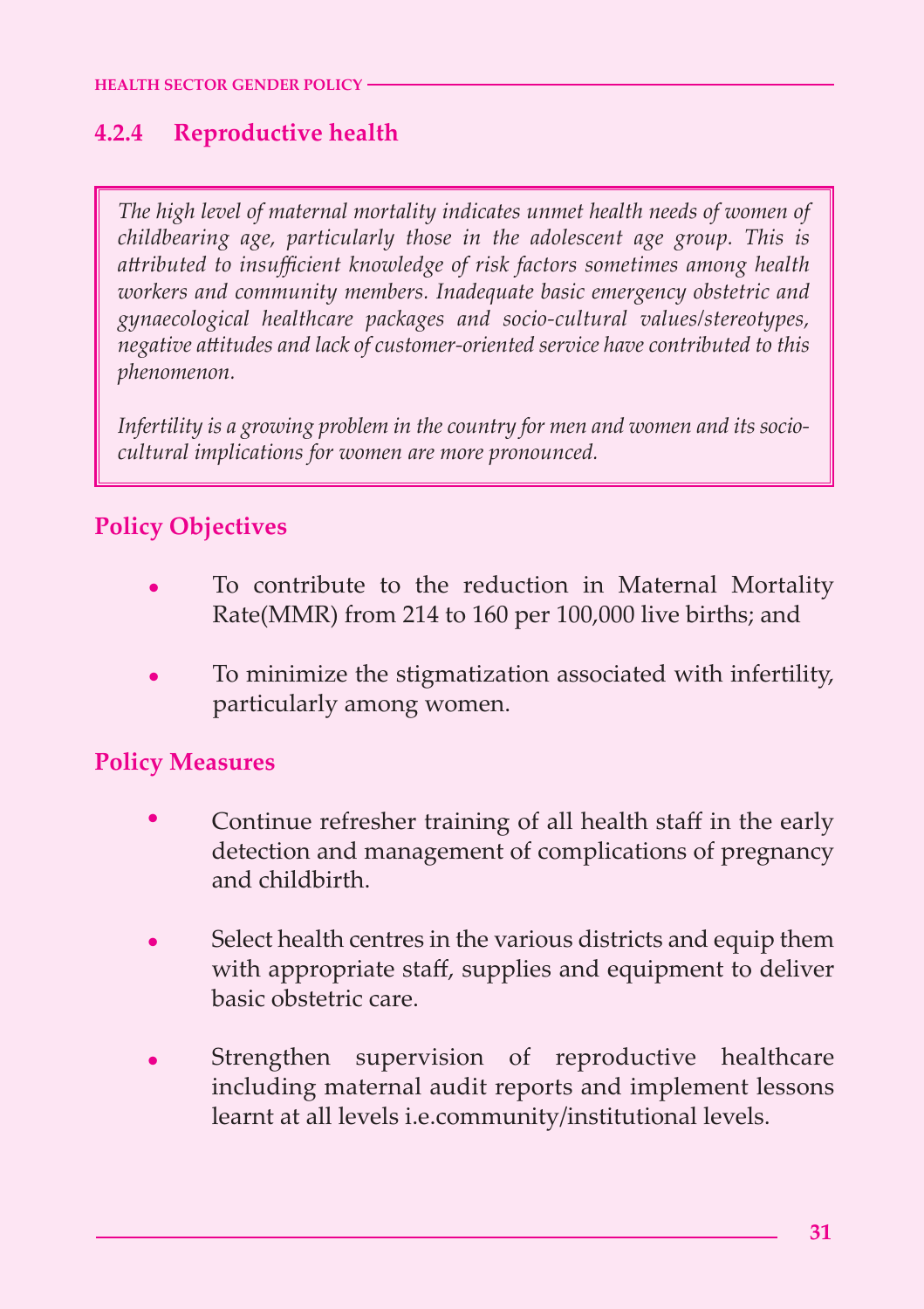- Intensify advocacy and BCC, health education on the shift from MCH to RH and encourage men and adolescents to actively patronize RH services. •
- Make the management of infertility available to both men and women and give information on alternative methods. •
- Promote BCC for the general public on the stigmatization of infertile couples. •
- Advocate for cultural changes in the practice of early marriages for adolescent girls. •
- Intensify advocacy for men's support for women's empowerment in reproductive health decision making. •

#### **4.2.5 Gender Based-Violence**

*Gender-related violence, (Rape, Child Sexual Abuse, Sexual harassment and Domestic Violence, FGM,), which have psychosocial implications are seemingly condoned by society. The health care delivery system does not deal adequately with the sufferers of gender-based violence when they report at health facilities. There is inadequate collaboration and cooperation between the health delivery system, social support networks and law enforcement agencies in dealing with victims of gender-based violence.* 

*In May 2007, the Domestic Violence Act, 2007 (Act 732) was enacted by the President and Parliament of Ghana to provide protection from Domestic Violence particularly for women and children and for connected purposes. With the passage of the Domestic Violence Law and the implementation plan being developed by the MOWAC, opportunities for effective and efficient collaboration and cooperation between various relevant stakeholders have become more available.* 

*The MoH and the Gender and the Domestic Violence Law (DVL). An action plan drawn for the implementation of the DVL has clearly outlined the role of the health sector.*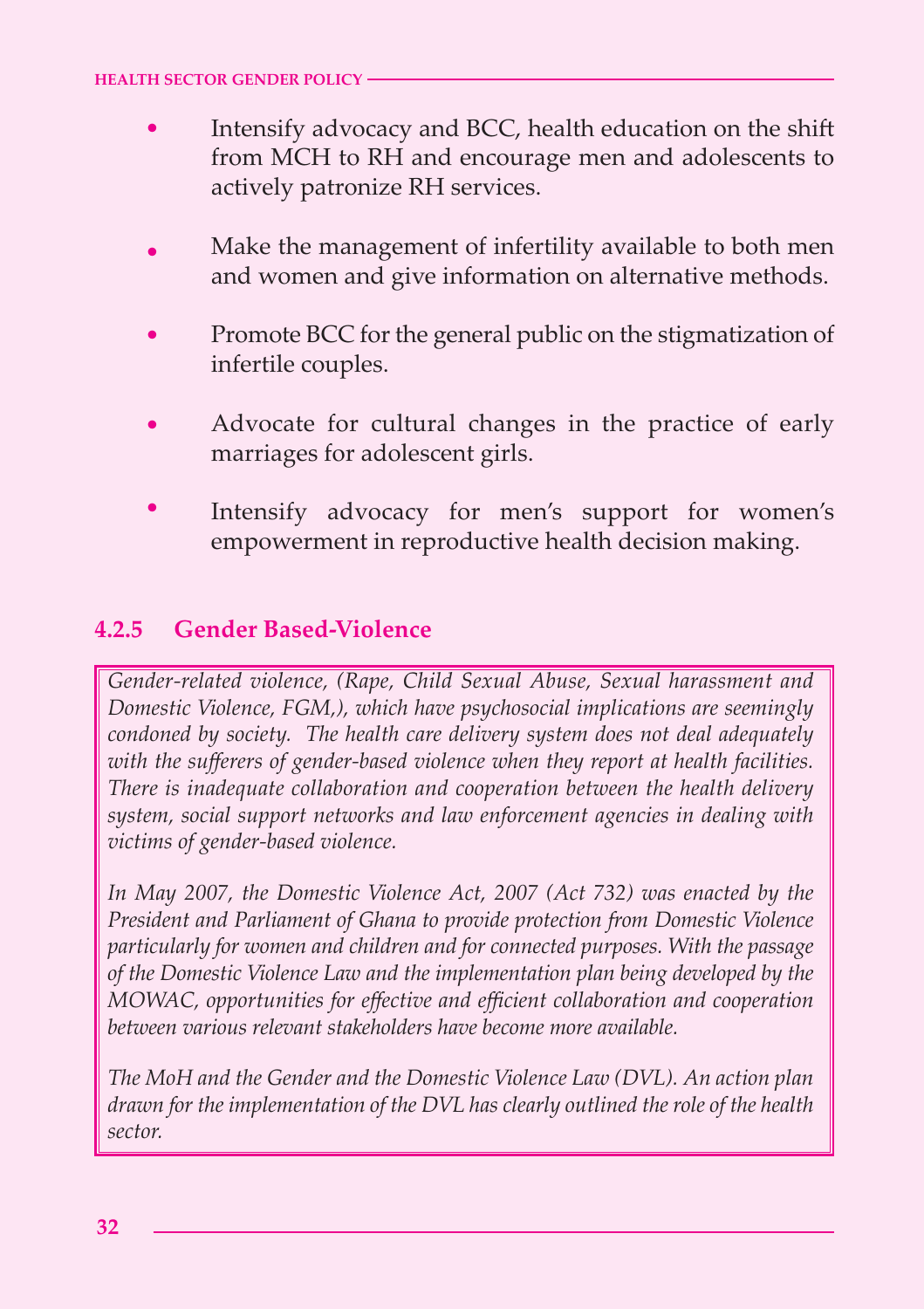#### **Policy Objectives**

- To minimize the incidence of Gender-Based Violence •
- To establish protocols for better case management of Gender-Based Violence •
- To implement the health sector component of the National plan of action of the Domestic Violence Law •

#### **Policy Measures**

**42**

- Develop and disseminate BCC materials on the harmful effects of all aspects of Gender-Based Violence. •
- Collaborate with key stakeholders to create awareness among the general public, about the health implications of Gender-Based Violence •
- Advocate for the enforcement of gender-related laws including the law against FGC and Trokosi Practice •
- Develop protocols for the case management of victims of Gender-Based Violence and ensure collaboration between the health delivery system, MDAs, social support systems and law enforcement agencies to effectively curb domestic violence. •
- Build the capacity of healthcare providers to recognize and effectively manage patients who suffer from Gender-Based Violence. •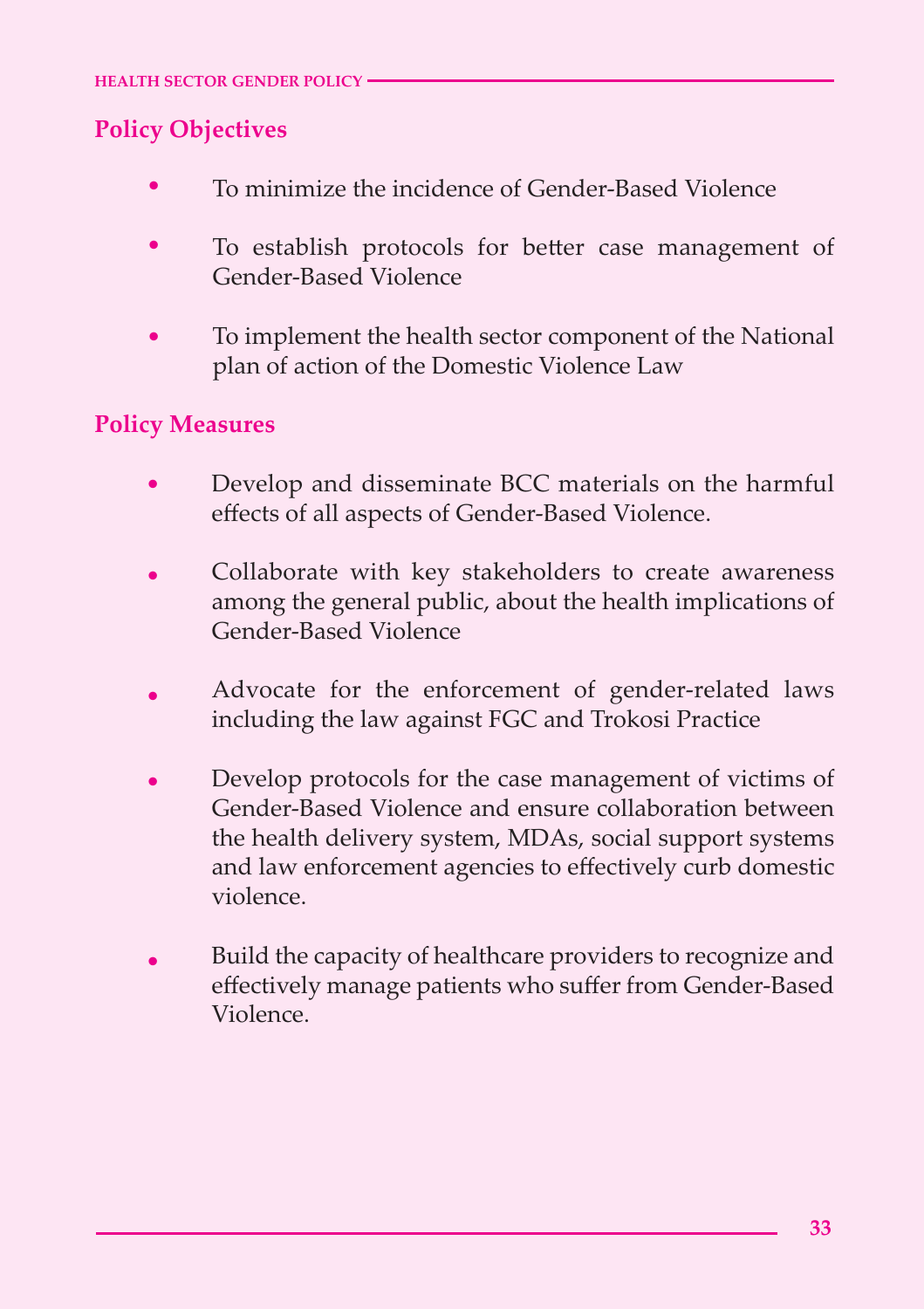#### **4.3 MANAGEMENT OF THE HEALTH SYSTEM**

#### **4.3.1 Administrative Structures**

*The management of the current health delivery system is gender neutral, and therefore there are no structures and mechanisms to address gender concerns.*

#### **Policy Objective**

To establish mechanisms and structures that will address gender inequalities in health service delivery, outcomes and management including narrowing the gender gap in the management structure . •

#### **Policy Measures**

The health sector shall:

- Appoint and build the capacity of gender focal points at all administrative levels to effectively facilitate gender mainstreaming in the health sector. •
- Pursue a gender mainstreaming policy in pre-service/inservice training programmes including sensitization programmes for managers. •
- Provide budgetary allocations for gender mainstreaming activities. •

#### **4.3.2 Management Information Systems**

*There is inadequate sex disaggregated data, gender analysis and use as a result of inadequate gender oriented pre-service and in-service training for health workers. This constitutes a major constraint to gender analysis in decision making in the health sector.*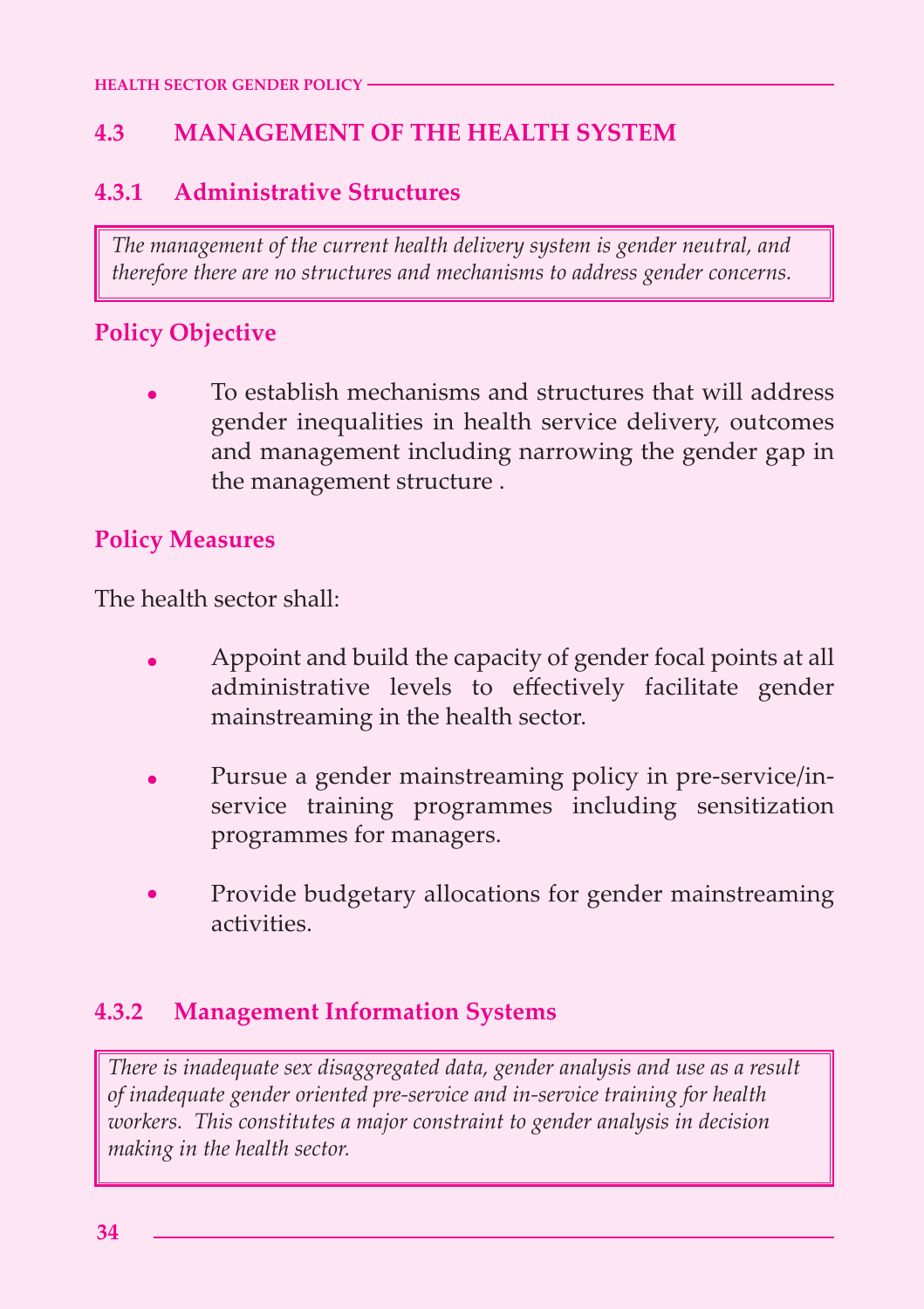#### **Policy Objective**

To increase availability and improve accessibility to sex disaggregated data for in-depth gender analysis in decision-making, implementation, monitoring and evaluation at all levels in the health sector. •

#### **Policy Measures**

**44**

The health sector shall:

- Review and redesign data collection tools/instruments where appropriate. •
- Build capacities of all categories of health staff at pre/inservice training levels in gender analysis of data. •
- Develop and monitor gender sensitive indicators for service delivery and management •
- Develop the capacity of the Centre for Health Information and Management (CHIM) to collect, analyze and disseminate gender disaggregated data. •
- Produce and disseminate annual gender audit report on gender mainstreaming activities in the health sector •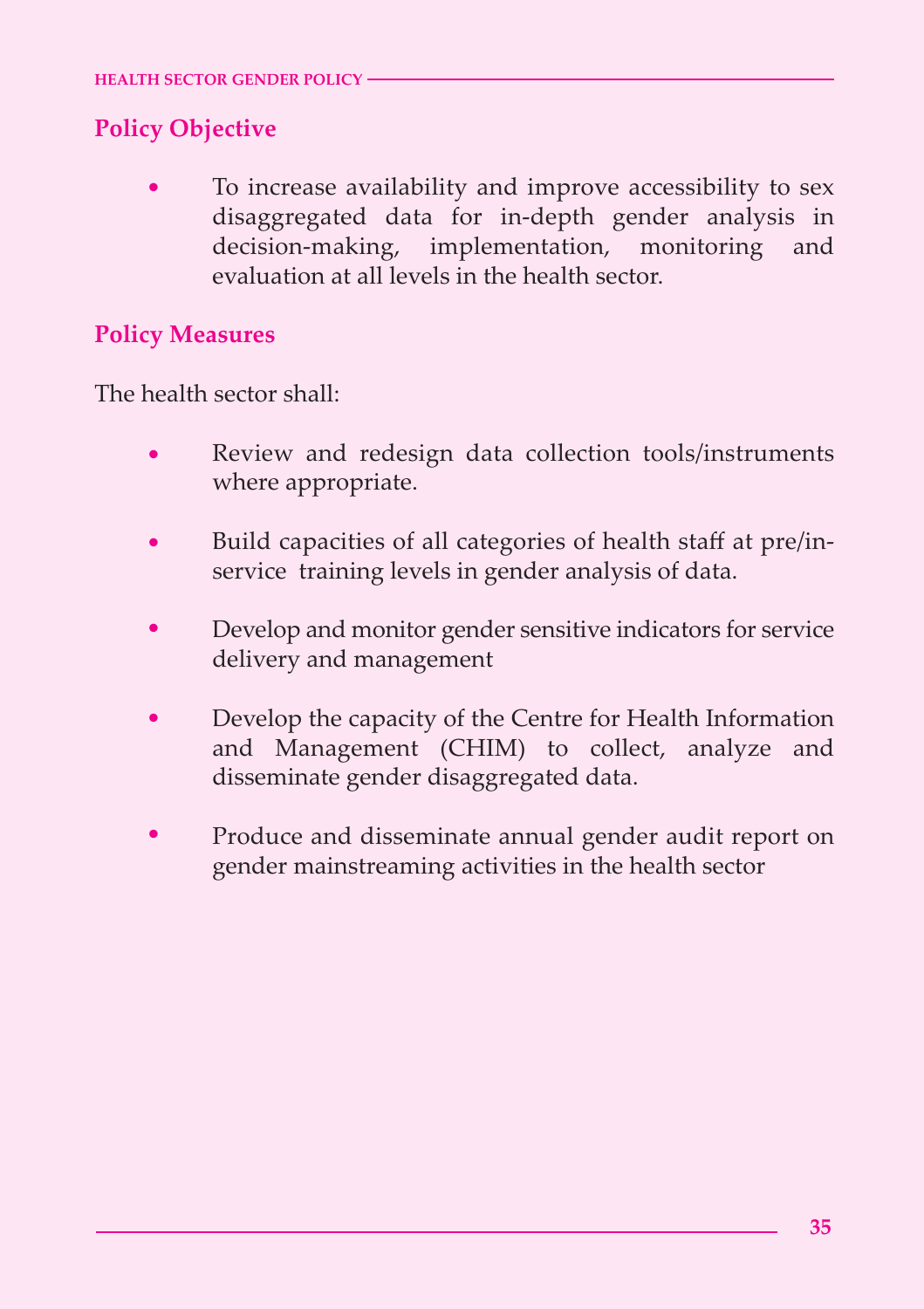#### **4.3.3 Human Resource**

*There is a general gender imbalance at all levels of management positions (District, Regional and National) in the health sector. Competent and qualified women who could occupy higher positions are found mainly in the lower and middle levels. Subtle forms of discrimination exist in the system, which keeps them out of these positions.*

*Reverse forms of subtle discriminatory practices and a2itudes have also not encouraged men to enter into the nursing and midwifery professions.*

*Most MoH staff especially women do not know the conditions of service and career opportunities that exist. The prevailing arbitrary career progression opportunities o1en leave the women behind. In many instances, staff postings are not mindful of women and men's relationships and social roles.* 

*Essential infrastructure facilities in most work places do not take cognizance of the peculiar needs of women (baby changing, feeding rooms, nurseries etc).* 

#### **Policy Objectives**

- To tackle the gender concerns in the development and deployment of the human resources in the health sector. •
- To bridge the gender imbalance at the top and middle level management positions in the health sector. •
- To ensure that career progression opportunities address the gender needs of health staff, especially women. •
- To ensure that the design of new health structures take cognizance of the peculiar needs of women (i.e. baby changing and feeding rooms) and existing structures are upgraded similarly and support other organizations to do likewise. •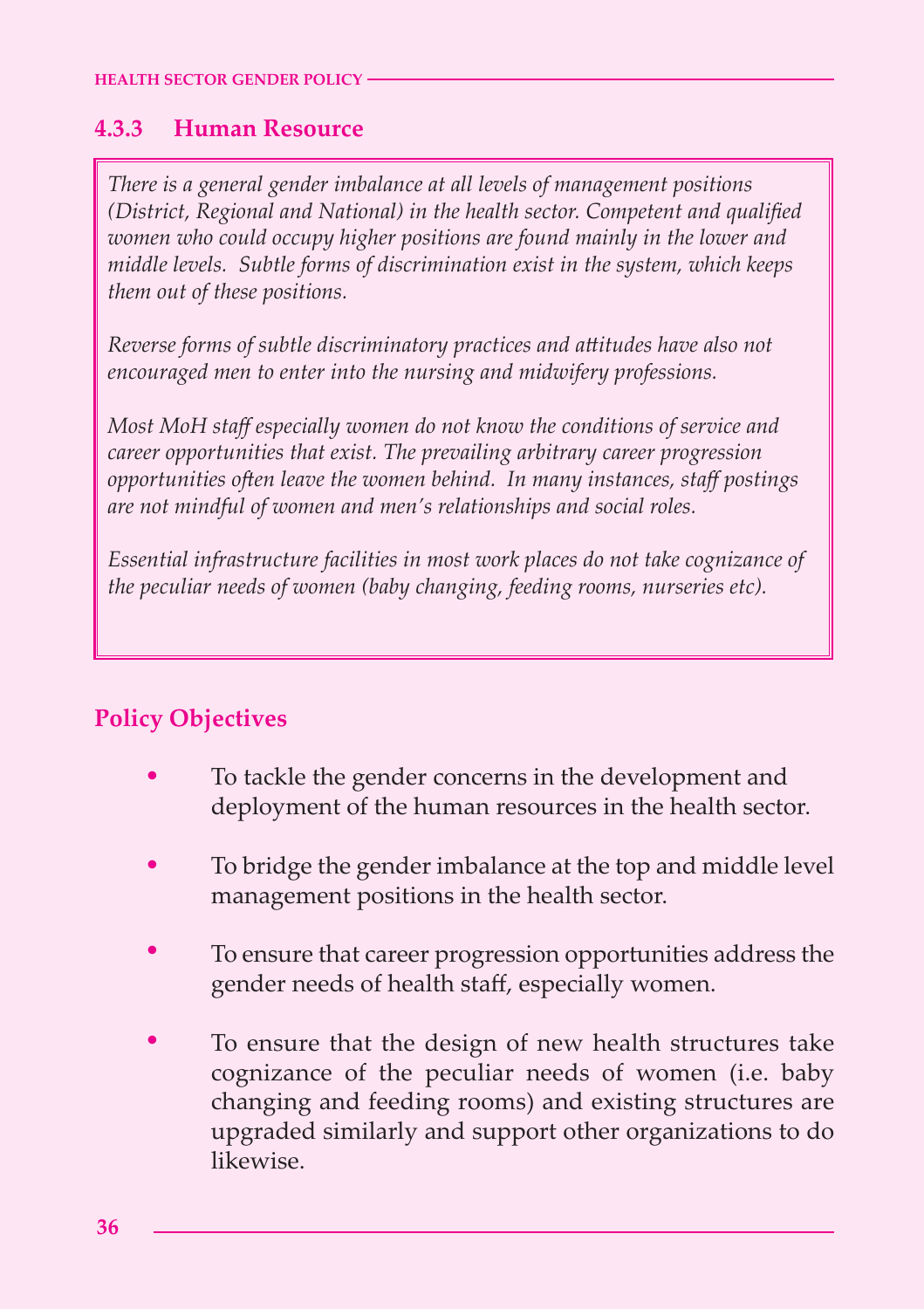#### **Policy Measures**

**46**

The health sector shall:

- Discourage gender discrimination and support equal opportunities for both women and men. •
- Put in place gender responsive conditions of service, career progression opportunities and deployment schedules for health staff, especially women. •
- Pursue the Affirmative Action policy of 40% quota of women in top management positions in the health sector. •
- Pursue the Affirmative Action policy of 40% quota of men into the nursing and midwifery training schools. •
- Provide gender sensitive orientation to the leadership of the nursing regulatory bodies and professional associations (NMC, GRMA, GRNA) and training institutions and the general public at large to change their attitudes towards enrolment of men into nursing and midwifery professions. •
- Incorporate gender sensitive education in the curriculum of all health, training facilities (medical school, nursing and all allied medical institutions). •
- Advocate for and facilitate the establishment of essential infrastructure within workplaces to cater for the needs of working parents. •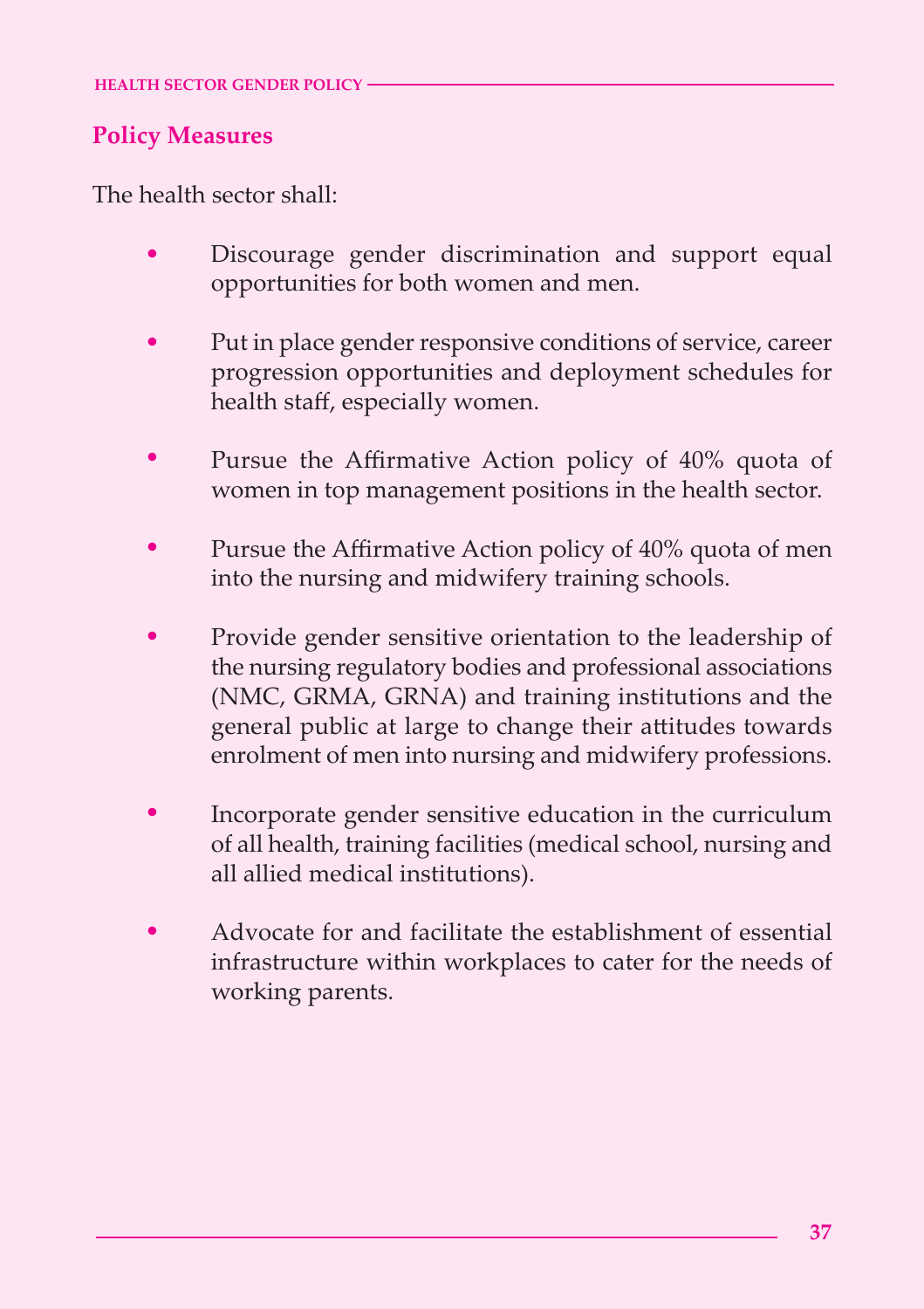#### **4.4 GENDER RESPONSIVE BUDGETING IN THE HEALTH SECTOR**

*Gender Responsive Budgeting (GRB) aims to mainstream the gender dimension into all stages of the budget cycle. The approach involves analysis of the differential impacts of public expenditure as well as revenue policy on women and girls, and men and boys, respectively. In addition to the impact analysis, gender-responsive budgeting makes proposals for a reprioritization of expenditures and revenues which takes into account the different needs and priorities of women and men, girls and boys.*

#### **Policy Objectives**

- To break down and analyze health sector budgets in order to see how it responds to the differentiated needs of women, men, girls and boys. •
- To measure the impact of health sector budgets on women, men, girls and boys. •
- To prioritize health sector programmes and interventions to address gender needs and bridge the inequality gaps. •

#### **Policy Measures**

The health sector shall:

- Conduct sector gender audits and analysis to reveal needs and gaps. •
- Enhance capacity to mainstream gender and undertake gender re sponsive budgeting. •
- Develop budget systems that capture information on gender and in corporate GRB in sector budget plans. •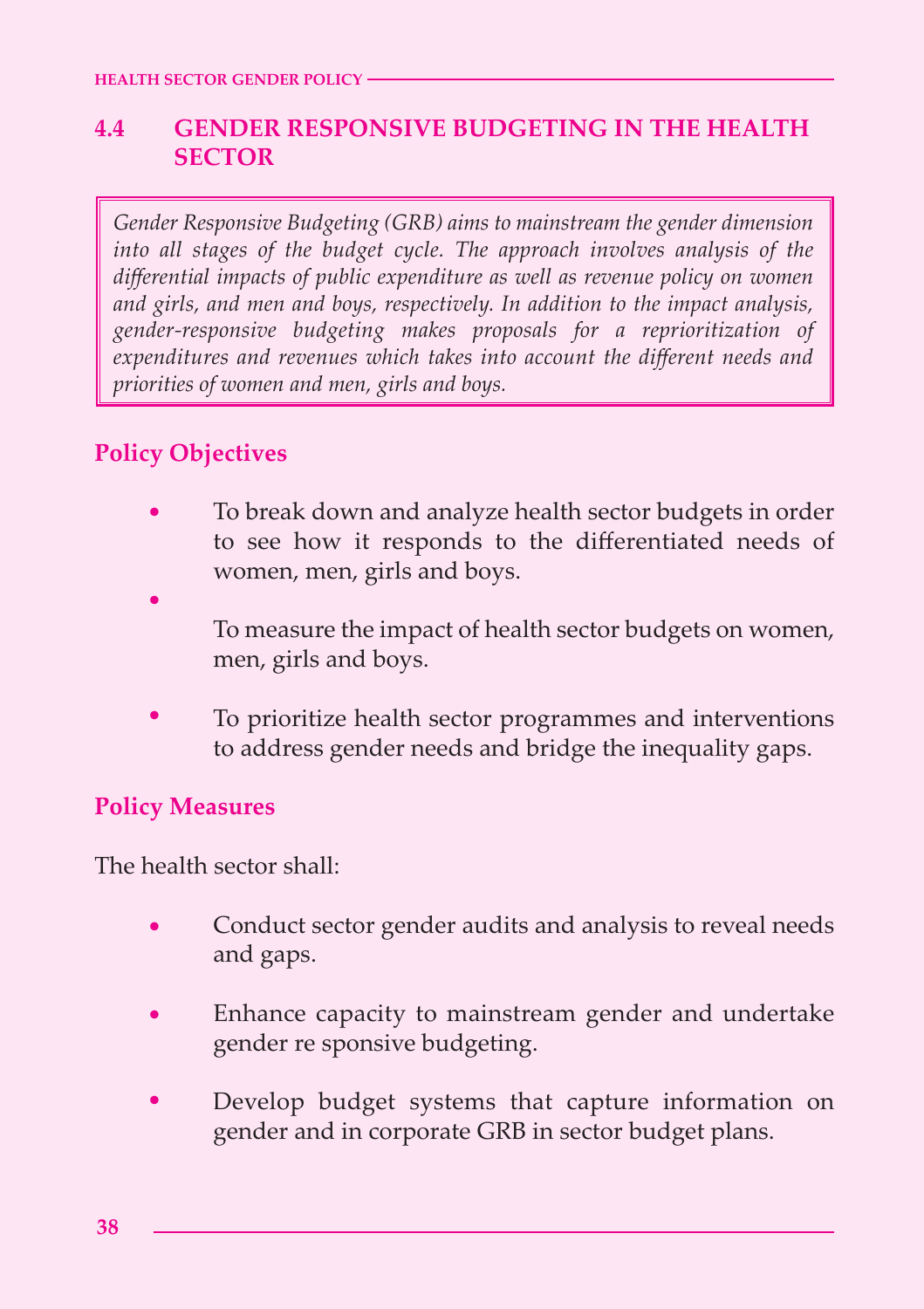## **CHAPTER 5 IMPLEMENTATION ARRANGEMENTS**

The following section details out the implementation arrangements required to successfully operationalise the gender policy in the health sector. It covers the following

- **Implementation Strategies**
- Institutional Framework
- Resource Mobilization and Allocation
- Research
- Monitoring and Evaluation
- Reports and Documentation

#### **5.1 IMPLEMENTATION STRATEGIES**

The effective implementation of the policy objectives outlined in this document will require the following key strategies:

- Sex disaggregation of data and gender-based analysis
- Capacity Enhancement, Training and re-orientation of health staff
- **Advocacy**
- BCC

**48**

Partnership and Inter sectoral Collaboration

A detailed Gender Mainstreaming Strategy document has been developed for the health sector.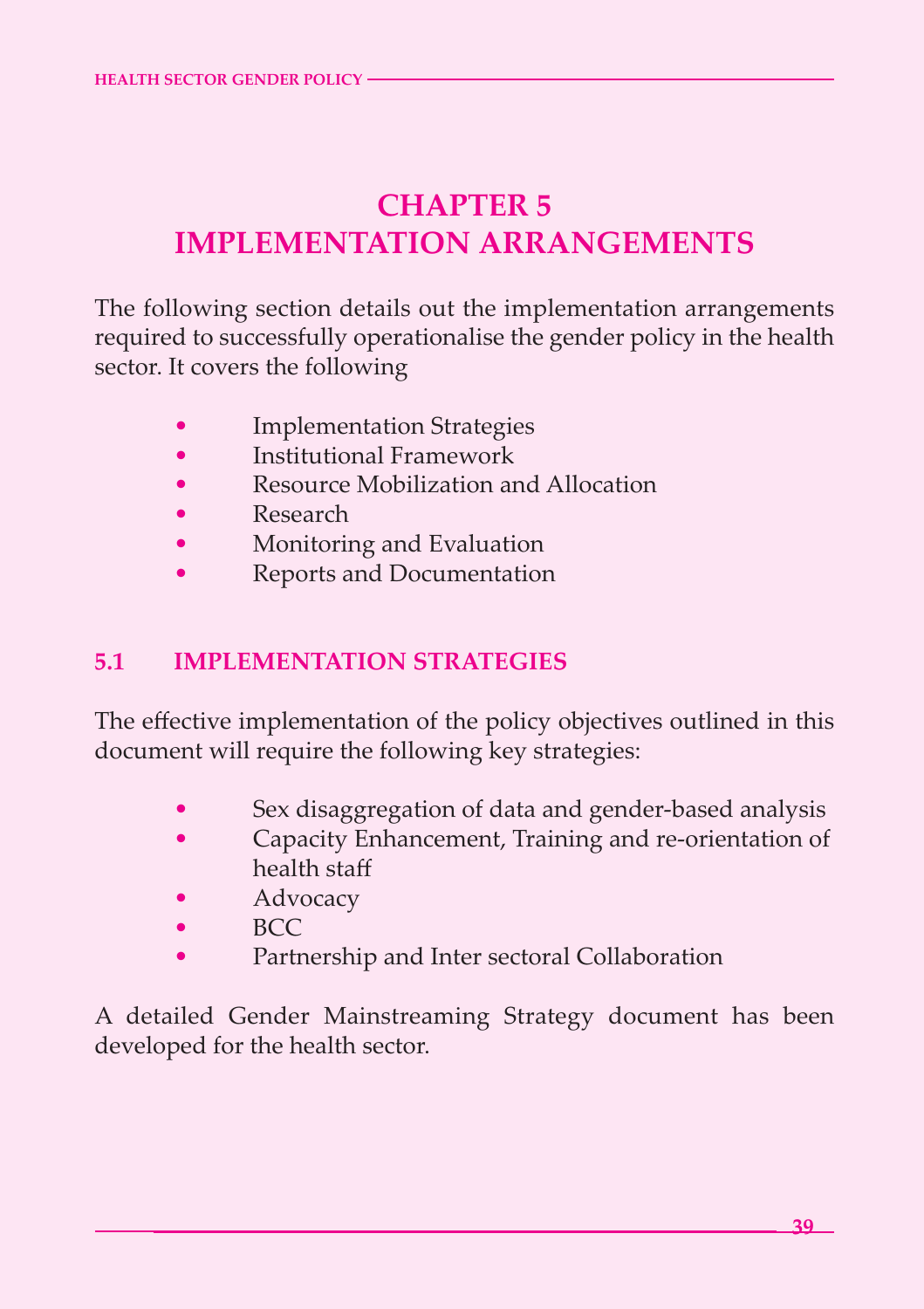#### **5.1.1 Sex disaggregation and Gender-Based Analysis**

Sex disaggregation of data and gender based analysis is critical to mainstreaming gender in the health sector, since such analysis would account for the various diseases and disabilities that affect either women or men because of their sex, and also identify the group that is affected the most, among other things.

#### **5.1.2 Capacity Enhancing, Training and re-orientation of staff**

Training will involve short courses, seminars and workshops and will focus on the following key areas:

- Key gender concepts, terminologies and issues •
- Gender analysis tools in planning and programming •
- Application of the gender analysis in prioritising health interventions, decision making and service delivery interventions •
- Gender auditing •
- Gender budgeting •

Training will target the following stakeholders:

- All categories of health staff, both public and private sector •
- Identifiable MDAs •
- Identifiable Civil Society groups (NGOs, CBOs, etc) •
- Community level health facilitators •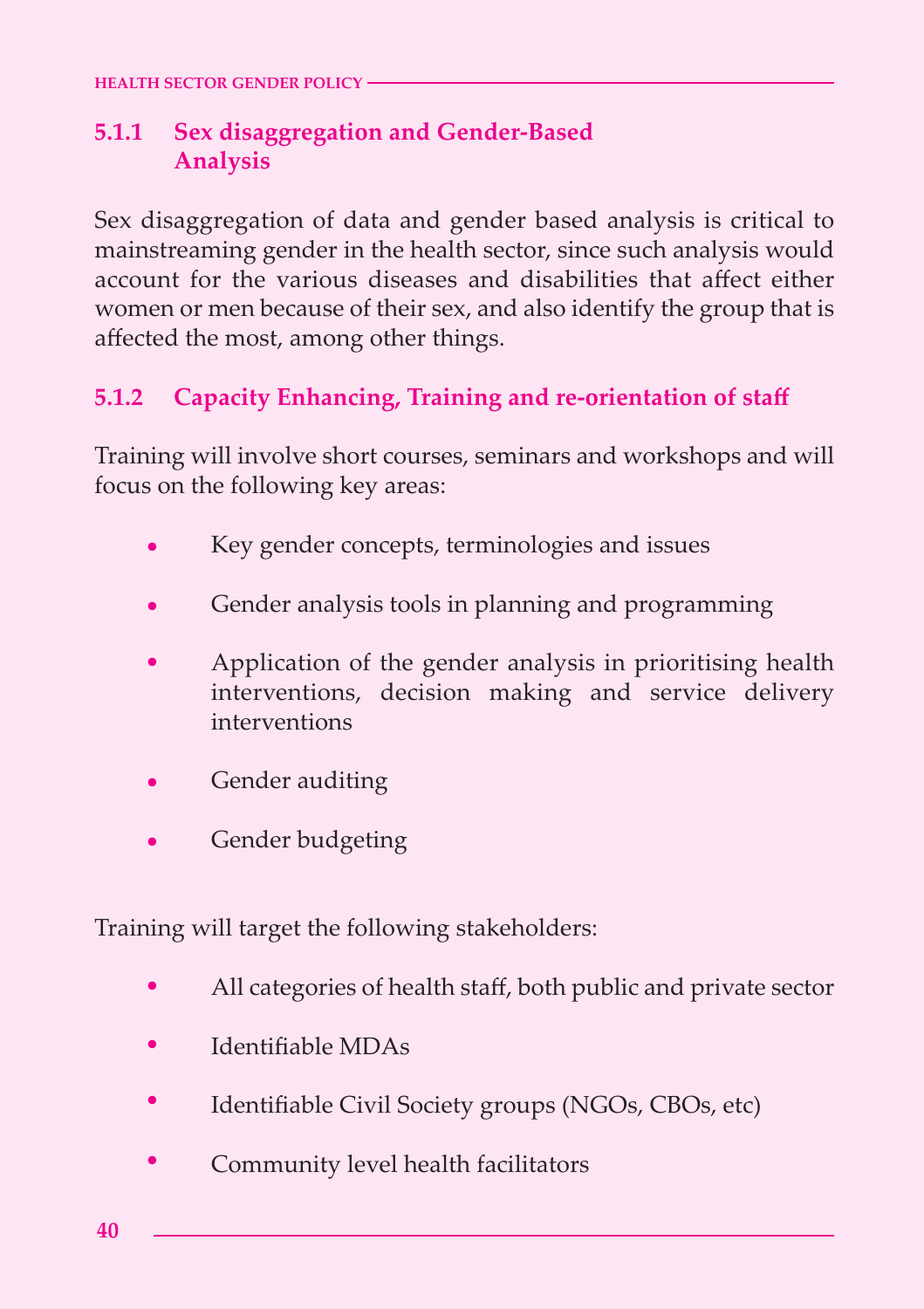#### **5.1.3 Advocacy**

**50**

Advocacy is required in the following areas:

- Gender implications of health and diseases •
- Gender, water and sanitation as health determinants •
- Gender and HIV/AIDS issues •
- Nutrition and Gender •
- Economic Empowerment of Women •
- Intensification of Poverty Reduction Programmes targeted at Women •
- Sexual and Gender-Based Violence Rape, Child Sexual Abuse, Sexual Harassment and FGC •
- Women and Food Security •

Advocacy will target the following stakeholders among others: MOWAC, NDPC, MOF, MOLG, Traditional Authorities, Policy makers, Executives, Legislatures, MMDSW, MOJ, MOI, MOFA, MOESS.

#### **5.1.4 Information, Education and Communication (IEC)/ Behaviour Change and Communication (BCC)**

A great deal of effort is required to change the perceptions of various stakeholders including the general public about gender stereotypes which lead to disparities in health outcomes for women and men, hence the need for intensified BCC.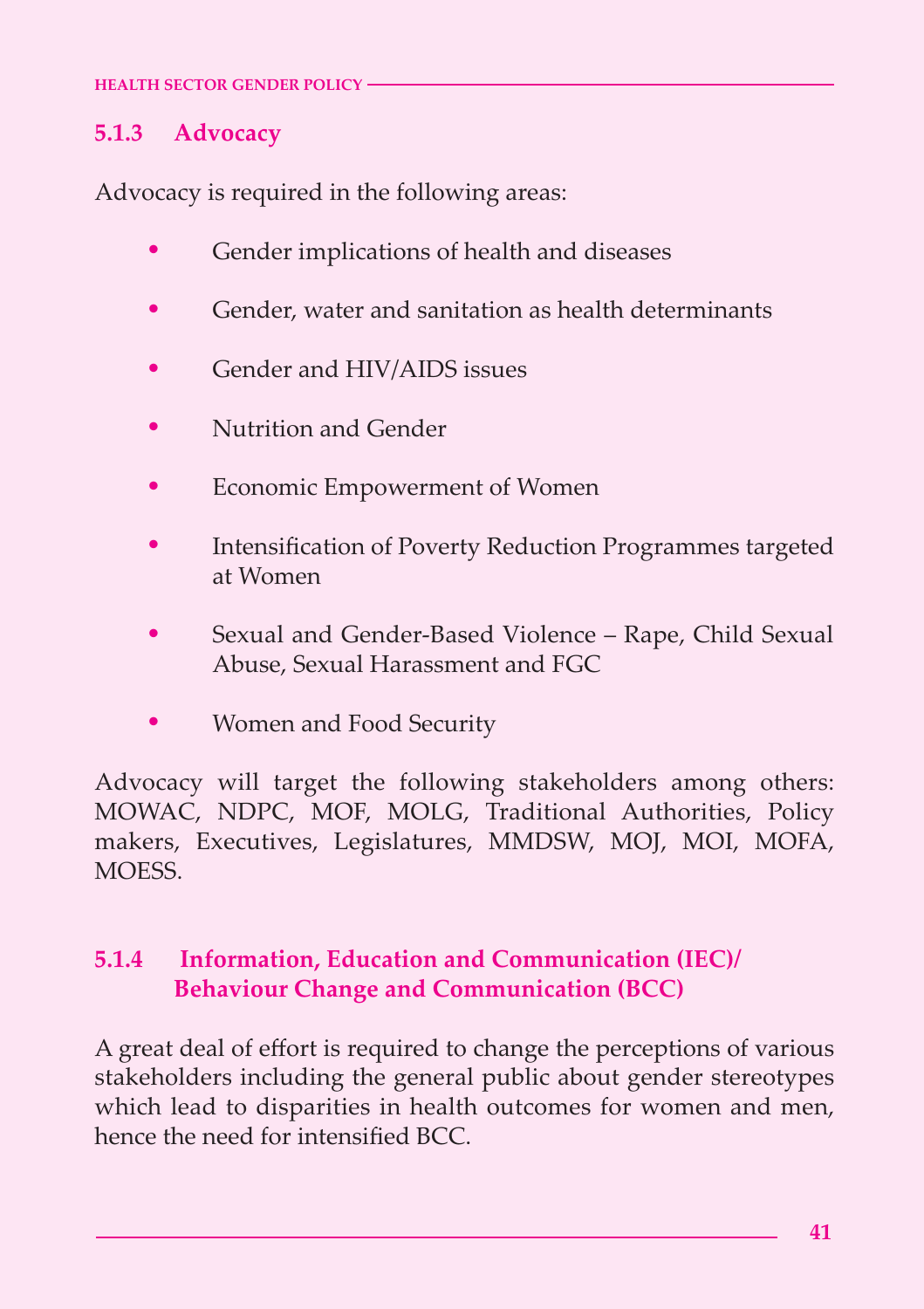BCC is particularly needed in the following areas:

- Gender dimensions of health causes of diseases/illnesses e.g. Mental illnesses. •
- Sexual and Gender-Based Violence. •
- Women and decision making on their health and that of their families. •
- Change clients' poor perceptions of health workers. •
- Causes of cancer and means of prevention. •
- Promote male involvement and adolescent participation in RH programmes. •
- Stigmatization of infertile couples particularly women. •
- Gender and HIV/AIDS. •

#### **5.1.5 Partnership and Inter-sectoral Collaboration**

Partnership and inter-sectoral collaboration is key to the successful achievement of the policy objectives outlined in this document. The key pilot ministries for Gender Responsive Budgeting(GRB) will be focal points for collaboration however regular interaction with identifiable partners and stakeholders will be required to spell out mutual rules of engagement. Major partners and collaborators will include:

#### **Ministry of Women and Children's Affairs (MOWAC)**

As the Ministry with oversight responsibility for women and children's affairs, MoH shall collaborate with MOWAC to promote the following: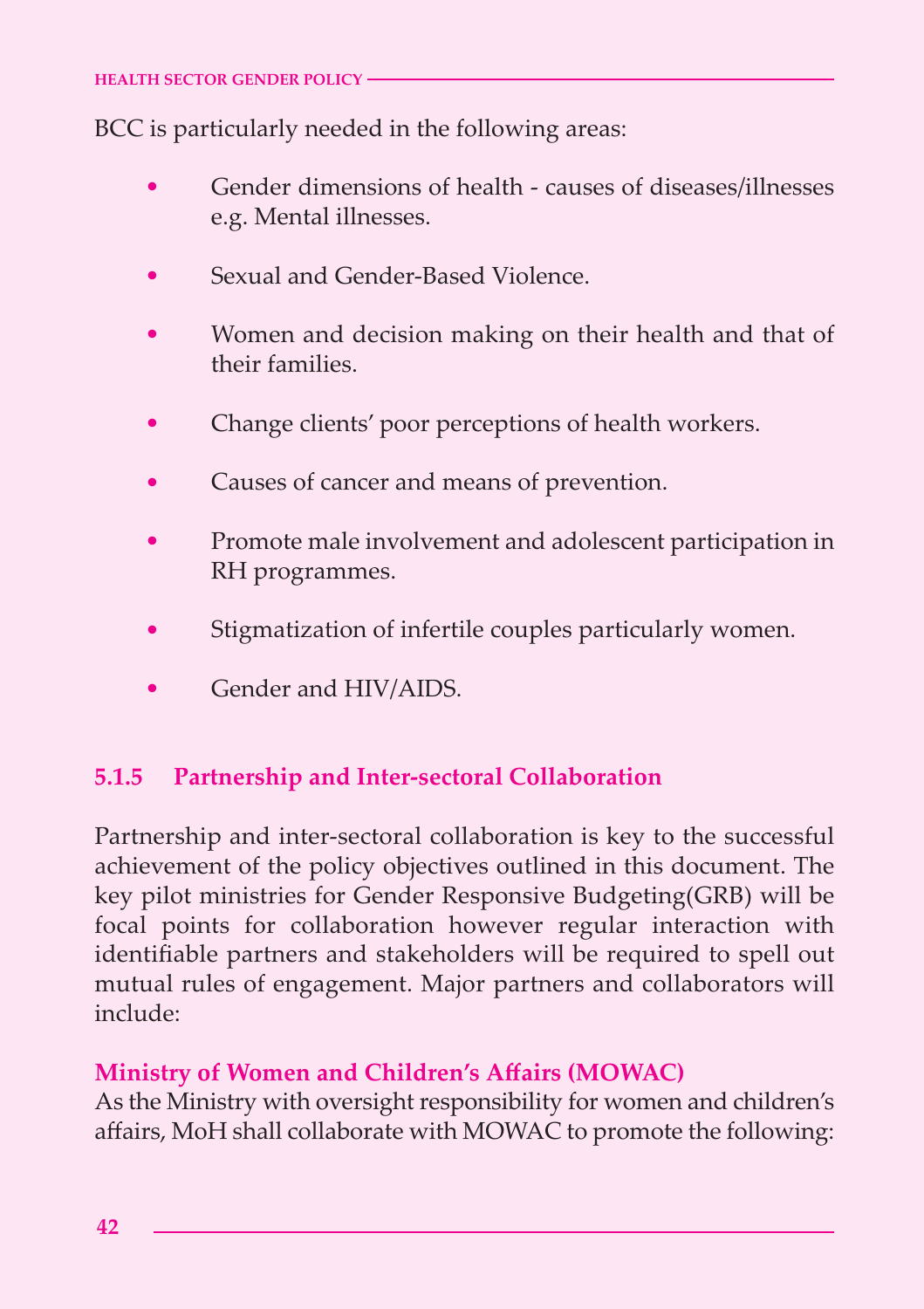- Women's participation and empowerment. •
- Women's access to credit and productive resources. •
- Promotion of Women's Health and Rights. •

#### **Ministry of Education (MoE)**

MoH shall advocate for the review of school curricula to include gender issues as well as work with the Girls' Education Unit of the ministry to intensify girl child education.

#### **Ministry of Food and Agriculture (MoFA)**

Household food security and nutrition are essential for ensuring health of individuals and families. With respect to improving the nutritional status of women and girls, the prime collaborator shall be the Nutrition Unit of the Ministry of Health.

#### **Ministry of Justice and Ministry of Interior**

The Ministry of Health shall collaborate with MOJ, MOI and other enforcement agencies (CHRAJ, Police etc) to curb Gender-Related Violence. Specifically, MoH shall work with DOVVSU to ensure the rights of women and juveniles are protected.

#### **Ministry of Local Government**

**52**

The ministry will collaborate with the local government structures, to be precise the District Assemblies, Unit Committees, Traditional Authorities, Opinion Leaders, Local Communities to promote the cause of women and hence the health of women and their families.

#### **Office of the Head of Civil Service (OHCS)**

The OHCS, which has overall responsibility for Gender Focal Persons in all the MDAs shall ensure that all gender mainstreaming activities in the Civil Service are integrated.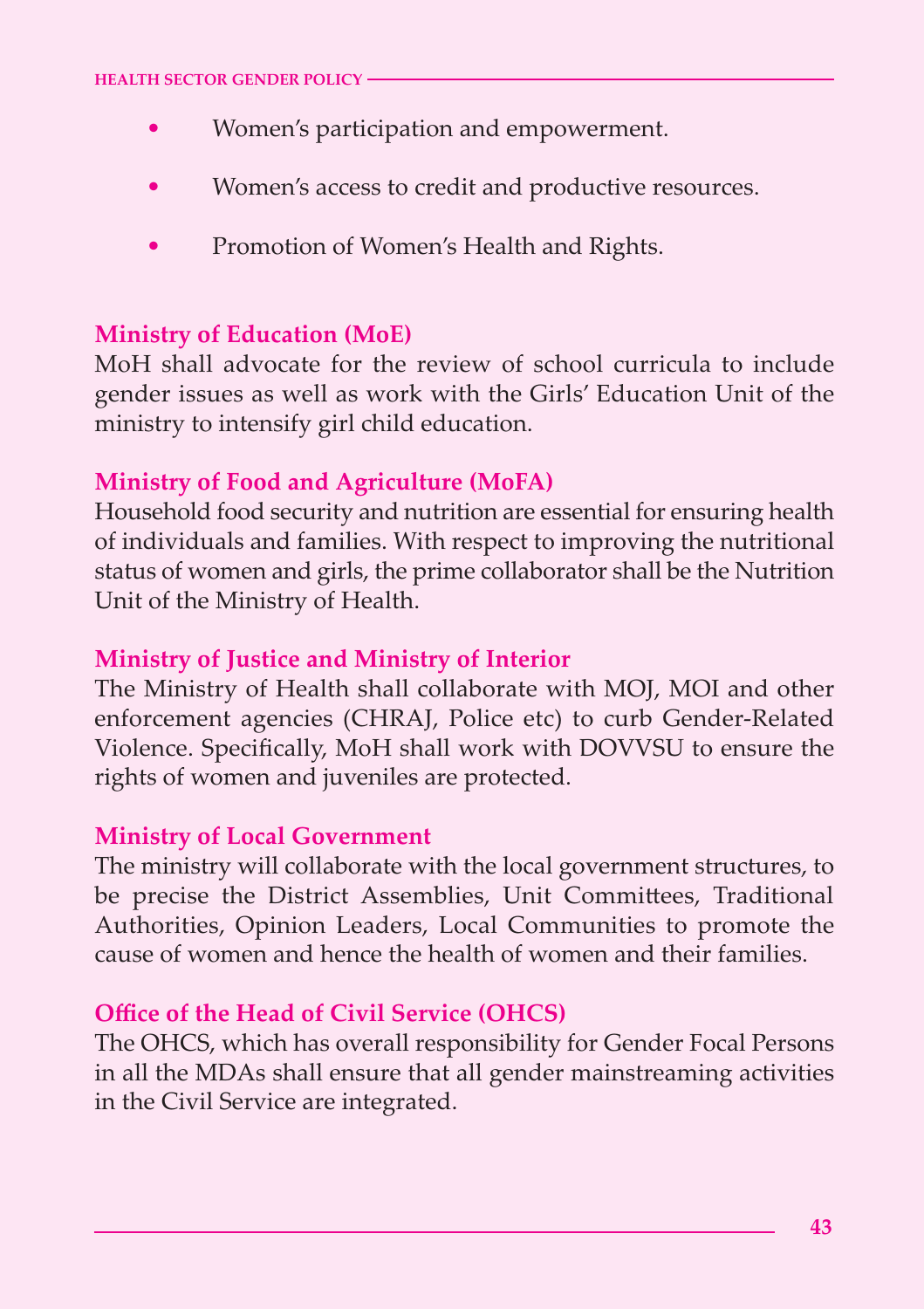#### **HEALTH SECTOR GENDER POLICY**

#### **Ministry of Finance**

The Ministry of Finance has overall responsibility for resource mobilization and allocation and therefore will be expected to play a key role in ensuring adequate budgetary allocation for the implementation of the policy.

#### **Ministry of Manpower Development and Social Welfare**

The Ministry of Manpower Development and Social Welfare is the agency responsible for identifying and meeting the needs of vulnerable groups in the society and protecting their rights. MoH shall work in collaboration with MMDSW to coordinate and monitor efforts aimed at reducing gender related social vulnerability.

#### **The National Development Planning Commission (NDPC)**

The Commission is responsible for coordinating the national planning process including the Ghana Poverty Reduction Strategy (GPRS). It shall ensure that gender and health is integrated into the GPRS.

#### **Civil Society Organisations**

The health sector will seek partnership with all the relevant civil society organizations that have a stake in health service delivery on issues stated in the policy. Some of these organizations have oversight responsibility over their members that ensure the protection of clients and adherence to professional ethics. Other CBOs who work in other areas and provide women and children with social support networks shall be identified for the Ministry of Health to work out joint modalities for addressing gender concerns.

#### **Private Sector**

The Ministry of Health is the public agency with oversight responsibility for the health sector. Therefore it will collaborate with all relevant health institutions (i.e. private for profit, non-profit, quasi government health providing institutions) to ensure that they are guided by the tenets of this policy document.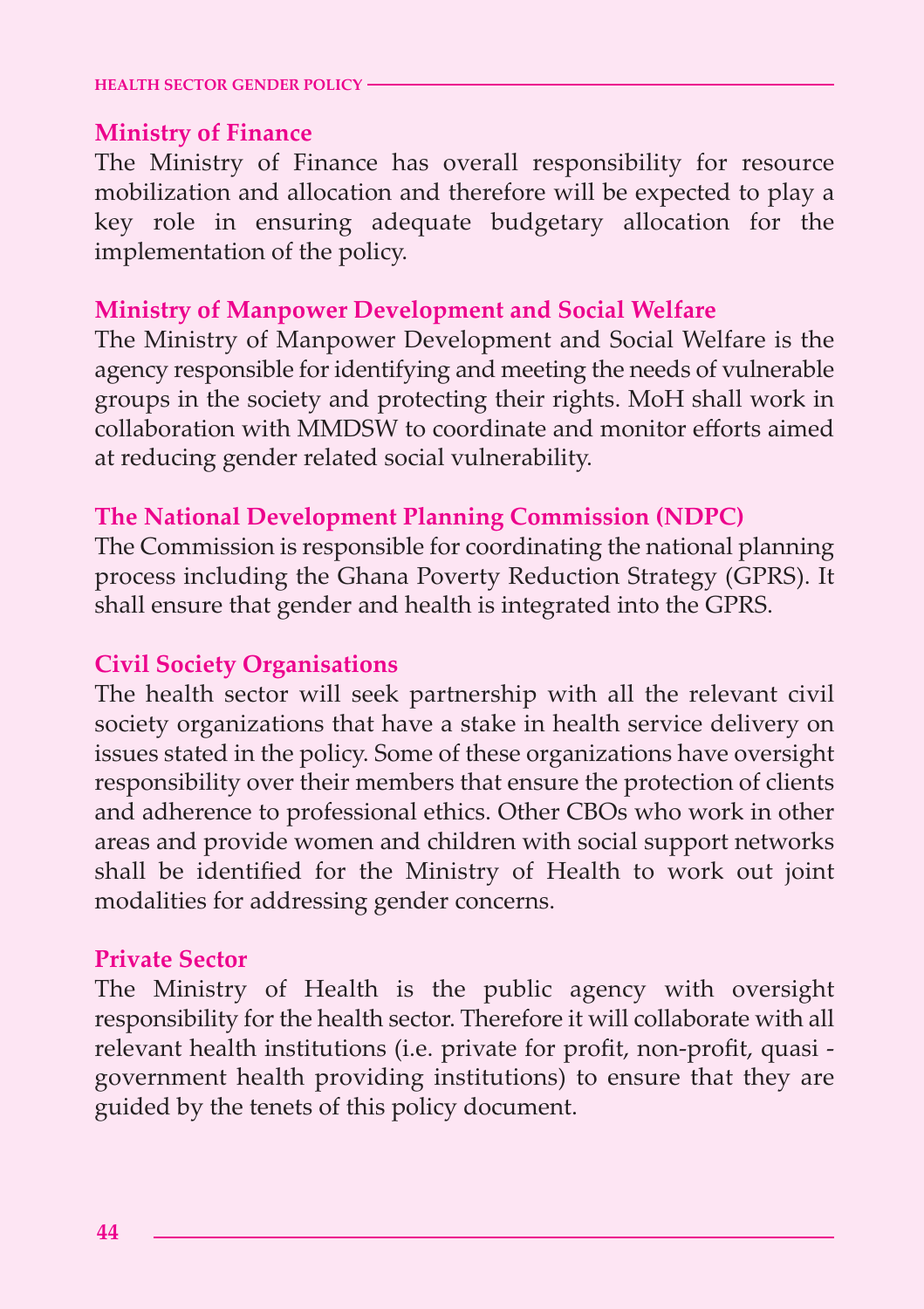#### **Reporting system / Mechanism**

A good reporting and documentation system would invariably help to document good practices and lessons learnt for replication by others. It is an important strategy which requires some level of consistency and prioritization. All reports must be disseminated and recommendations pursued for sustainable achievements in the implementation of this policy in particular and gender mainstreaming in general.

#### **5.2 INSTITUTIONAL ARRANGEMENTS**

The existing structures within the Ministry of Health and its Agencies shall be responsible for the implementation of all aspects of the Gender Policy. The gender mainstreaming process will require that the various Directorates, Units and Budget Management Centres (BMCs) of MoH and Agencies use the Gender Policy as a guide in the preparation of their Strategic Plan/Programme of Work/Management System. This strategy will be reflected in the Government of Ghana's Strategic Planning Framework, which is the Medium Term Expenditure framework (MTEF) and Ghana Poverty Reduction Strategy (GPRS).

The implementation of the Gender policy shall take place at the following levels of the health sector:

#### **5.2.1 Ministry of Health**

#### **5.2.2 National Level**

**54**

Policy formulation, co-ordination, advocacy and overall monitoring of policy implementation shall be done by all the National Directorates as well as all the executing/implementation agencies under the ministry and it shall be co-coordinated by the National Gender Focal Point Office.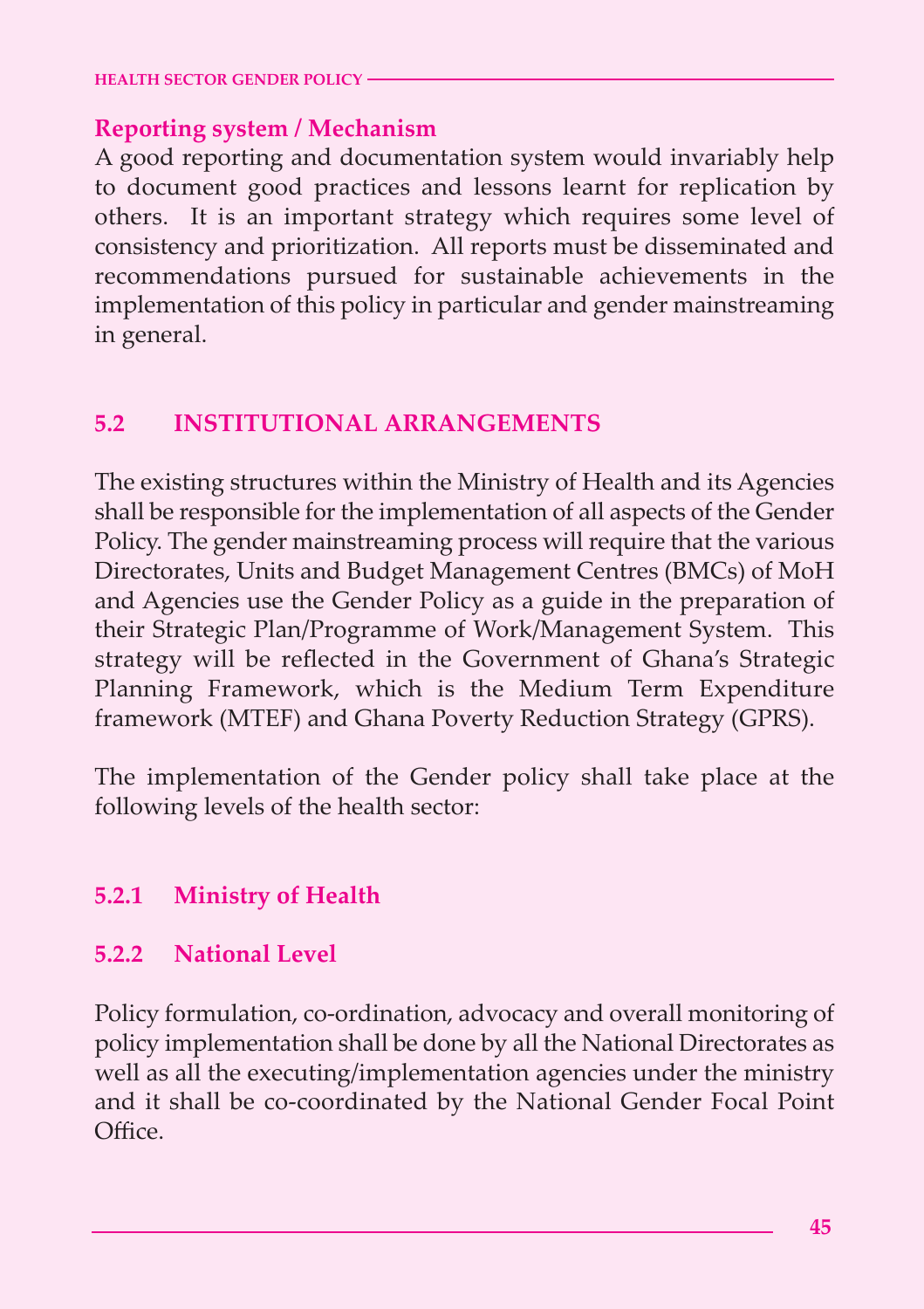The above office shall be responsible for the development of a Gender Strategic Programme/Gender Plan of Action/Management System that will spell out the specific roles of the various executing/implementation agencies under the ministry with regards to the implementation of this document.

#### **Tertiary and Psychiatric Hospitals**

These hospitals will be responsible for ensuring sound referral clinical practice that takes into consideration the peculiar needs of men and women.

#### **Regulatory/Statutory Bodies**

These regulatory bodies e.g. Nurses and Midwives Council, Medical and Dental Council, Private Hospitals and Maternity Homes Board et cetera shall be responsible for regulating the health care providers and practice in areas that touch on human rights and medical ethics. They shall also enforce standards and protocols that ensure that the disparities in the provision of health care to men and women are minimized.

#### **5.2.2 Ghana Health Service (GHS)**

This service is the largest executing/implementing agency operating mostly at Regional, District and Sub-district levels

#### **National level**

All directorates under the Headquarters of the GHS particularly the Public Health Division (PHD) and Institutional Care Division shall interpret the policy and provide guidelines to the lower levels.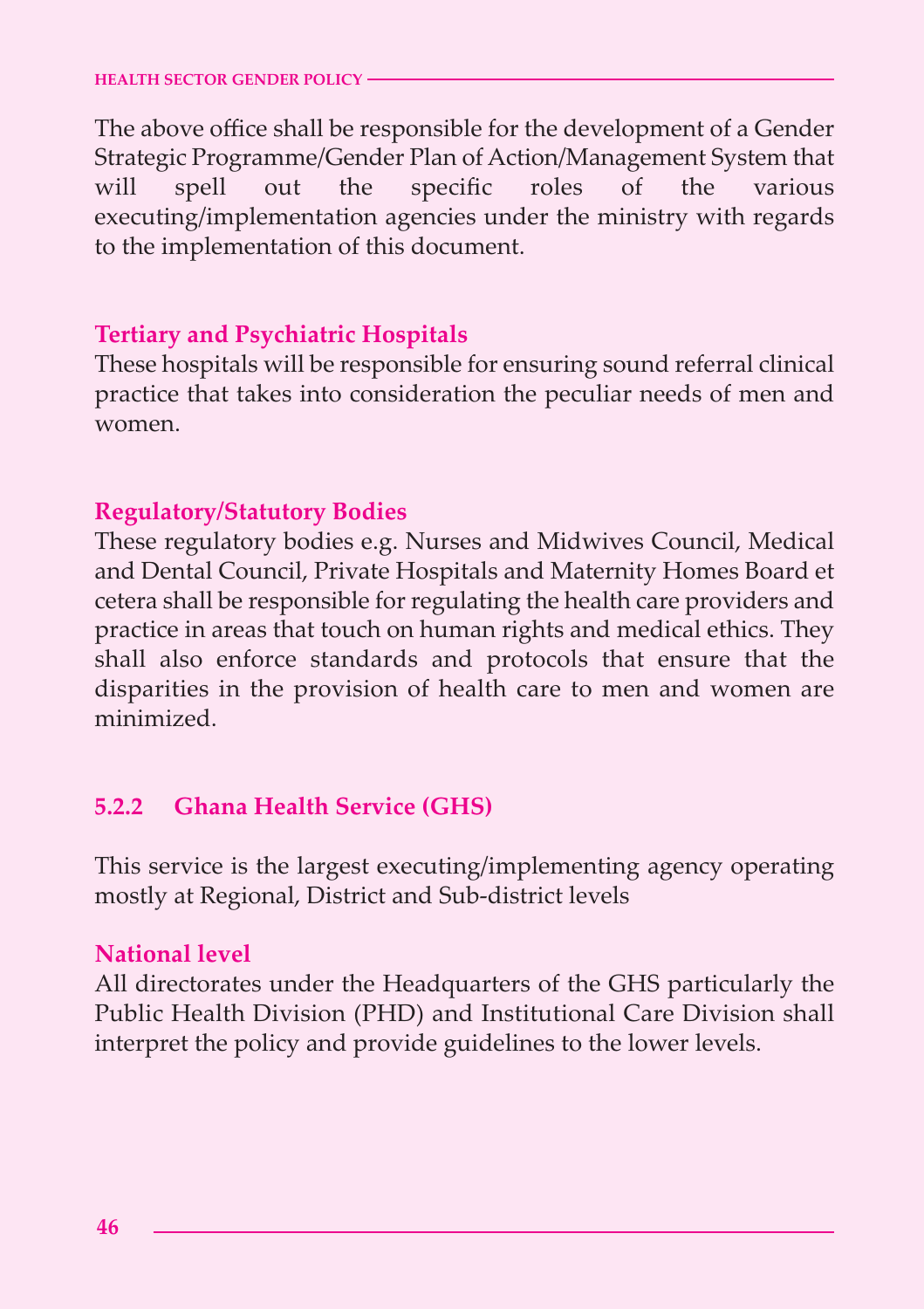#### **Regional level**

The Regional Directorate shall be responsible for the Gender Focal Person who shall coordinate, monitor and evaluate the implementation of the gender policy at the regional, district and sub-district levels.

#### **Regional Hospitals**

The Regional hospitals shall be responsible for ensuring sound clinical and public health practice that takes into consideration the peculiar needs of women and men.

#### **District level**

The District Health Management Team (DHMT) shall be responsible for the District Gender Focal Person who shall coordinate, monitor and evaluate the implementation of the Gender Policy at the district and sub-district levels.

#### **District Hospitals**

The District hospitals shall be responsible for ensuring sound clinical practice that takes into consideration the peculiar needs of women and men.

#### **Sub-district level**

The Sub-District Health Management Team (SDHMT) shall be responsible for the Sub-District Gender Focal Person who shall coordinate, monitor and evaluate the implementation of the Gender Policy at the sub-district levels in outreach programmes and in the Community-Based Health Delivery (CBHDs) system.

#### **Health Centres**

**56**

Health centres will be responsible for ensuring sound clinical practice that takes into consideration the peculiar needs of women and men at the lowest level of institutional care.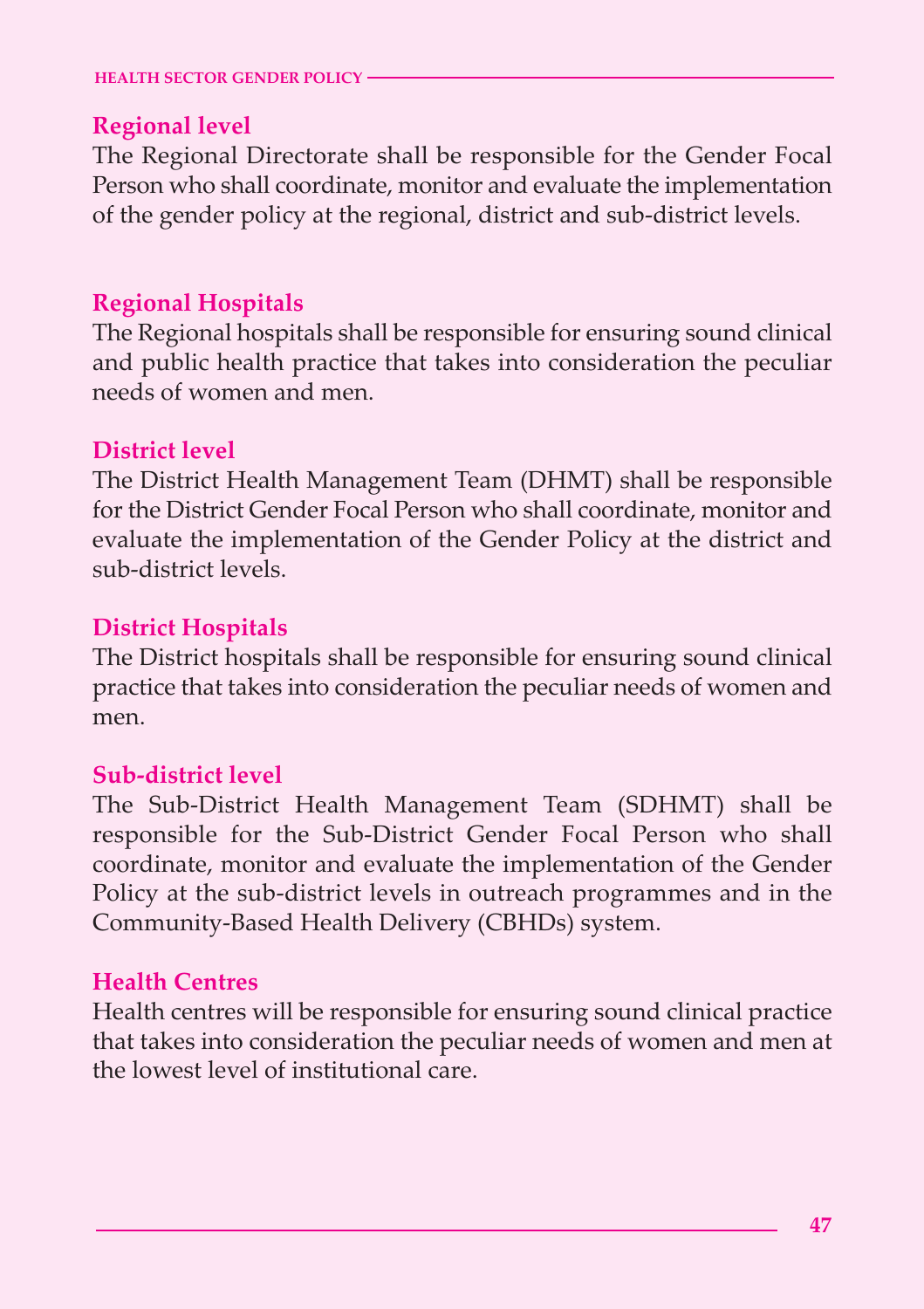#### **5.3 RESOURCE MOBILIZATION AND ALLOCATION**

#### **5.3.1 Financial**

Financial resources for the implementation of this policy shall be sourced through the existing channels used in the Ministry of Health for resource mobilization as well as other innovative approaches. Gender mainstreaming activities shall be planned and budgeted for under the Government of Ghana's planning and budgeting process i.e. the Medium Term Expenditure Framework (MTEF).

#### **5.3.2 Human Resource**

The existing capacity of the human resource of the health sector shall be equipped with the requisite gender sensitivity skills to enable gender to be mainstreamed in all aspects of its work.

#### **5.4 GENDER RESPONSIVE BUDGETING**

The MoH is one of the pilot institutions to ensure Gender Budgeting in Ghana. Gender Responsive Budgeting (GRB) aims to mainstream the gender dimension into all stages of the budget cycle. The approach involves analysis of the differential impacts of public expenditure as well as revenue policy on women and girls, and men and boys, respectively. In addition to the impact analysis, gender-responsive budgeting in the sector shall ensure the reprioritization of expenditures and revenues taking into account the different needs and priorities of women and men, girls and boys. GRB distinguishes three stages of a long-term process which can achieve:

- gender-sensitive budget analysis
- formulation of gender-sensitive budgets
- gender-sensitive allocation of resources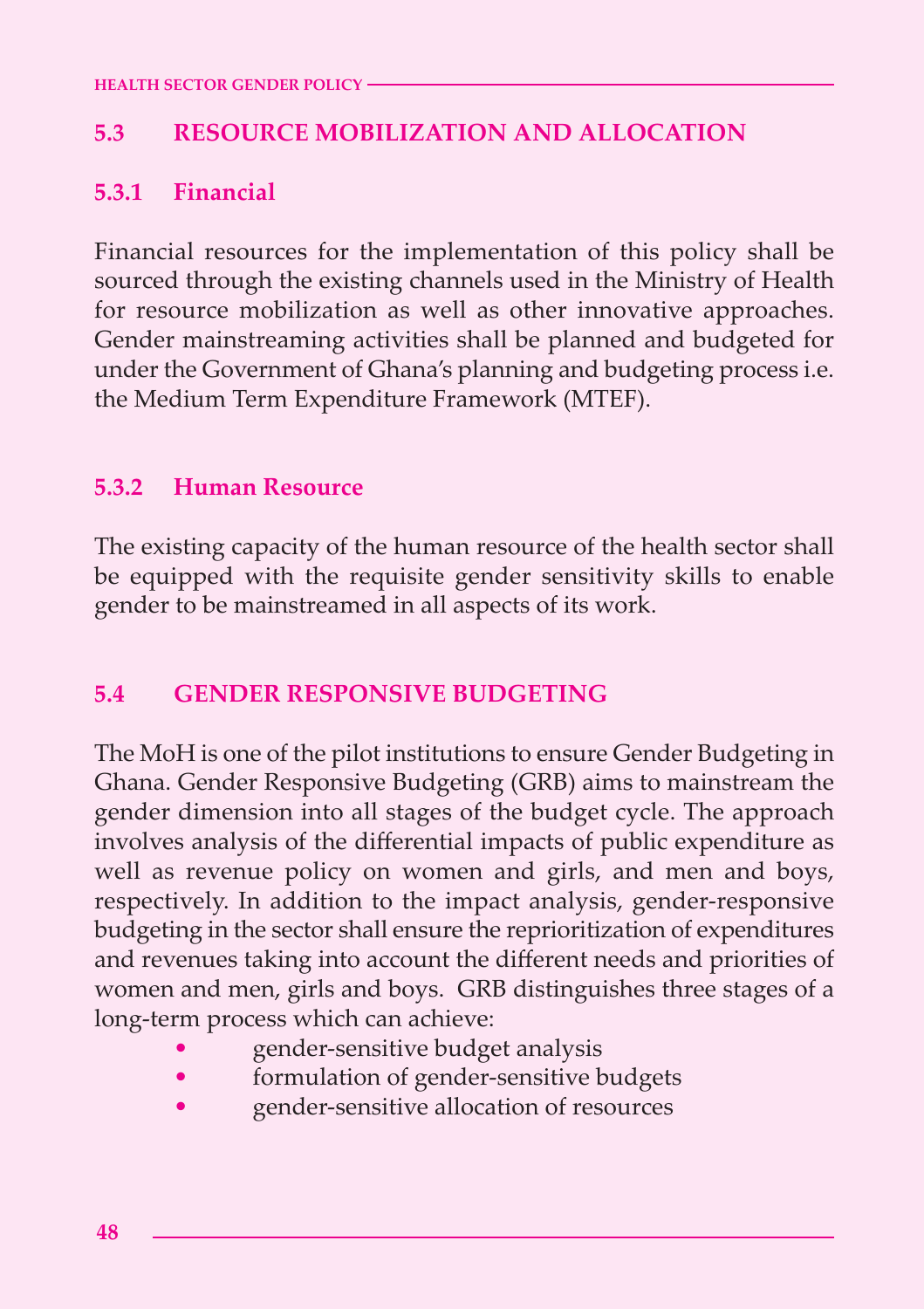#### **5.5 RESEARCH**

Data on gender and health is very limited at the present time, as can be seen from the analysis of the issues on which this policy document is based. A lot of the evidence used for analysis so far has been anecdotal rather than empirical. Research is required in many areas to establish for example, how socio-cultural circumstances impact on individuals, particularly women. Research is also needed in relation to gender and access to health care, quality of care and the management of the health system. Research into some of the areas identified during the analysis of gender issues in the health sector, where only anecdotal evidence was available will be carried out.

It is important to liaise with MOWAC, GSS and sector stakeholders including the UN System in the generation of gender and sex disaggregated data. A lot of work on sex disaggregated data is currently underway.

#### **5.5.1 Operational Research**

**58**

Gender mainstreaming process will require consistent tracking of progress to ensure that the process is on course. Operational research on gender mainstreaming in the health sector will therefore be undertaken by the Health Research Unit on continuous basis to inform the management of the health sector for the appropriate response.

#### **5.6 MONITORING AND EVALUATION**

This policy document shall be monitored on yearly basis as part of the Medium Term Health Strategy using the standard guidelines for the annual review process of the MoH. The Plan of Action to be developed out of this policy document will clearly state how each of the strategies are to be achieved and what indicators and timeframes are to be met.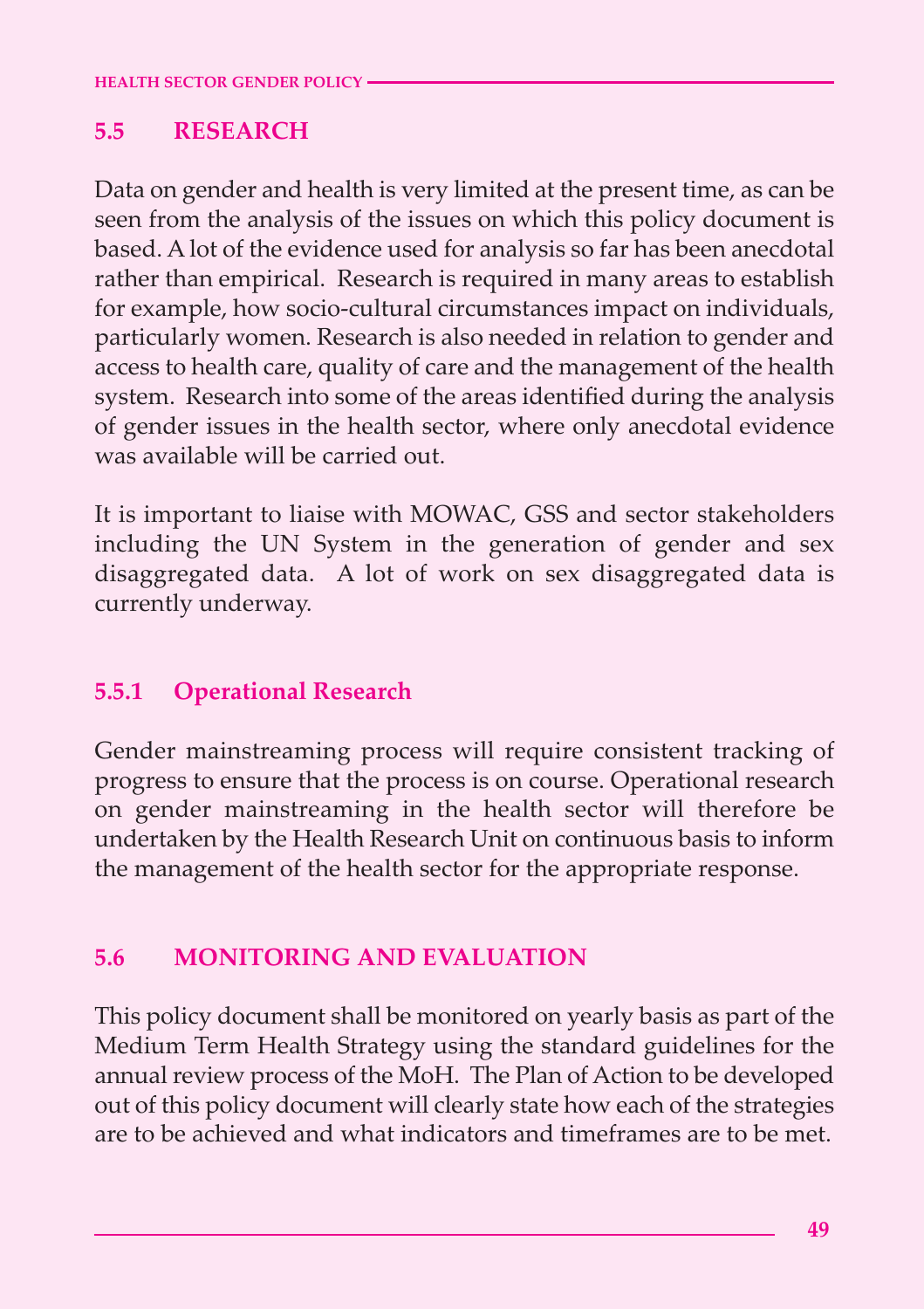This policy document shall be reviewed at the end of the medium term if necessary.

This comprehensive Health Sector Gender Policy, which has been developed for Ghana covers a wide range of issues that will contribute to redressing the inequalities and inequities in health outcomes of women and men in the country. Its successful implementation will depend on the fulfillment of a number of assumptions and the commitment to its principles by all role players and stakeholders.